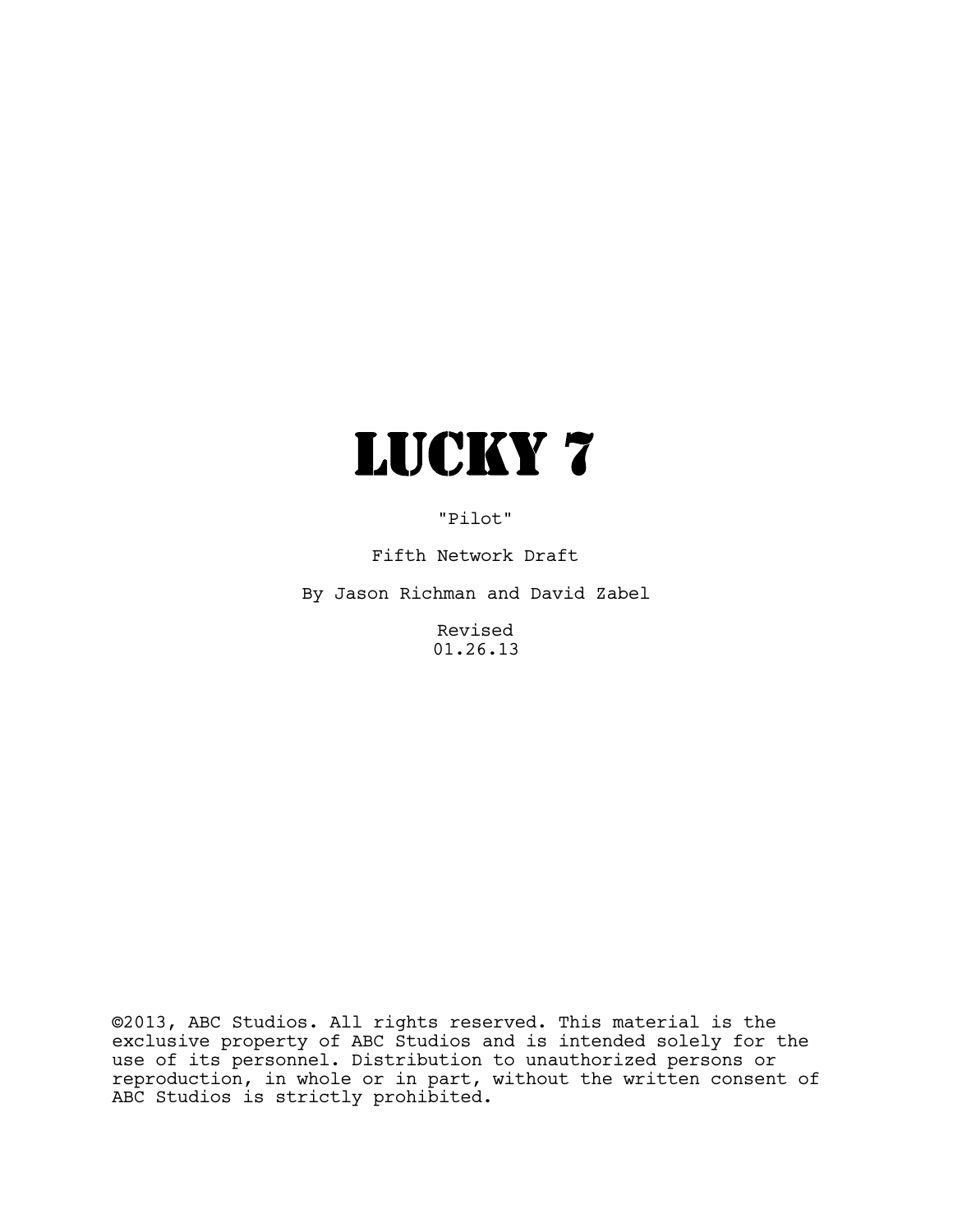## ACT ONE

EXT. ASTORIA, QUEENS, NY - DAY

A multi-cultural boulevard in Astoria: shops, delis, street kiosks. Amidst the everyday bustle, we hear RUBBER ON ROAD! Suddenly, a PURPLE BENTLEY comes TEARING round a corner, in mid-chase, SCREECHING down the street-

INT. PURPLE BENTLEY - SAME

NICKY (24, slick blue sharkskin suit and designer shades) is at the wheel, weaving between cars, while MATT (26, Hugo Boss suit, smooth) freaks out in the passenger seat, looks over his shoulder at a BLACK ESCALADE, pursuing-

> MATT Let's just give it to 'em, Nicky!

The Escalade closes in; Nicky SWERVES, almost loses it.

NICKY Sonsabitches! Over my dead body!

**MATT** Keep driving like that, it could happen!

From the NOISY CHAOS of this chase, we CUT TO:

INT. EXAM ROOM - PLASTIC SURGEON'S OFFICE - DAY

A TV SCREEN - showing BREAKING HELICOPTER NEWS FOOTAGE of the Bentley chase. Oblivious to it, DENISE (40s, pretty, made up and bejeweled to the nines) holds up MOVIE STAR PROFILE-CARDS, comparing her own features in a mirror-

#### DENISE

I can't decide, Doctor: Angelina Jolie or Nicole Kidman? What do you think?

DOCTOR How about Jolie lips and a Kidman nose..?

The question hangs, as Denise is distracted by:

ANCHORMAN (ON TV) ...a purple Bentley leading a high speed chase through Astoria, Queens...

Off Denise's shocked look, we CUT TO: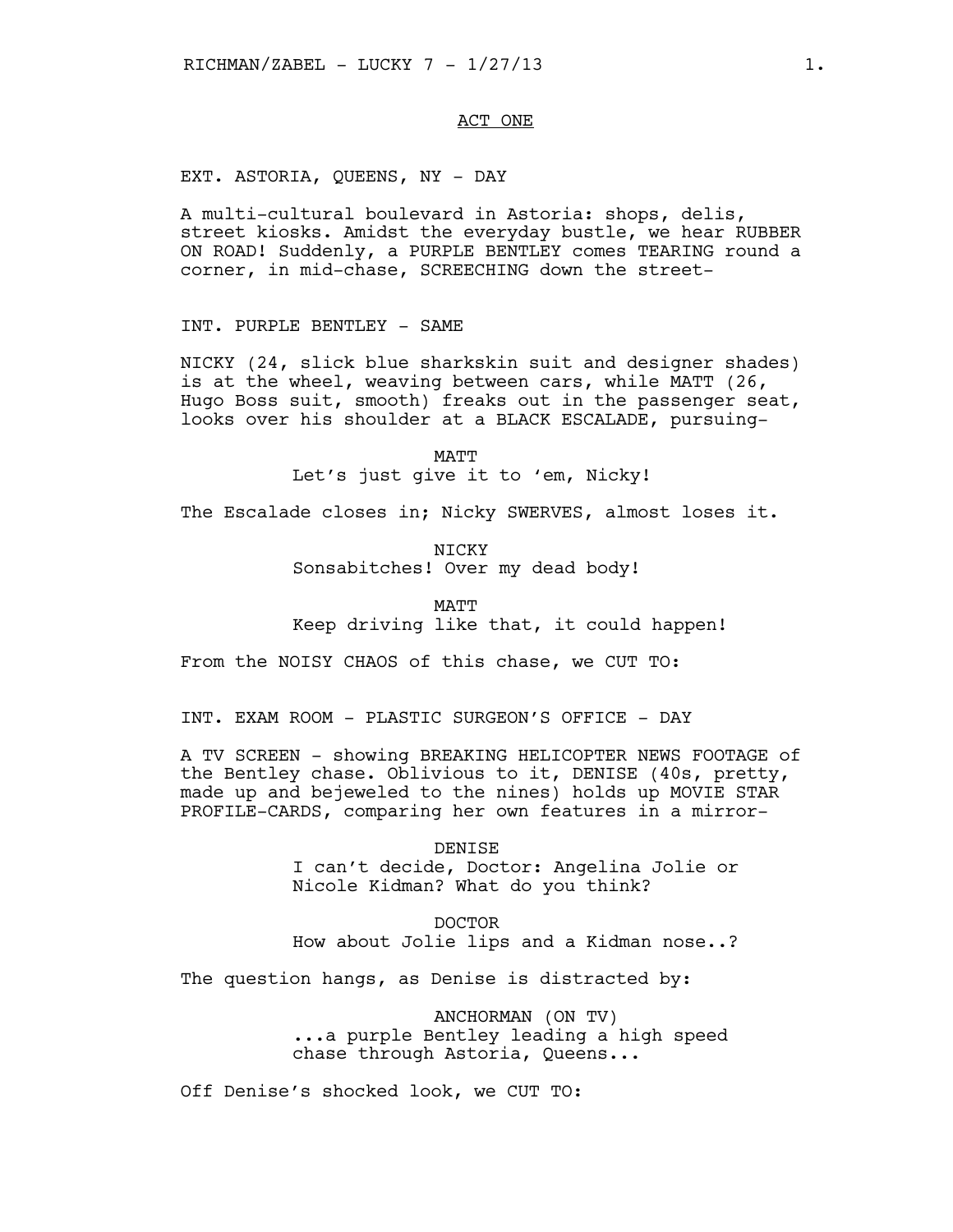PITCH BLACK - a ringing cell phone LIGHTS UP, revealing LEANNE (20's, cute with a pixie hairdo), lying down in a cramped space. INTERCUT:

> DENISE Leanne, oh-my-god, turn on your TV! Nicky's being chased by the police.

## LEANNE

The police..?

Light suddenly streams in, revealing Leanne is INSIDE -

THE TRUNK OF THE BENTLEY

Matt has pulled down the arm-rest panel and is looking in from the back seat. Behind him, we see Nicky driving.

> MATT You okay back there..?!

DENISE (THROUGH PHONE) Who's that talking? Is that Matt..?

LEANNE

I have another call, Denise. Gotta go... (hangs up; to Matt, fearful) That was Denise! She saw us on the news!?

MATT

The news..?!

As Matt absorbs that, he hears CHOPPER BLADES WHIRRING overhead. Matt looks up at the sky - A CHOPPER OVERHEAD!

MATT (CONT'D)

Dammit. (to Leanne, reassuring) Don't worry, they're after us, not you.

LEANNE I can't get caught, Matt. Emma needs me.

Matt reaches out, takes her hand in his.

MATT I promised you, babe - I got you.

They share a look of solidarity, and then another phone rings. We SWING TO - in front, NICKY answers his cell.

> NICKY Hey, there, sorry I'm late...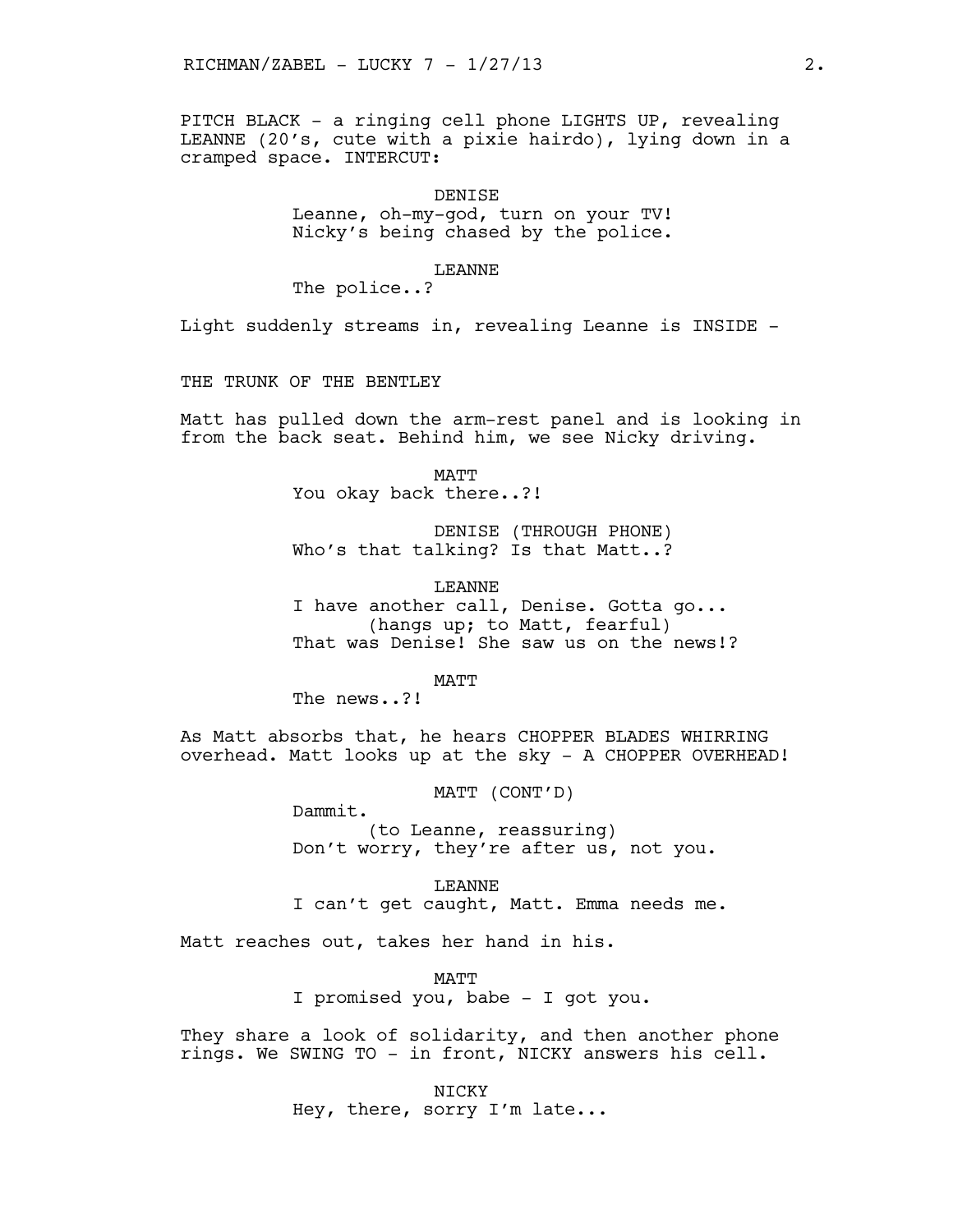INT. BACKSTAGE - CARNEGIE HALL - SAME

SAMIRA (20, Pakistani), ravishing in a gown, peeks out of the curtain at the audience, intense on the phone-

SAMIRA

### Nicky, I go on in twenty minutes!

TWO CELLISTS and a FRENCH HORN PLAYER, in formal wear, look over at her, wondering what's up, as we INTERCUT:

NICKY

(to Samira) BQE's a parking lot, go on without us.

SAMIRA Go on without you? YOU HAVE MY STRADIVARIUS!!!

Uh-oh: Nicky glances over at a VIOLIN CASE. Frustrated, he YANKS at the wheel with a SCREECH as we CUT TO:

INT. GAS STATION/MECHANIC SHOP - SAME

ANTONIO CLEMENTE (40s), in coveralls emblazoned with a "Gold Star" logo, stands beside an old station wagon, talking to MRS. DELAGARZA (70ish, curmudgeonly).

> ANTONIO Brake pads should be good now, Mrs. Delagarza.

MRS. DELAGARZA For this price? They better be!

Her crankiness resolves in a smile, though, as she holds out a New York Post - a PHOTO on Page 6: a dapper, TUXEDOED ANTONIO, posed alongside an Older Man.

> MRS. DELAGARZA (CONT'D) You and the Mayor, isn't that something? Would you sign it for me? (as he obliges her) What the heck are you doing here, climbing under cars for a living?

ANTONIO I'm an international man of mystery. This is just my cover.

He WINKS at her but then... A TV in BG takes his attention - he sees the BENTLEY, leading the pursuit-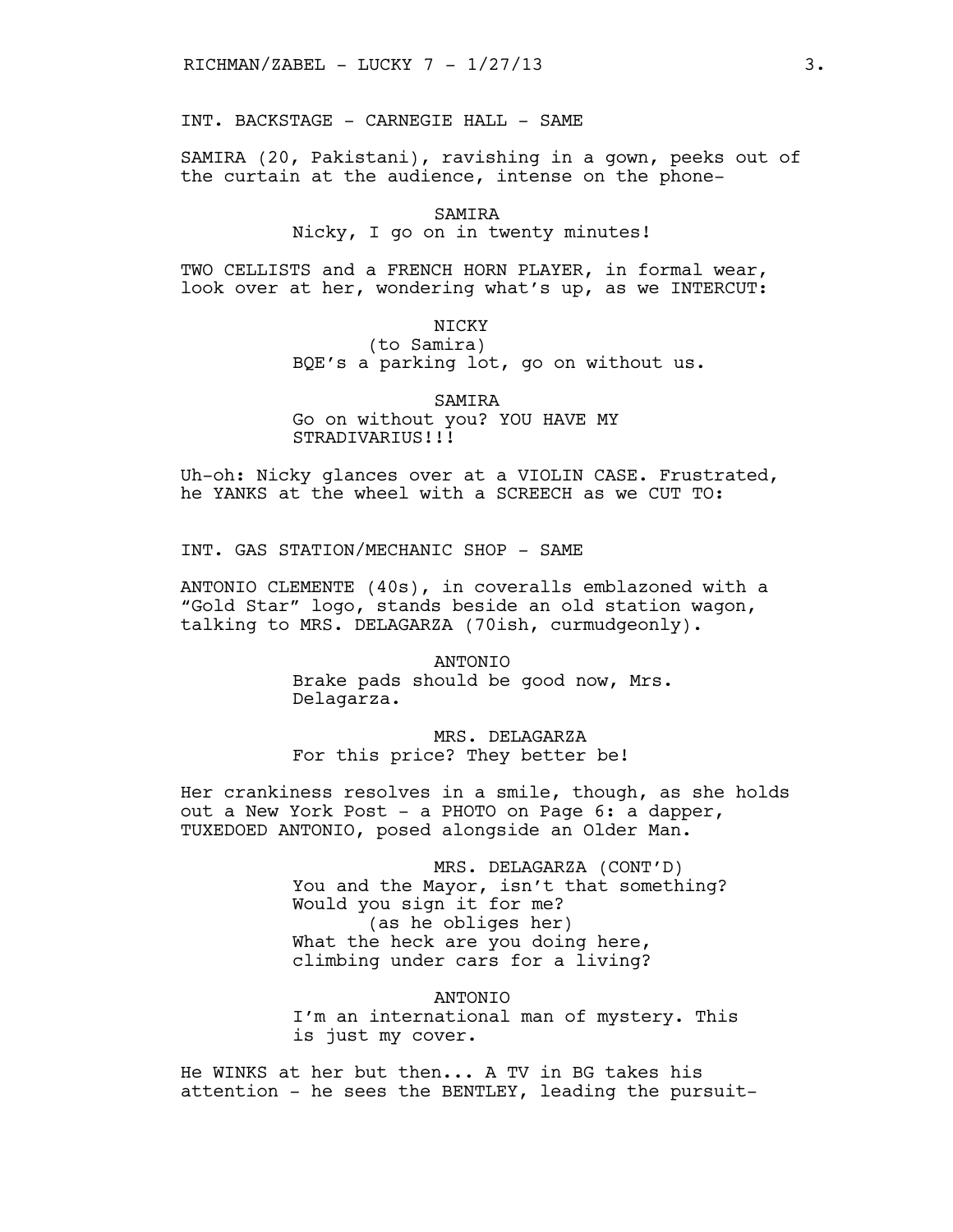ANTONIO (CONT'D) What the..? I know that car. (bolting outside) They're gonna ride right past here!

IN THE BENTLEY - As Nicky tears through the streets, Matt looks back at the Escalade and cruisers in their wake-

MATT NICKY Just pull over, Nicky! \* I can lose 'em! NICKY

MATT

You're insane, you know that?

MATT (CONT'D) \* You've gone nuts!!! ...You got a better idea? **NTCKY** 

Matt reaches over, pulling out A DUFFEL -

NICKY Don't even think about it. Matt?! What're you doing, Matt?!!

MATT Giving 'em what they want!

WIDE ANGLE - CHOPPER POV

Looking down as the chase speeds up an elevated on-ramp. Suddenly, A PLUME OF CASH streams out of the Bentley's sun roof, slowing the pursuers - as we CUT TO:

EXT. GOLD STAR GAS STATION - DAY

Antonio watches police cars race by up the on-ramp. He shakes his head and starts back in, but feels something, and looks up into... a rainfall of MONEY FLUTTERING DOWN all around him. He is engulfed - perplexed, mystified by the STORM OF CASH. It's surreal. We TILT UP TO a sign: "GOLD STAR GAS 'N SHOP" and MATCH CUT TO:

A FRAMED PHOTOGRAPH

...the same sign: "GOLD STAR GAS 'N SHOP" - under which stand SEVEN EMPLOYEES, less glamorous now in tacky uniforms, in front of the gas station/minimart: Nicky and Matt from the car, Leanne from the trunk, Denise from the doctor's office, Samira from Carnegie Hall and Antonio from the auto shop. At the center of the group is BOB HARRIS (50's, the smiling, friendly boss)...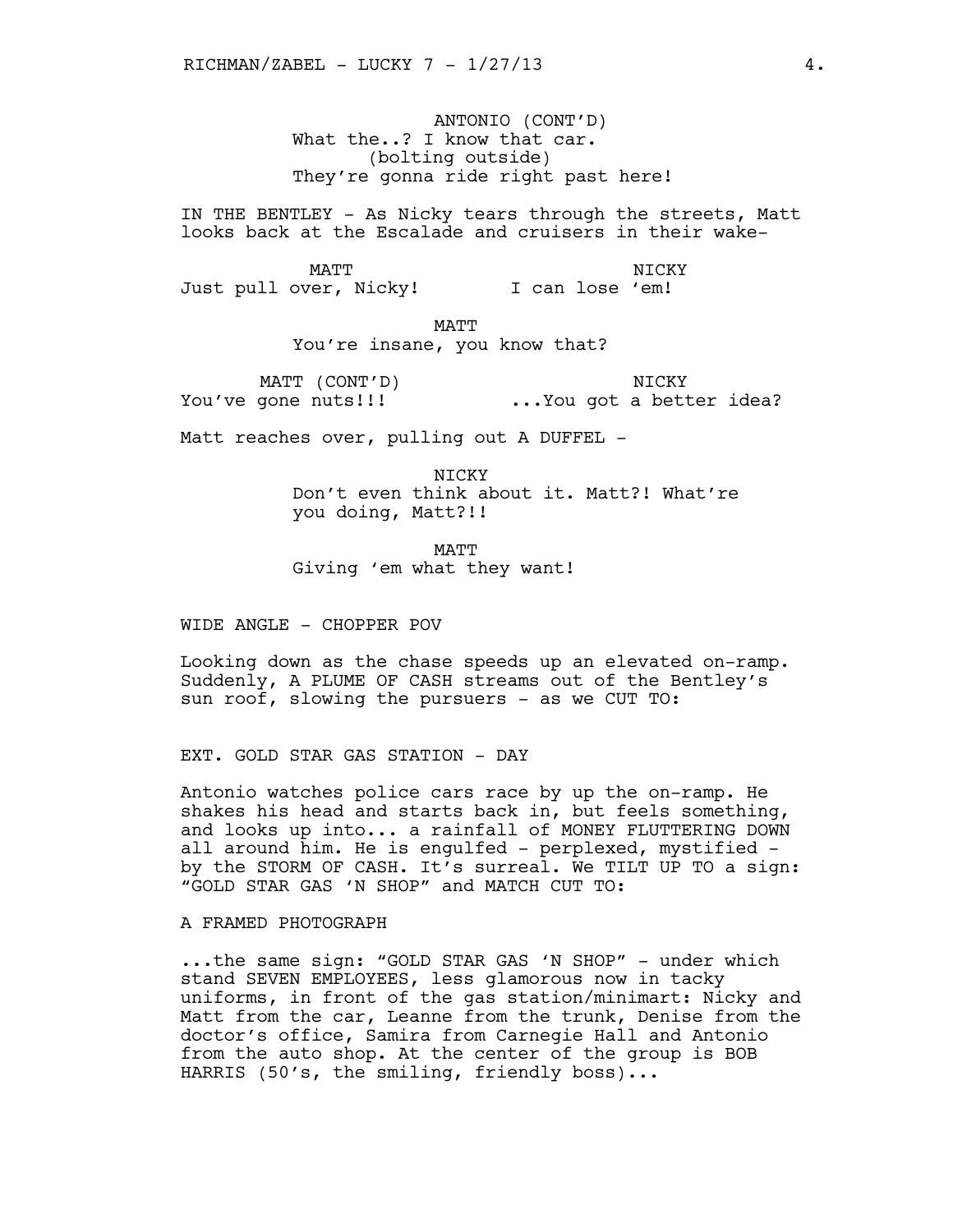WOMAN'S VOICE (PRELAP) You still have your cold, Bob, stay home.

## **SUPER: "6 MONTHS EARLIER"**

INT. BOB'S HOUSE - DAY

Bob SNUFFLES into a handkerchief as he stares at the photo. He has taken it from a shelf of mementos - Gold Star pens, key chains, hats... a funny plaque that says "Boss of the Week." His girlfriend ILENE (50s) looks on.

> TLENE One day off isn't going to kill you.

BOB Can't break my streak, another 468 shifts in a row, and I get a free box of wine!

ILENE I know, you're the Cal Ripken of gas station managers. - Have you told them?

BOB No use getting 'em all wound up til it's set in stone. I have the meeting today.

She kisses him, sweetly, as he gets ready to go.

ILENE Did you check what the lottery's up to?

BOB

45 million. Give or take.

ILENE Fingers crossed. Bora Bora, here we come!

Bob SNEEZES, as she hands him his GOLD STAR TRAVEL MUG.

INT. ANTONIO'S APARTMENT - DAY

A GOLD STAR MUG in the hand of Antonio - who at present, has no inkling he will ever meet the mayor or own a tux. He marches around the table of his kitchen, evaluating the 'troops': JULIO (14), ALMA (12) and SANDRA (9).

ANTONIO

Homework?

ALL THE KIDS

Yes, sir.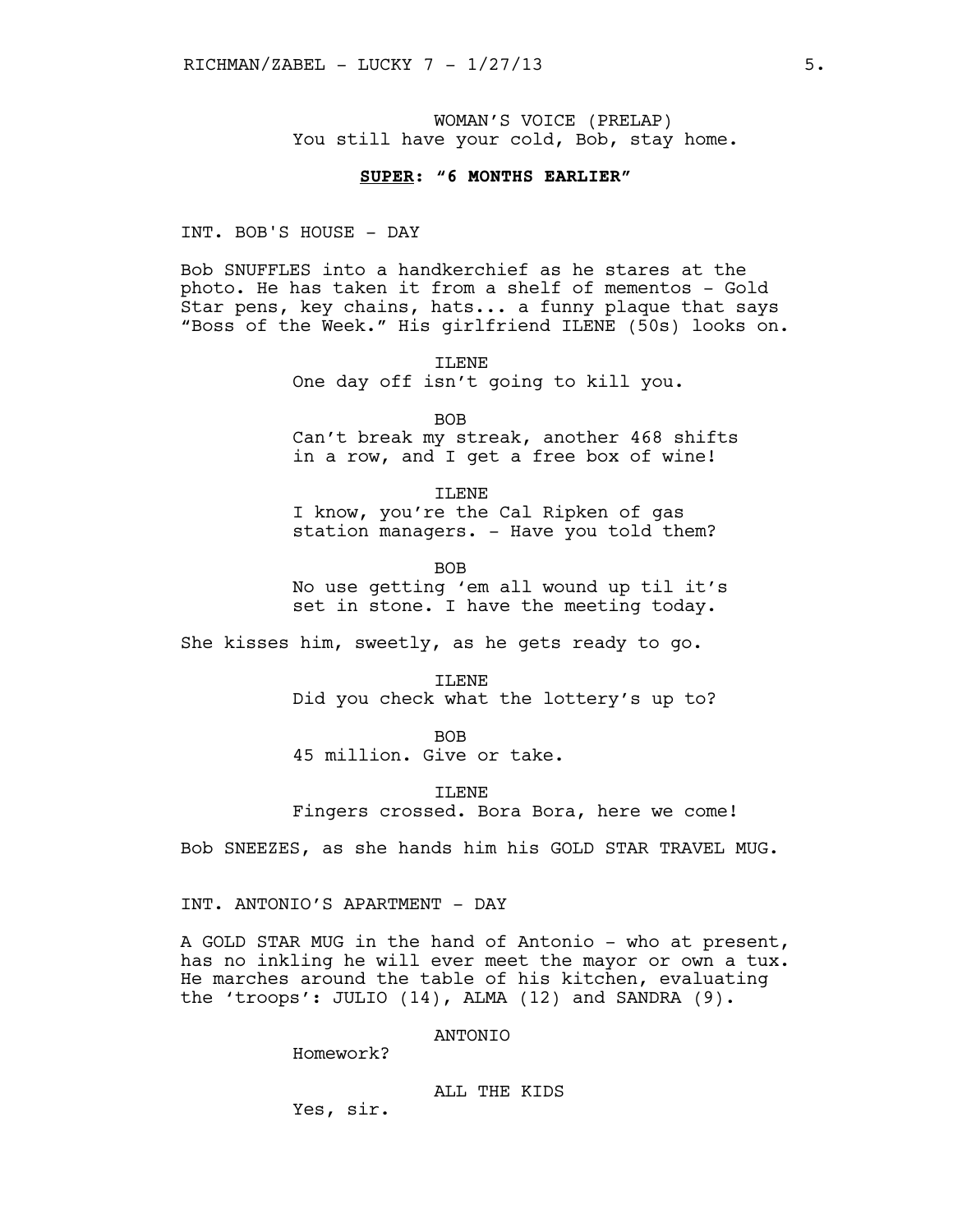# ANTONIO

Lunch?

ALL THE KIDS

Yes, sir.

## ANTONIO

Inhaler?

ALMA (wheezy and annoyed) Yes, Dad!

# ANTONIO

Resume breakfast. We leave at precisely zero-seven hundred.

The kids dig back into breakfast as Antonio's wife BIANCA (38) steps in, a wilted piece of bread in her palm.

### BIANCA

The toaster we got as a wedding present, which was not exactly state-of-the-art 15 years ago..? Well, this may come as a shock to you, but... *está muerta*.

He grins, Cheshire cat-like, and waves her over to a cabinet - he opens it and reaches for something in back.

#### **ANTONIO**

Some people lose the mystery in their relationship. Some people lose the surprise, the connection, the Wow. But those people, my lovely bride...

From a tin coffee can, he plucks out a fat WAD OF CASH.

ANTONIO (CONT'D) ...they are not us.

He unpeels a couple of 100-dollar bills and, taking the limp slice of bread from her, replaces it with the money.

> ANTONIO (CONT'D) Go get your toaster, *mi cariña*.

She hugs him, thrilled. THEY KISS. At the table: Julio rolls his eyes, Alma looks queasy, Sandra beams with joy.

> ANTONIO (CONT'D) All right, troops, we are mobilizing!

He's never felt so on top of things. He grabs a DONUT.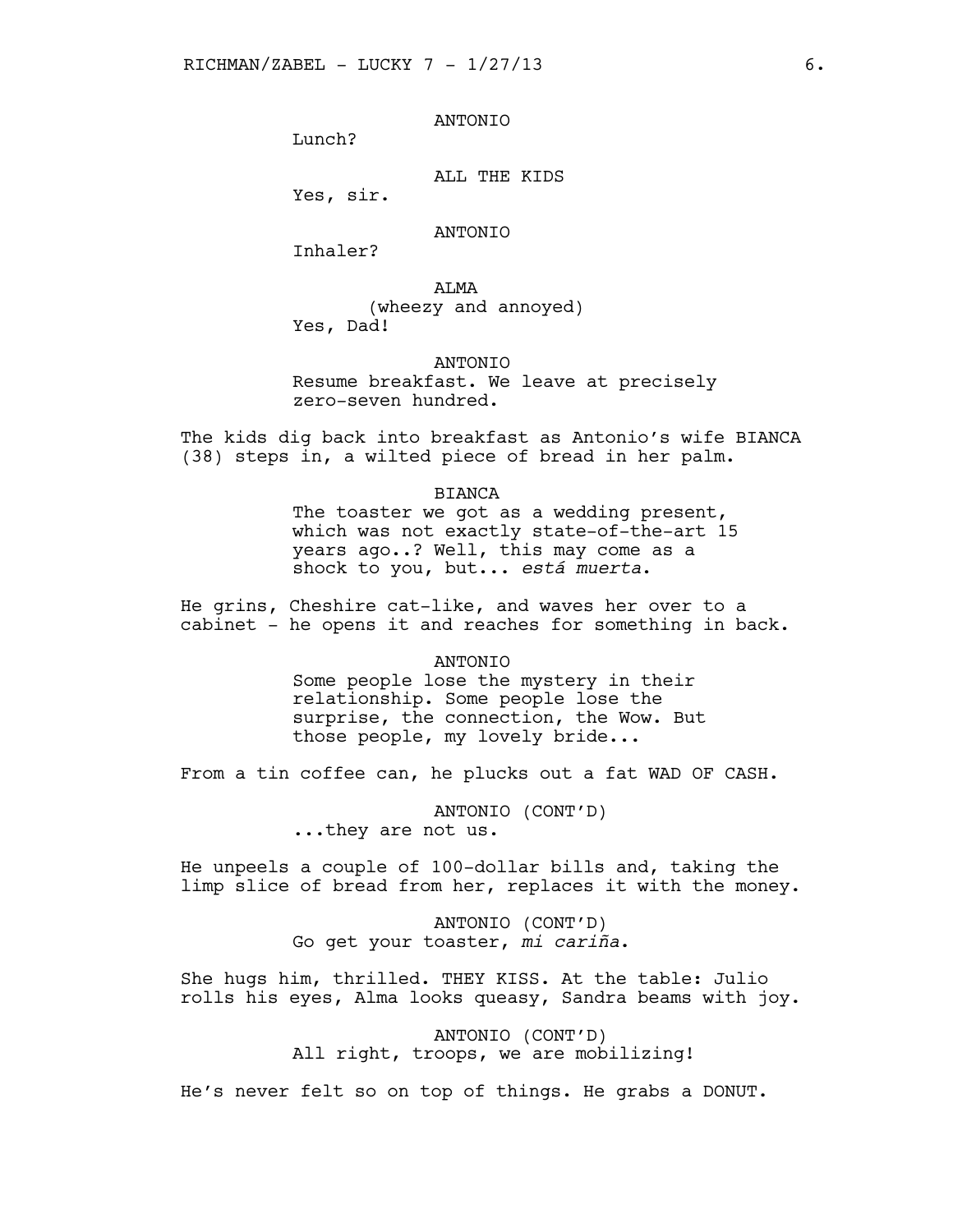INT. DENISE'S HOUSE - DAY

A DONUT rises to the mouth of Denise (un-coiffed and 25 pounds heavier than the Denise we saw earlier) - in a faux-Adidas track suit. But as she goes to bite into it, her husband TED (40s), reading the paper, interrupts her -

TED

Hon - a minute on the lips...

DENISE ...A lifetime on the hips. I know. You're right. Thank you.

She puts the donut down and looks at the phone bill.

DENISE (CONT'D) We went over our minutes again. And all these texts to some 646 number..?

> TED (looks at the bill)

Oh. That's when I was trying to work out the cable problem. With the cable guy.

Denise does a calf stretch; it does NOT come naturally.

DENISE You texted the cable guy?

TED

I'll call them and get it worked out.

DENISE Okay, gotta hit the pavement.

She moves to kiss him, but he crosses for some coffee.

DENISE (CONT'D) I'm walking to work now. Gonna lose a pound a week until I'm back at the weight I was on our wedding day.

TED How long will that take?

DENISE Not long. By Novemberrr... (calculating in her head) ...2014. All right, off I go!

Furtively, she snags the DONUT on her way out, as we HEAR Olivia Newton-John's "Let's Get Physical," and we CUT TO: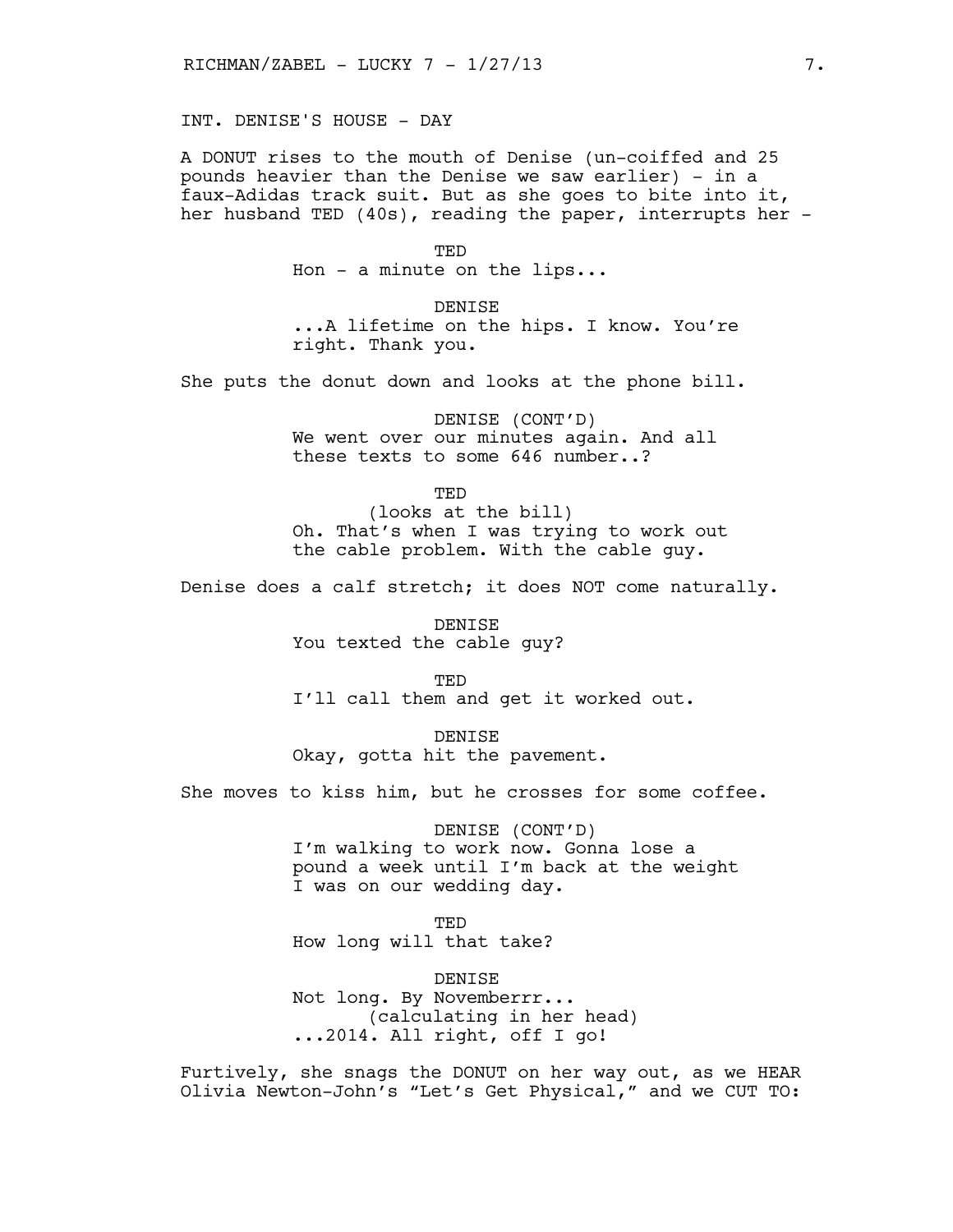EXT. QUEENS BOULEVARD - DAY

Through a crowd of morning pedestrians, we FIND the red and white-striped tracksuit of Denise, SPEED-WALKING. It's adorable, if a tad ridiculous. Unconsciously, she twists her WEDDING RING as we CUT TO:

## EXT. STREET/INT. GYPSY CAB (DRIVING) - DAY

A WEDDING BAND on the finger of AHSAN (40's), a gypsy cab driver giving a ride to his daughter, Samira, a beat-up violin case in lap. In her worn Gold Star uniform, Samira couldn't be further from the gowned, ravishing beauty at Carnegie Hall. Ahsan loves America. We see flags, eagles, visages of Kennedy and Reagan plastered around his cab.

> AHSAN You should go to a real school, Samira. To make it in America, you have to be educated, well-spoken... (screams at traffic) Pick a lane, you Prius bastard!

SAMIRA Juilliard *is* a real school, Dad.

Out the window, she spots DENISE, SPEED-WALKING -

SAMIRA (CONT'D) Keep it up, Denise! Looking good!

Denise gives a thumbs-up. As they drive on -

SAMIRA (CONT'D) Miss Hagerty says I'm good, Dad - she thinks maybe I could get a scholarship and play in an orchestra someday..!

#### AHSAN

Who's gonna marry a girl who's got a violin stuck to her face half the day?

#### SAMIRA

I'm not interested in getting married any time soon, so don't worry.

#### AHSAN

Well, I am worried! And you better get interested. Your mother spoke to her cousin in Srinigar. They found a man. A doctor.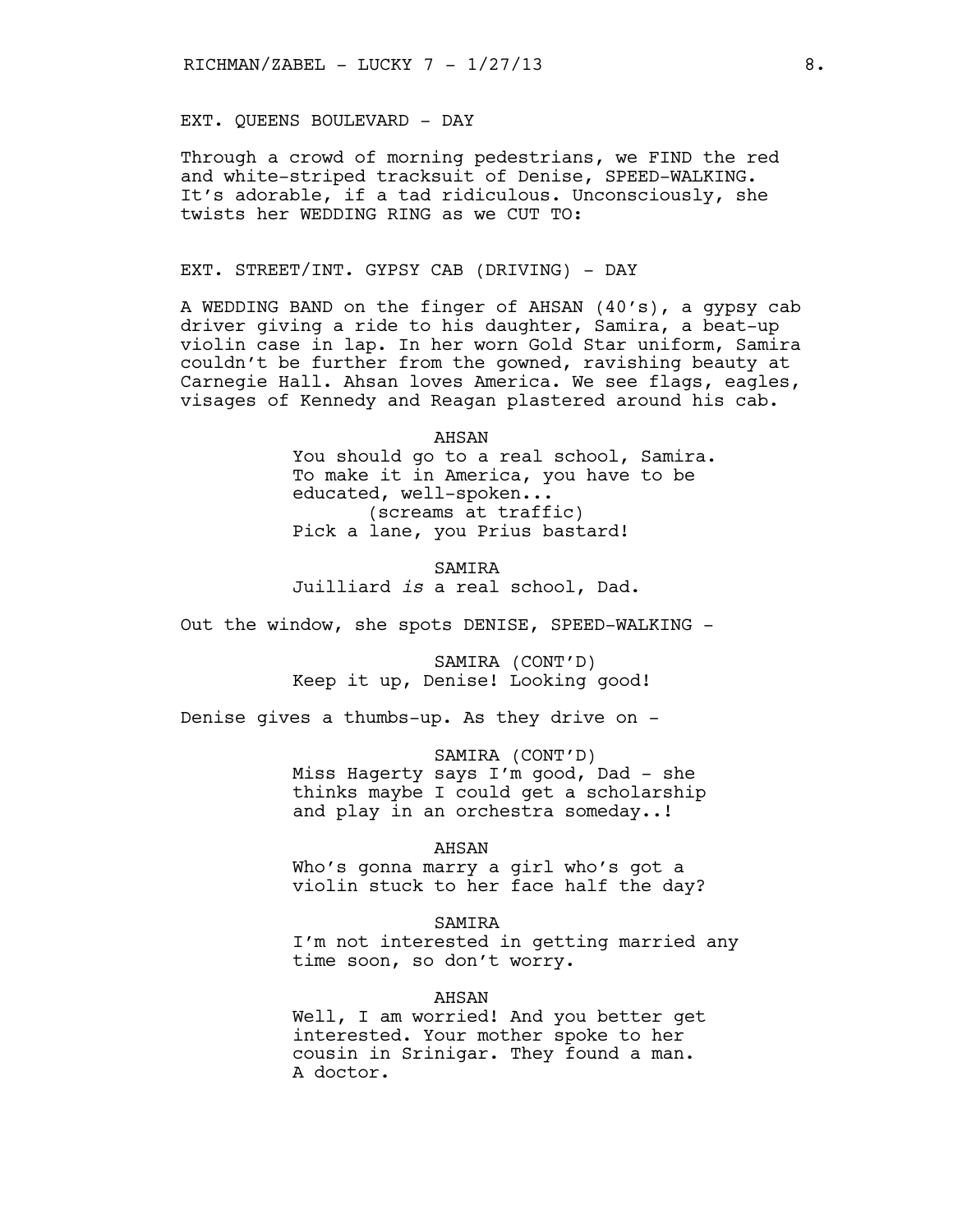**SAMTRA** Arranged marriage? Really, Dad? What're you gonna do next, throw me in a volcano?

AHSAN Don't worry, he has most of his hair. (off her glum look) Oh, cheer up, Samira. You live in the greatest country in the world. (screams out window) Are you all idiots?! It says DON'T WALK!

A HONKING CAR BLURS by...

EXT. ELEMENTARY SCHOOL - DAY

A CAR PULLS TO THE CURB, lets out A LITTLE BOY. REVEAL Leanne (long hair loosely clipped back, unlike the pixie 'salon-cut' we saw her sporting in the trunk of the Bentley). She walks with daughter EMMA (7), in a tutu and tights, a pair of ballet shoes hanging around her neck.

EMMA

It's pizza day. Can I have five dollars?

LEANNE (digging through her bag) Let me see, honey... how much I've got here... I just paid for dance class, and this was for the lottery pool but...

EMMA

It's okay, I don't need it. If we win the lottery, every day will be pizza day. And anyway, I'm off gluten.

It's sweet relief, and Leanne feels it. Emma takes her lunchbox and does an ARABESQUE, head high.

LEANNE

Nice! Don't forget to point that toe! And I'll see you at the recital!

Emma starts off, then turns and runs... JUMPING into her mother's arms and KISSING her.

> EMMA We're a good team, Mommy.

A WOMAN'S VOICE (PRELAP) What kind of mother are you?!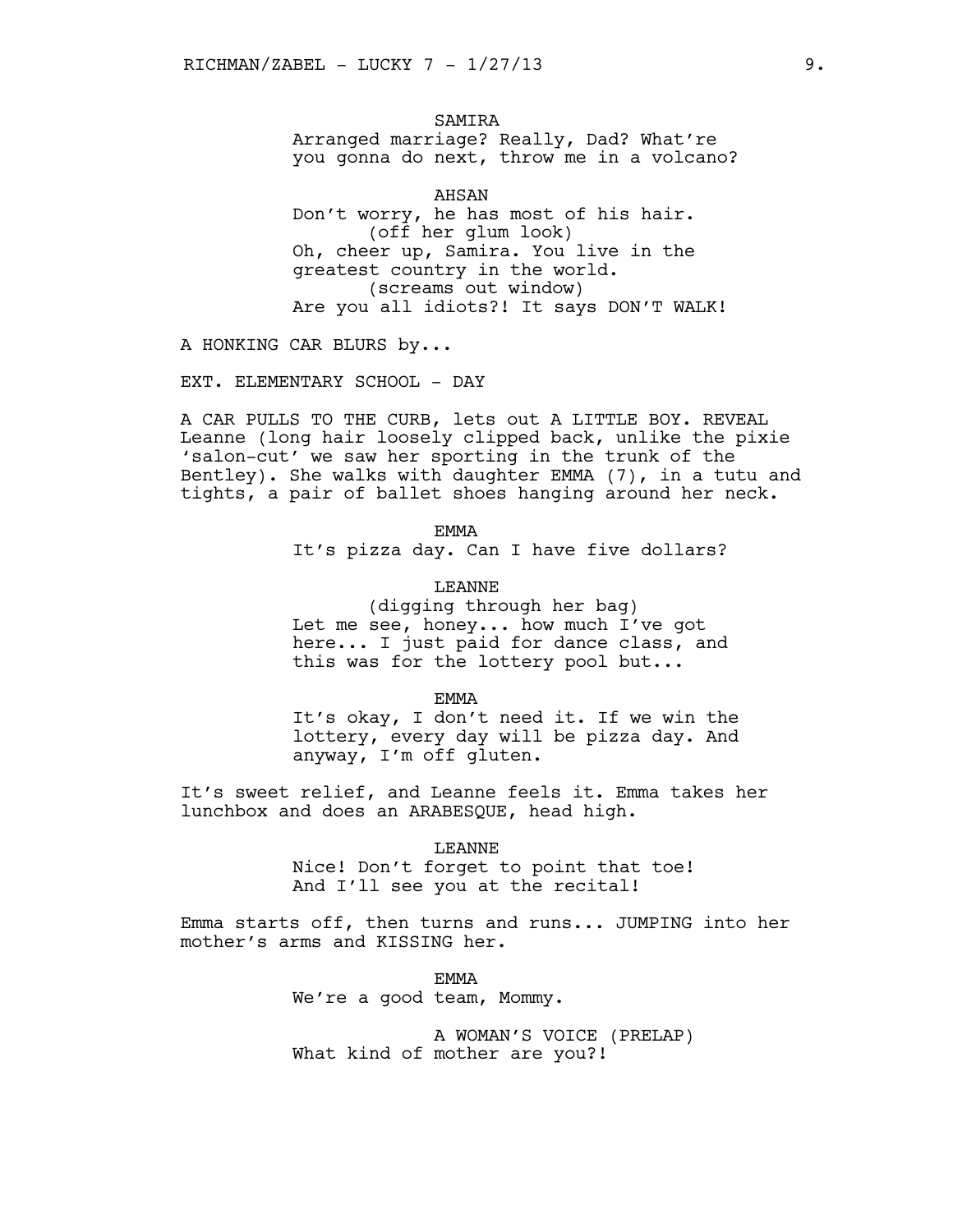INT. KORZAK HOUSE - KITCHEN - DAY

The woman, RUTH (50s) holds up a cereal box as she argues with MARY (24, very pregnant). A small boy, HENRY (5), eats at the table, grinning impishly over a colorful bowl of sugary cereal.

> RUTH You think there's fruit in a Fruit Loop? There's... 'thiamine hydro-chloride.' What tree does that grow on?

MARY You're gonna lecture me on how to be a mother..?

INT. KORZAK HOUSE - MATT'S BEDROOM - DAY

Beside a mound of blankets, a pillow stirs to life.

MARY (O.S.) (CONT'D) One of your kids is half asleep..!

Out pops Matt's weary face (a far cry from the stylish, Hugo Boss suited Matt we saw in the purple Bentley). He looks at the clock: 7:45 AM. Buries his head again.

INT. KORZAK HOUSE - NICKY'S BEDROOM - DAY

Nicky does yoga - struggling to keep his balance in a onelegged 'tree pose.' Posters on the wall of his dream Maxim girl and his dream car, A PURPLE BENTLEY. But here, in his worn T-shirt, those dreams seem a long way off.

> MARY (O.S.) (CONT'D) ...The other's a convict!

Nicky's focus is blown - his one-legged tree FALLS! THUD.

INT. KORZAK HOUSE - MATT'S BEDROOM - AS BEFORE

Matt stares at the ceiling, listening to the dulcet tones of the women in his life screaming at each other.

> RUTH (O.S.) Well, no one made you and Matt move back into my house and eat my food!

MARY (O.S.) Oh yeah? Obama did! We woulda never moved back in here if I hadn't got laid off!

A DOOR SLAMS! Then Nicky barges in, stares at Matt.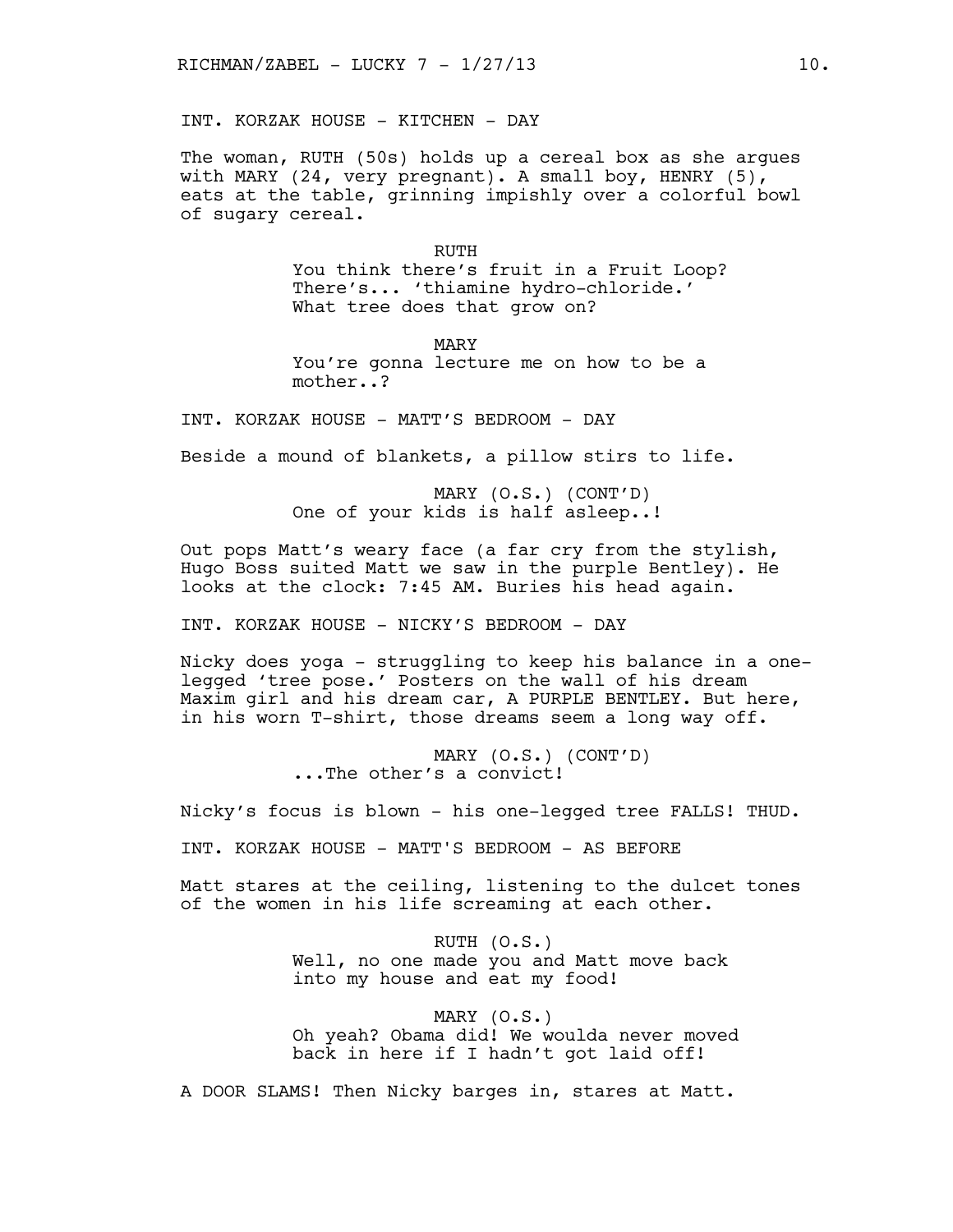NICKY You gotta do something! This yelling is totally screwing up my *samadhi*!

MATT She's your mother, too.

NICKY Well, Mary's your... baby mama!

And then, Mary appears, looking wound up. Matt tries to placate her.

> **MATT** Have you and Mom been fighting again?

NICKY Yeah, because it's not like everybody in Queens couldn't hear it! (at Mary, as he storms out) And, for your information, I am an *ex*convict, okay?!

Once Nicky is gone, Mary moves over to Matt on the bed.

MARY

You gotta find us a place of our own, Matt. We can't keep living with your crazy mother and your delinquent brother.

MATT

Well... I was holding off till it was a sure thing, gotta get Bob to give me that raise, but... Check it out.

He pulls out a FLYER for a new apartment complex.

MARY What is it..? Shut up! You got us one?!

MATT

Not yet but soon. I need a little more money for security and first month.

She slides her hand under the blanket. In silky tones:

MARY Can you imagine how great it'll be to have our own place again? Nobody to walk in on us or find our toys in the drawers?

MATT Oh no. Did Mom find the... -- ?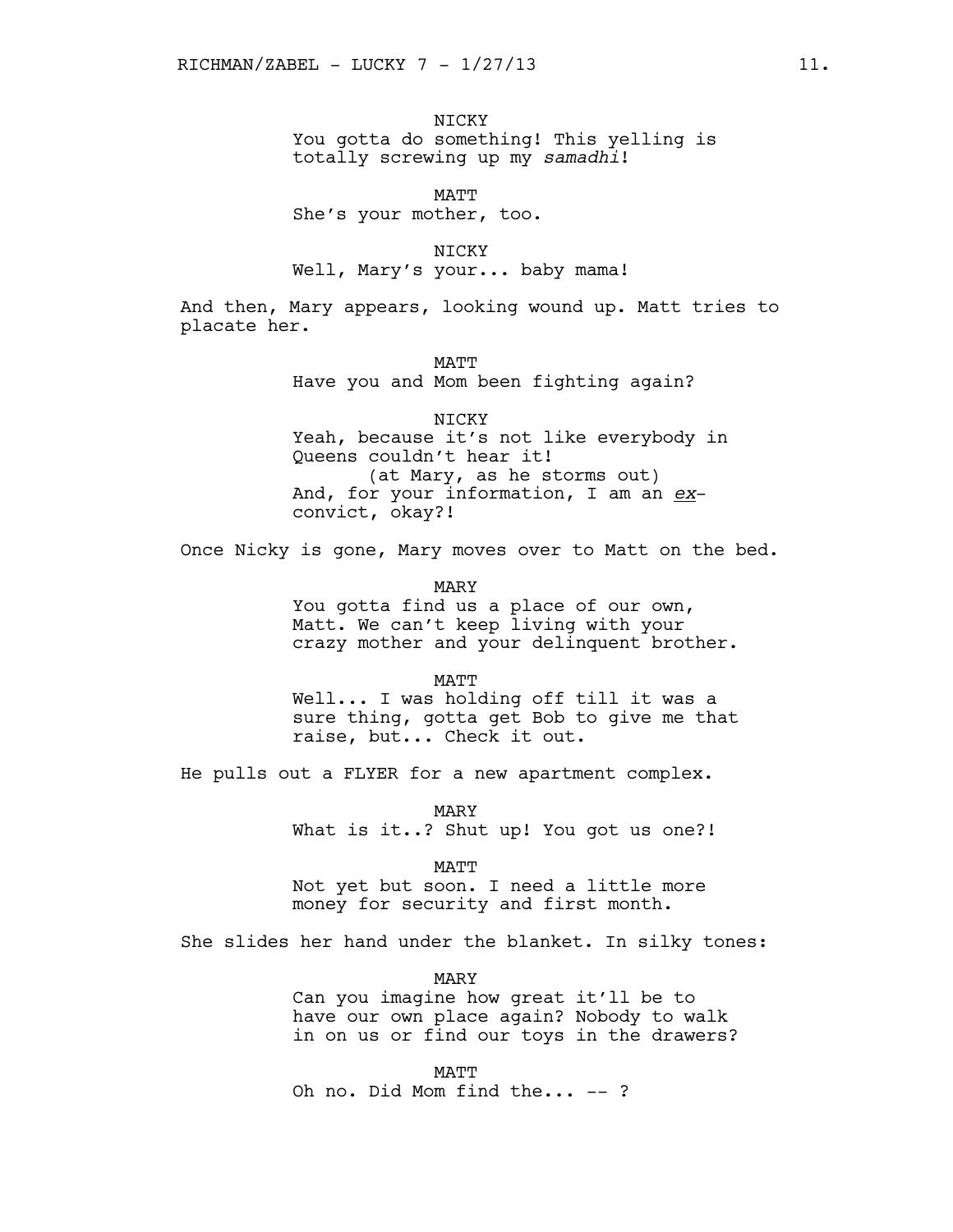## MARY

(finger to his lips) Just imagine, a place with, I don't know, a big bathtub, and thick walls, and shag carpeting in every room. Shag, Matt. In every room. Imagine the fun we'd have...

MATT

I like shag.

Her hand still at work under the covers...

MARY

I know you do. You're the shagmeister, the king of shag. So - go get a raise as big as the one I'm getting out of you.

MATT I will. I'm gonna talk to Bob today.

MARY

Good. Because once this baby's born, I ain't spending another day under that witch's roof.

She gives a tug under the blanket. His face reflects an uncomfortable mix of arousal and apprehension.

INT. GOLD STAR - DAY

Customers flow in and out. Antonio enters, chomping on a breakfast burrito. He hands invoices to Denise at the register. As he teases, she ignores him-

ANTONIO Oh, Denise. You temptress. \* You voluptuosa vixen de \* Two smog checks. Oil Astoria. If Bianca finds \* \* \* change. Alignment. Wiper out about us, there's gonna be trouble...

DENISE (stamping the forms) change. Alignment. Wiper blade replacement... (then notices)

#### DENISE

Processed cheese, saturated fat, nitrates, SODIUM; do you have any idea what that's doing to your body?

ANTONIO

No, but maybe later, you could show me. Me, you, and a breakfast burrito... *"Welcome to Fantasy Island..."*

She grimaces and hands him the invoices. He turns to leave but Leanne arrives, handing him-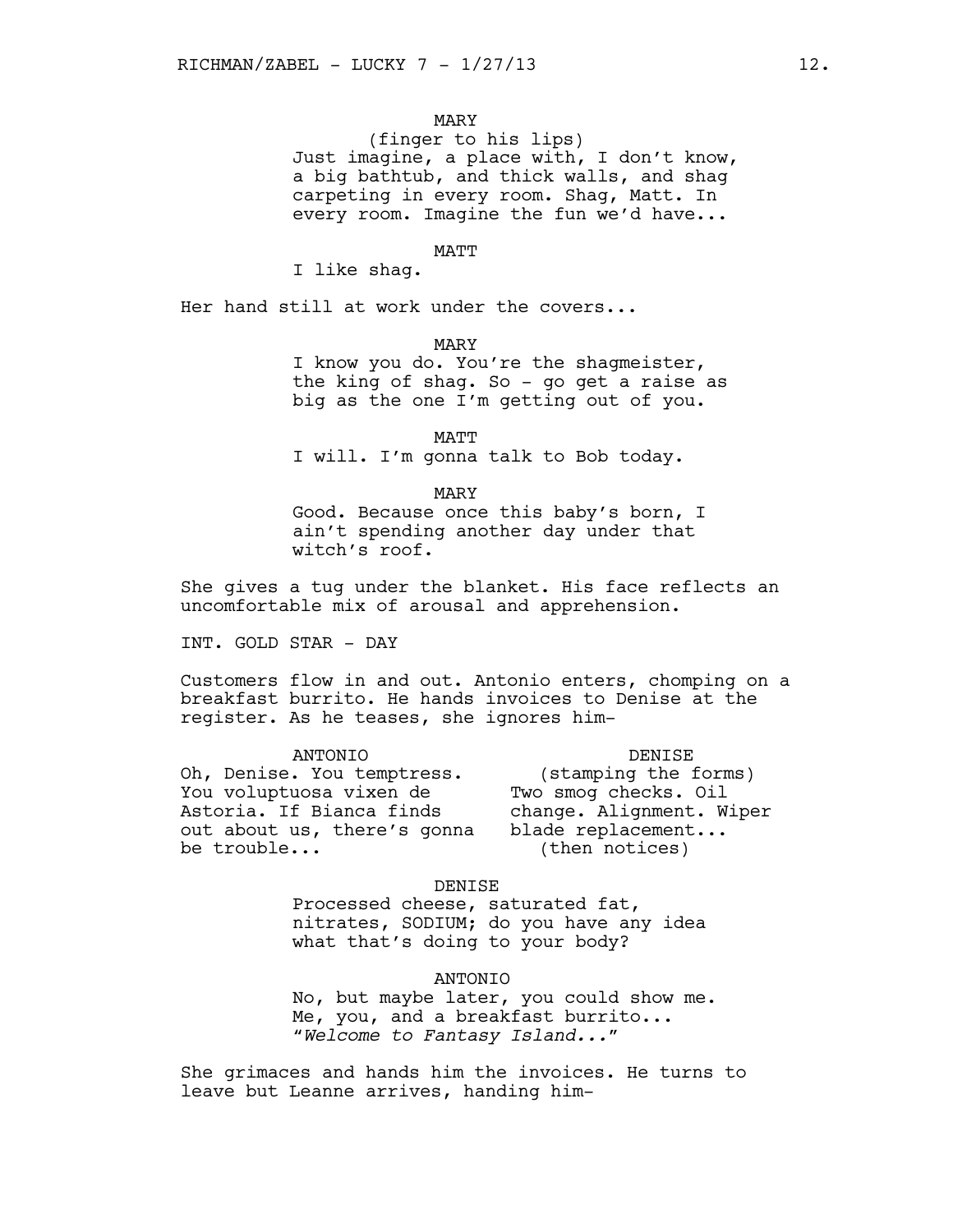# LEANNE

Your coffee.

ANTONIO Smoky, fruity; chocolate overtone with notes of hazel. What kind is it?

#### LEANNE

Instant.

# DENISE

Can I get your opinion on something? (as Antonio leaves) You too. I could use a male perspective.

ANTONIO

I've been married fifteen years, honey, I have no more male perspective.

#### DENISE

It's probably nothing. Just, I was doing bills, and I noticed Ted had some texts to a strange number.

# ANTONIO

What's some?

DENISE A hundred and seventy-four.

Antonio almost spits up his coffee.

DENISE (CONT'D) He said it was the cable guy.

## **ANTONIO**

(as he moves away) From a male perspective..? Totally makes sense. Love to stay and chat, but I got a steering column - thing - replacement.

DENISE It does sound kinda suspicious, right?

LEANNE Why don't you call the number?

DENISE Really? And say what?

LEANNE Just see if the cable guy picks up.

As Denise ponders that, Matt and Nicky blow in-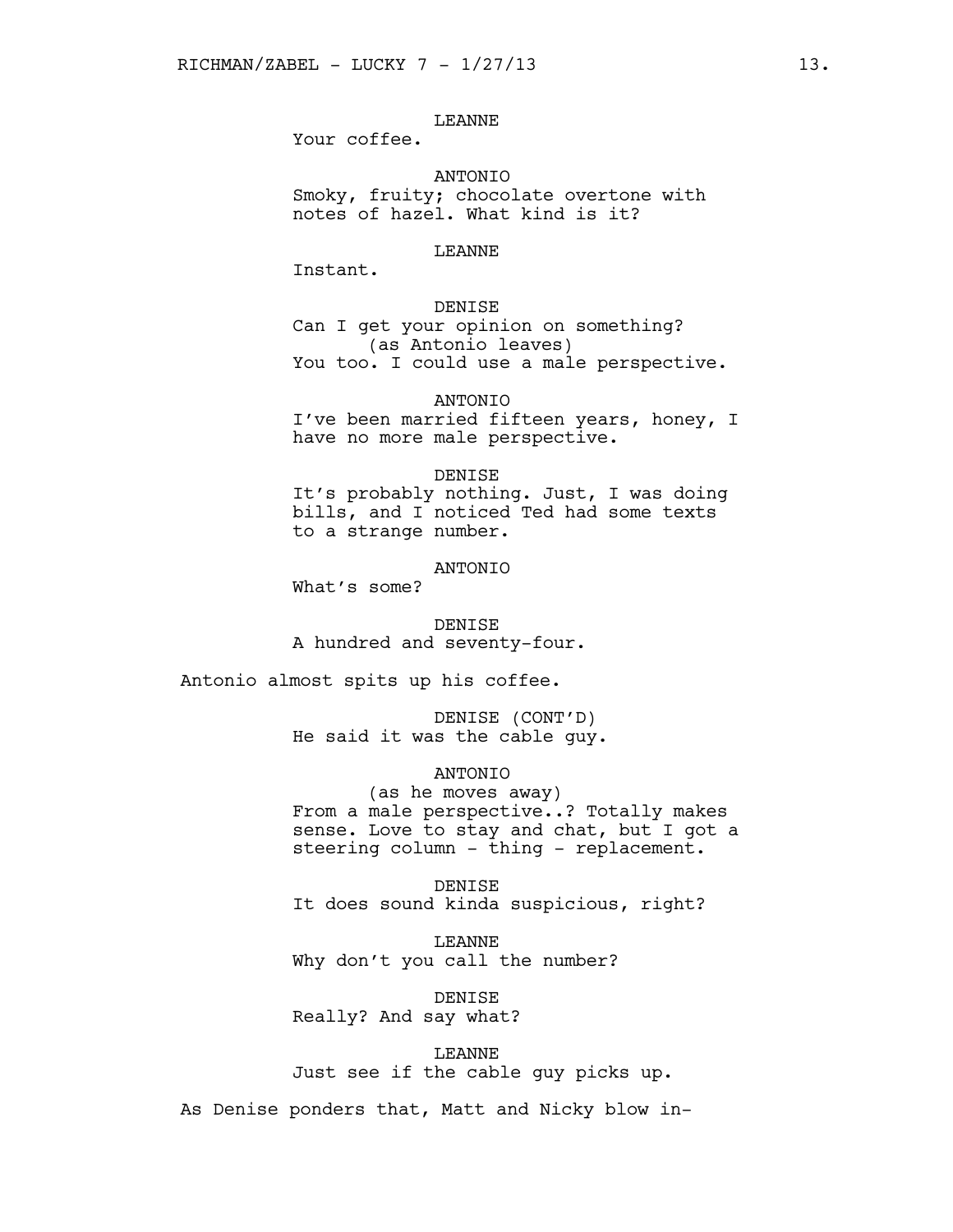MATT Is Bob in yet?

LEANNE In back. Just got in from a meeting.

DENISE Hey, the drawing is tomorrow, so I need your lottery pool money.

Nicky, doubles back, handing Denise cash. Matt digs through his pockets. Nada. He looks at Nicky-

> **NTCKY** Sorry, bro, tapped out.

He buzzes off. Matt looks at the girls-

cover him again?

MATT Can you spot me this week?

LEANNE Don't worry, Matt, we got your back.

Matt and Leanne trade a warm smile, innocent enough, but it lasts a beat longer than it should. We linger on Leanne, watching Matt off, but her spell is broken by--

> DENISE That's the fifth week in a row. You wanna

LEANNE Actually, I already put in my last five. (off Denise's glare) Have a heart. You can spare five bucks. Poor thing, he's under so much stress.

As Denise begrudgingly searches her purse for her wallet, she pulls out a series of items: a PINK RABBIT'S FOOT, a metal 4-LEAF CLOVER pendant, a LAUGHING BUDDHA figure-

> LEANNE (CONT'D) Maybe we should try different numbers.

DENISE If we pick new numbers, then our old numbers will win. Why tempt fate?

She puts down a FULL-SIZE HORSESHOE - CLANG! - as she finds the money and we CUT TO: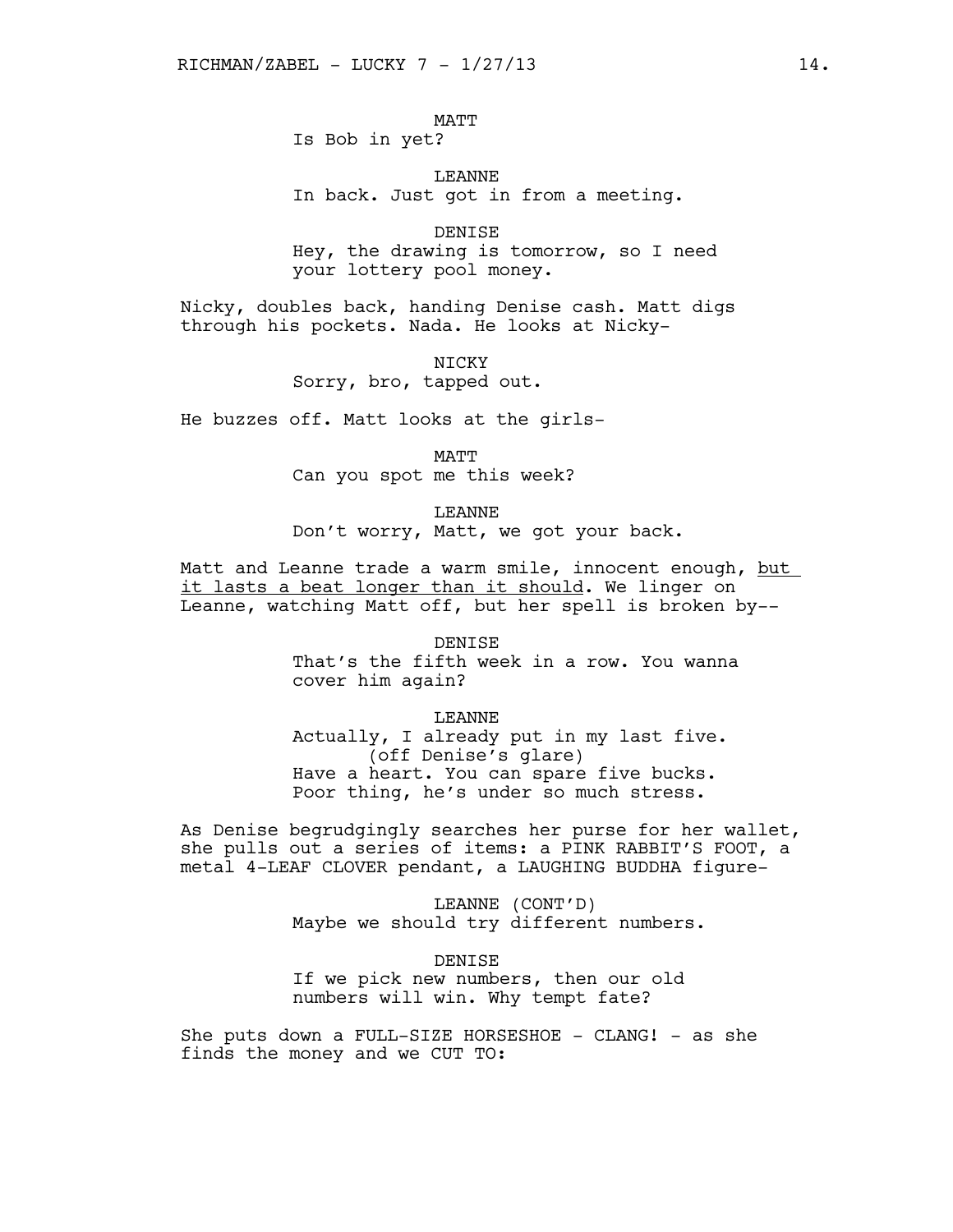INT. GOLD STAR - BACK HALL/UTILITY ROOM

Nicky walks by the utility room, spotting Samira inside. He enters and closes the door. She wheels around, SPOOKED - and he plants a kiss on her. She pulls away-

## SAMIRA

Someone'll hear us.

## NICKY

Not if we're quiet. Or we can turn on the power vac and do it as loud as we want!

# **SAMTRA**

Nicholas... stop. I'm not like that. And I don't want everybody thinking I am.

### NICKY

I was just teasing. Fine, I'll go - IF you come out with me Friday. DJ Foosh is spinnin' at the Smashbox.

## SAMIRA

Sure, I'll just tell my parents I'll be out all night at some hip-hop dive with an ex-convict.

## NICKY

*Reformed* ex-convict.

She smirks. Then, he goes serious. Looking into her eyes.

SAMIRA Why're you looking at me like that?

NICKY

(struggling through) *Aap... hayn... bohot... khoobsoorat...*

She marvels a beat, then breaks out laughing. He sulks-

NICKY (CONT'D) Guy tells you you're beautiful in Urdu, you don't have to laugh at him.

SAMIRA (trying not to laugh) You actually said I was duck-like.

# NICKY

I did?

Then he laughs too. Now she looks into his eyes.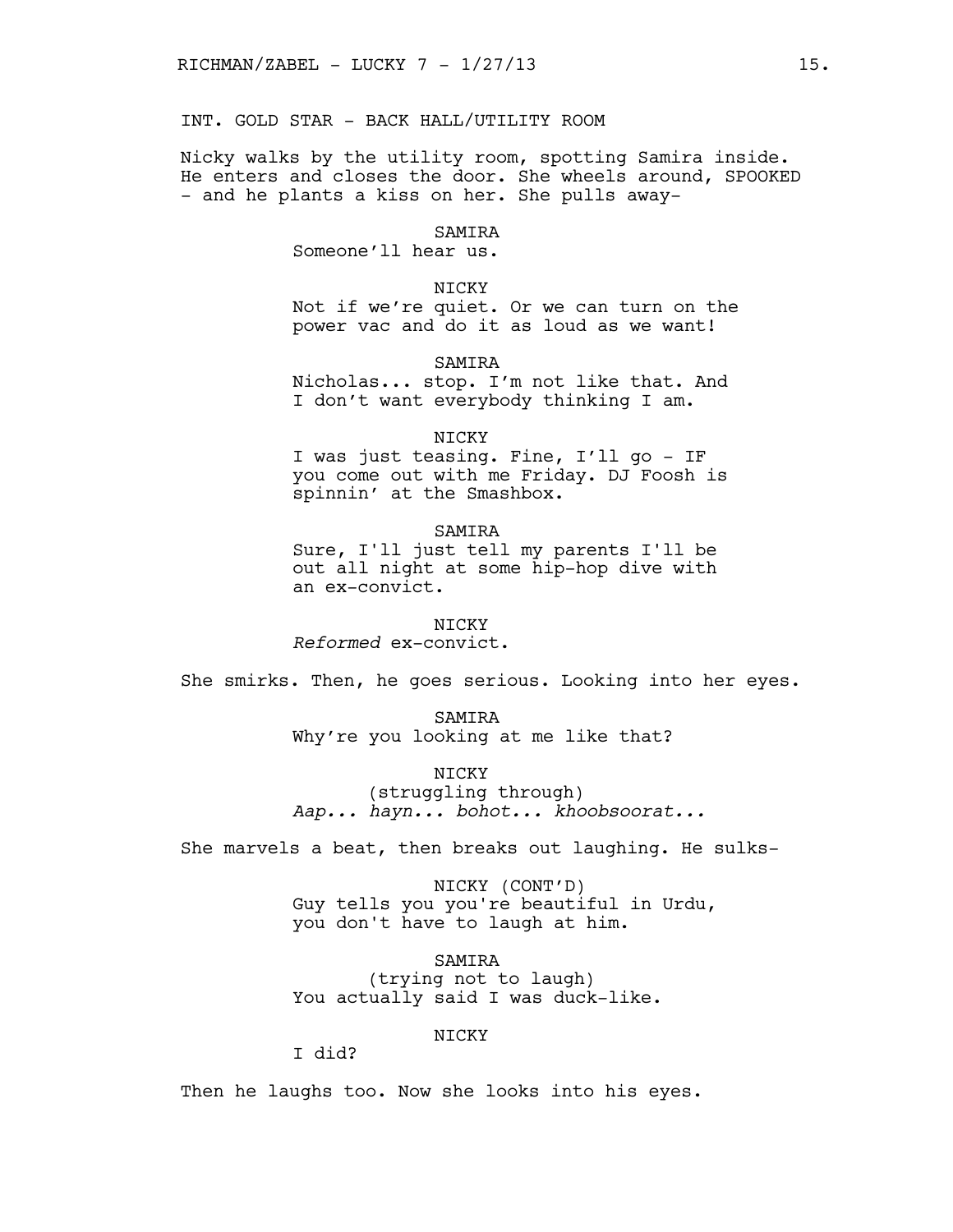## SAMIRA

You're very sweet. It's just, there are a lot of expectations. My parents want...

## NICKY

Forget them - what do *you* want?!

She pauses, pondering it deeply. Not really certain.

#### SAMIRA

...I want to take things slow. Okay?

He nods, trying to hide his dismay in a smile. Then, doing his best Donald Duck impression, he quacks out-

#### **NTCKY**

# You're still one hot duck.

He kisses her again, and she pushes him out the door. But by the look on her face, we can see she really likes him. PRELAP - the DUCKLIKE SOUND of a nose blowing-

INT. BOB'S OFFICE - DAY

Bob wipes his nose with a hanky as Matt is in mid-plea-

MATT

...Bob, in all the years I worked here, have I ever once, ever asked you for... a day off? Extra vacation time..?! (before Bob can answer) ...thing is, I got a baby coming in a month, so I only got a few weeks to find a place, which I did, but they want 3 months security, that's like 3200 bucks- (then) I'm not asking for a handout, just an advance.

#### BOB

Matt, you know I'd love to front you the dough, I really would. Problem is... I had a meeting this morning. The owner of Gold Star is selling to a national chain.

MATT Wha..? What's that mean?

#### BOB

It means they're not even sure who, if any of us, will be able to keep our jobs.

Matt sinks, seeming devastated.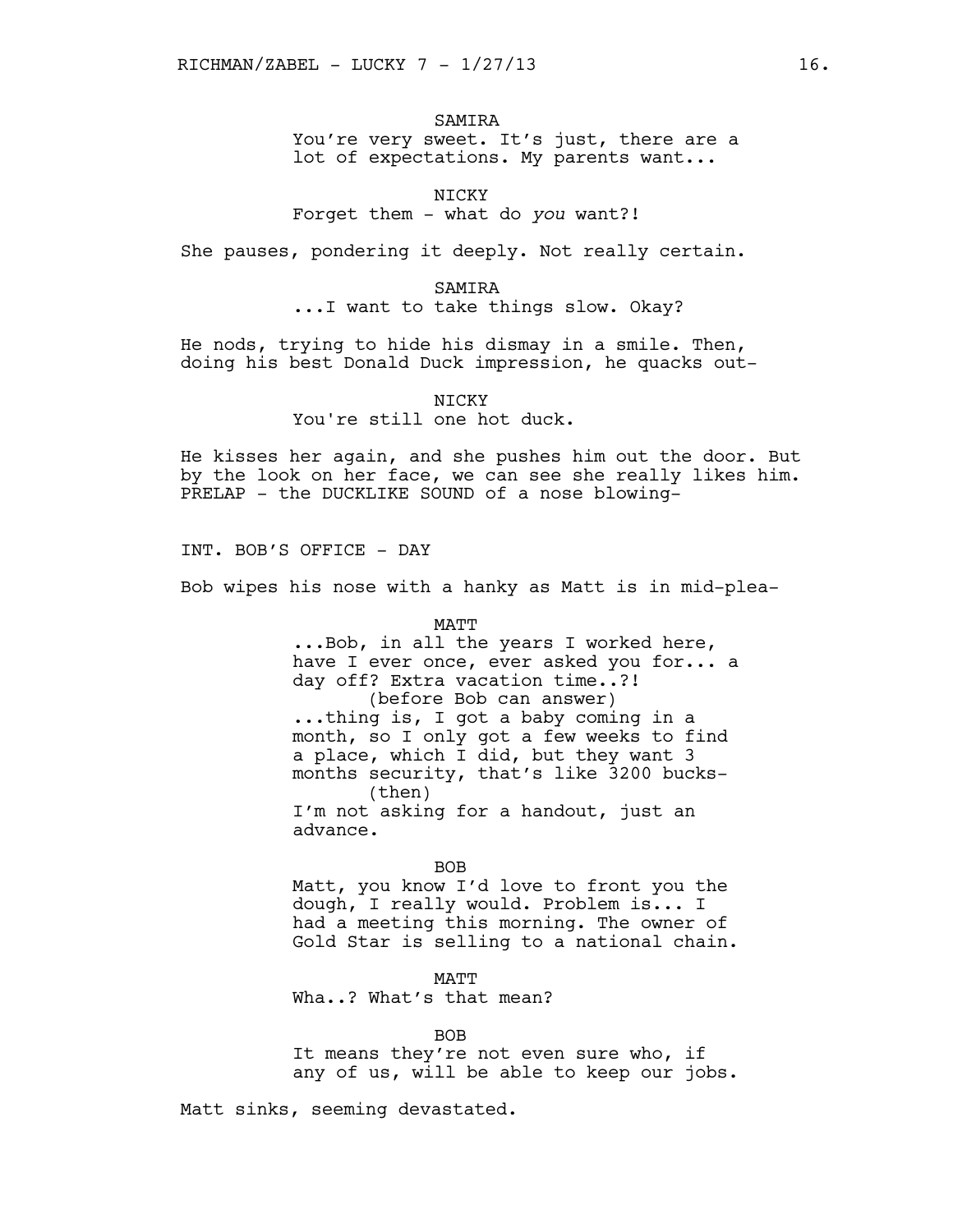INT./EXT. GARAGE/STREET - DAY

As Antonio and Nicky work to re-attach the hood of a truck, Nicky hears the rumble of a subwoofer, sees a tricked-out Escalade across the street. Two badasses - EDDIE and GRONK - lean against it, eyeballing him.

> NICKY Gimme a sec, will ya?

He goes, leaving Antonio struggling to hold up the hood-

ANTONIO Hey, don't make it a lunch break!

EXT. STREET - MOMENTS LATER

Nicky guardedly approaches Eddie and Gronk.

EDDIE You're out six months - no call, no text... Don't you love me no more?

**NTCKY** C'mon, guys, I'm workin'...

GRONK I'm pretty sure you still work for us.

EDDIE That was a lot of dope, Nicky. You promised you could deliver it. You get busted, who do you think pays for it?

NICKY I did my time. I didn't rat you out. Way I see it, I paid plenty.

GRONK (shoving Nicky) The way *you* see it?! That was our 60K.

ANTONIO (V.O.) Got a problem, guys..?

They all turn to see Antonio, crow bar over his shoulder.

ANTONIO 'Cause I really need him back at work.

EDDIE Go on, Nicky. Go make us our money back.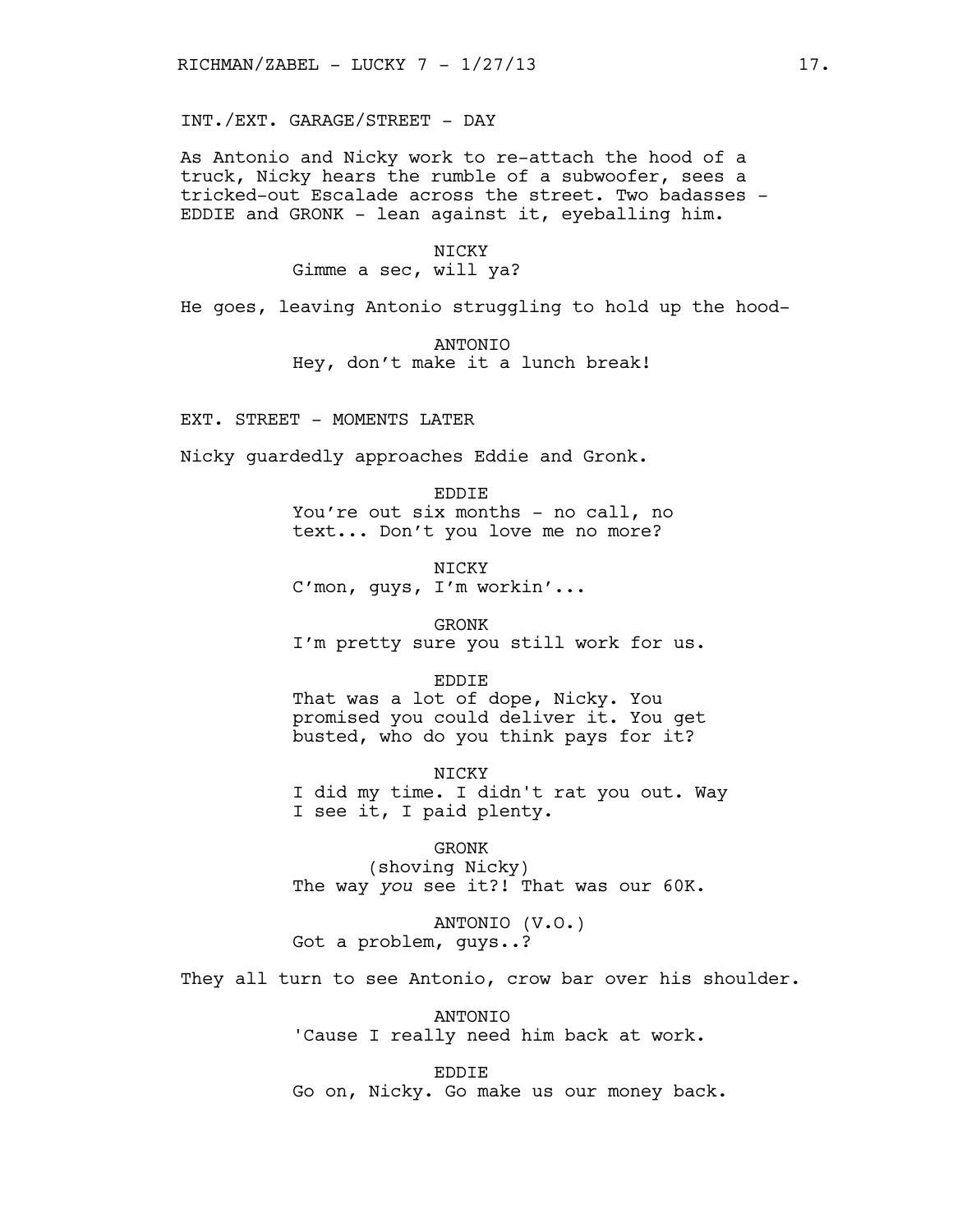They get in the Escalade and drive off, leaving Nicky rattled. As he walks back with Antonio-

## **ANTONIO** What was that about?

Nicky just looks away and heads back to work, frustrated.

INT. BOB'S OFFICE - AS BEFORE

Matt slumps in a chair, shell-shocked - as a PHONE RINGS.

**MATT** 

This can't be happening. This job's all I got, Bob. I'm scared she'll leave me... I mean, we're at the end of our rope here.

BOB ...You gonna answer that?

MATT (gets his phone) Hey, Mom. What?! I'm on my way! (to Bob) Mary passed out. She's on her way to the hospital..!

EXT. HOSPITAL - DAY

Nicky pulls his old car up. Matt jumps out, rushes inside-

INT. HOSPITAL - VARIOUS

Matt rushes down the hall, accompanied by a NURSE-

MATT Where is she? She okay? Where is she?

NURSE Relax, sir, she's right over here.

They turn a corner, arrive at a room - he steps in the doorway to see - Mary in bed looking up at him, smiling. And in her arms, she's holding an adorable baby girl.

> MARY Guess she couldn't wait to meet you.

Matt sighs a huge smile, totally relieved and overjoyed-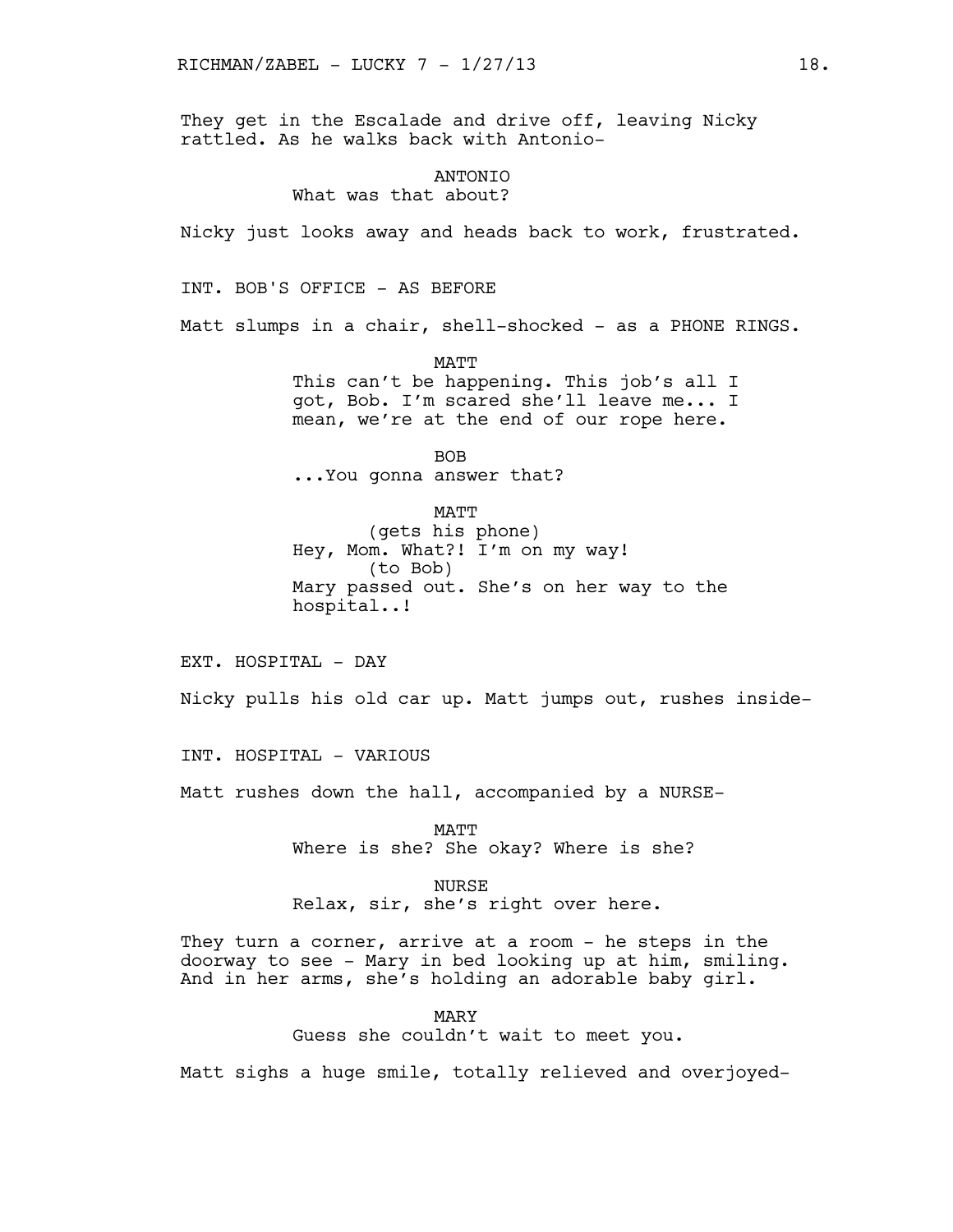EXT. STREET - LATER THAT NIGHT

Nicky holds gifts; flowers and a teddy bear. He's on his cell phone, a little on edge-

> NICKY (INTO CELL) Hey, Lenny, it's Nicky... Yeah, how you been? ...I'm good, you know... But since you asked, I am kinda in a jam. ...Lenny, would I call you out of the blue and hit you up for cash? Tsch! Come on...

INT. HOSPITAL - LATER THAT NIGHT

Matt sits bedside, cradling his new baby girl.

MATT

I can't get over how beautiful she is.

He hands Mary the baby. A warm, comforting moment of joy between them. But then, Mary goes clear-eyed-

MARY

...Did Bob give you the raise? Are we getting the apartment?

Off Matt, all the panic and stress returning, double--

BACK ON THE STREET - WITH NICKY (AS BEFORE)

NICKY (INTO CELL) Bernie. Hey, bro, we been friends forever, right? ...It's Nicky. NICKY KORZAK! (CLICK) Bernie? BERNIE...?!!

BACK IN THE HOSPITAL - SAME (AS BEFORE)

MATT ...I just need a little more time.

MARY

You gotta understand, Matt, I can't take it anymore. I'll get Henry and the baby and go to my sister's until you find us a place...

MATT Come on, Ma's not so bad.

MARY

She put me into premature labor!

At that moment, Matt's mother comes whirling in with little Henry, who jumps on Matt's lap, hugging him -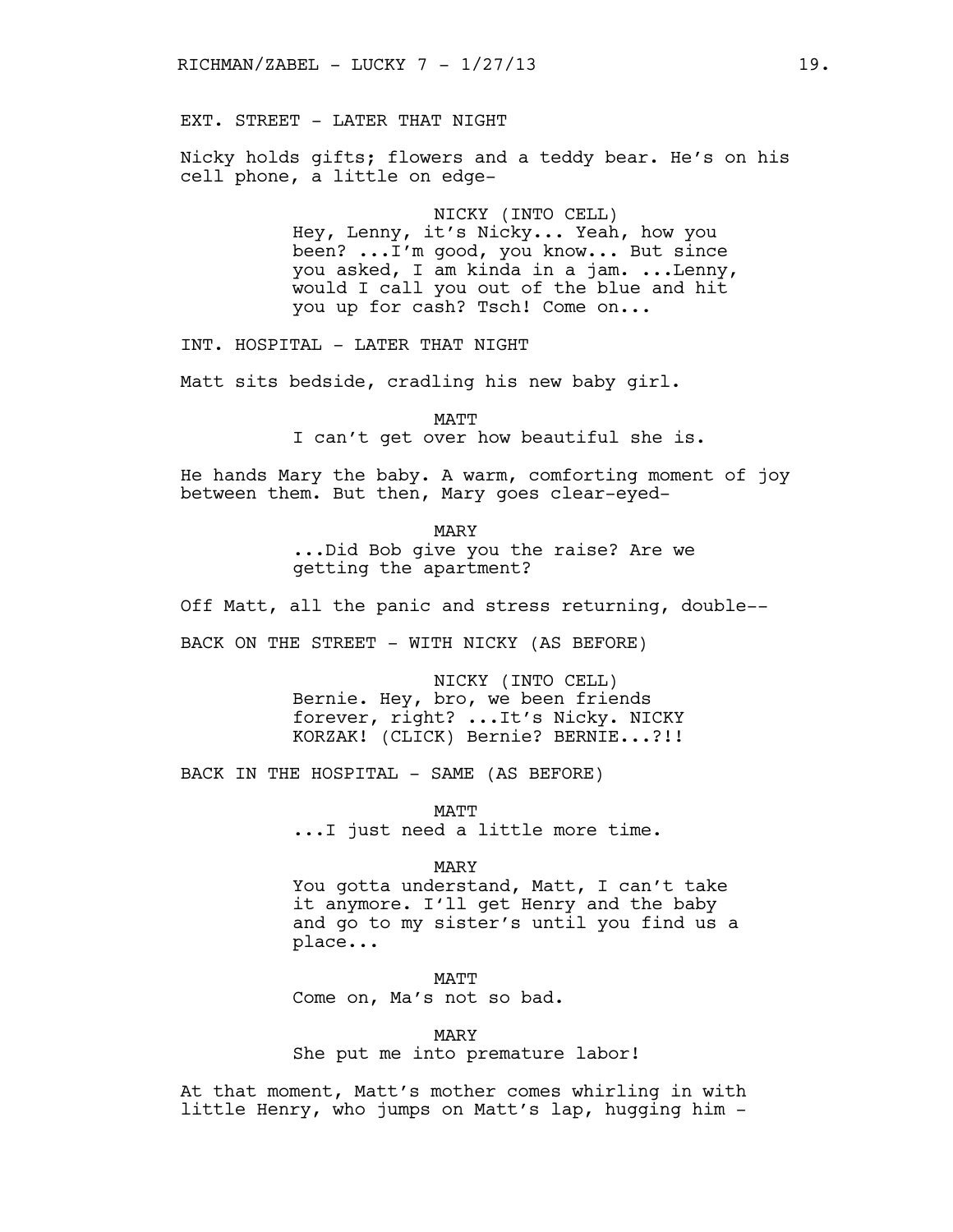RUTH There's my shweet baby girl... oh yesh..! (takes the baby from Mary) This swaddle's all wrong. Like a burrito. Poor thing: "I'm not a burrito! No I am not." Did mommy do this to you? Don't worry, Nana's here to fix everything...

MARY (to Matt) I'm calling my sister.

Off Matt, hugging his son, looking at his new baby-

BACK ON THE STREET - WITH NICKY (AS BEFORE)

NICKY (INTO CELL) (desperate now) Marco, I ain't asking for a kidney, here! You know these guys. I don't come through, they're gonna break somethin'!

CLICK. Frustrated, Nicky SLAMS the bear against a parking meter, then notices a BLINKING LOTTERY sign in a liquor store window, through which, he sees the cashier, taking money from a a line of customers, buying tickets.

INT. HOSPITAL - OUTSIDE THE NURSERY - LATER THAT NIGHT

Matt sits against the wall holding A TEDDY BEAR, stuffing falling out of its head. Beside him, Nicky pours from a brown-bagged-bottle into Dixie cups - hands one to Matt.

> NICKY (CONT'D) To my big brother and his baby girl.

They chug. Matt's PHONE BUZZES - he checks a text. His look: oh shit. He holds it up for Nicky to see.

**MATT** 

I called the realtor to see what she could do. She needs the money, all of it, in two days, or we lose the apartment.

NICKY

...You really think Mary'll take the kids and move out? (off Matt's 'yes' look) What're you gonna do?

MATT I dunno. Think of something.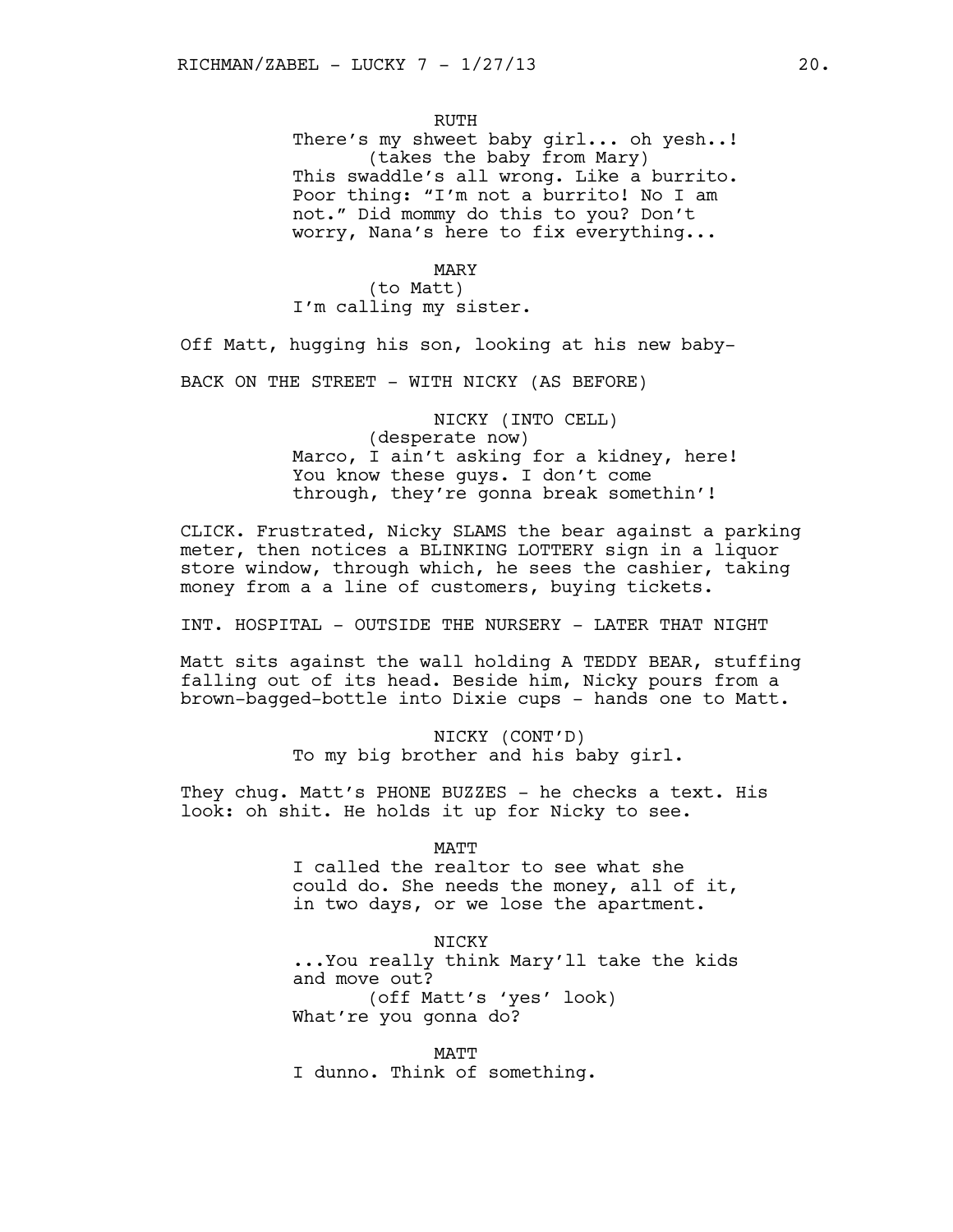## **NTCKY**

I was thinking, where could Matt find some quick dough..? And, you know... tomorrow's lottery night. Jackpot's sky high, always tons of cash coming in.

Matt shoots him a look. Nicky hesitates, then offers-

NICKY (CONT'D) You know the combo to the safe...

## MATT

Nicky!

## NICKY

We could make it look like a robbery. There's already been three in the neighborhood. We use the same M.O. Perp comes in after closing. No one would know-

MATT

I would know. Okay? I would know. And you just got off parole, you shouldn't even be thinking about this!

#### NICKY

I'm thinking about you! You got no money, you might lose your job. Mary's gonna take the kids. You're in a hole, Matt! A freakin' abyss. This is a way out...

**MATT** 

Forget it, alright?! It's crazy!

An uncomfortably long beat. Then Nicky nods. They stand up, and as they hug, Nicky says it quietly-

> NICKY Insurance covers Gold Star - nobody gets hurt. I'm just saying...

Nicky starts off. Matt looks in at his baby girl through his conflicted reflection in the nursery window. Then-

## MATT

...Wait.

Nicky turns. And as the two hold a look, we can see the birth of a bad idea taking seed. And then we GO TO BLACK.

#### END OF ACT ONE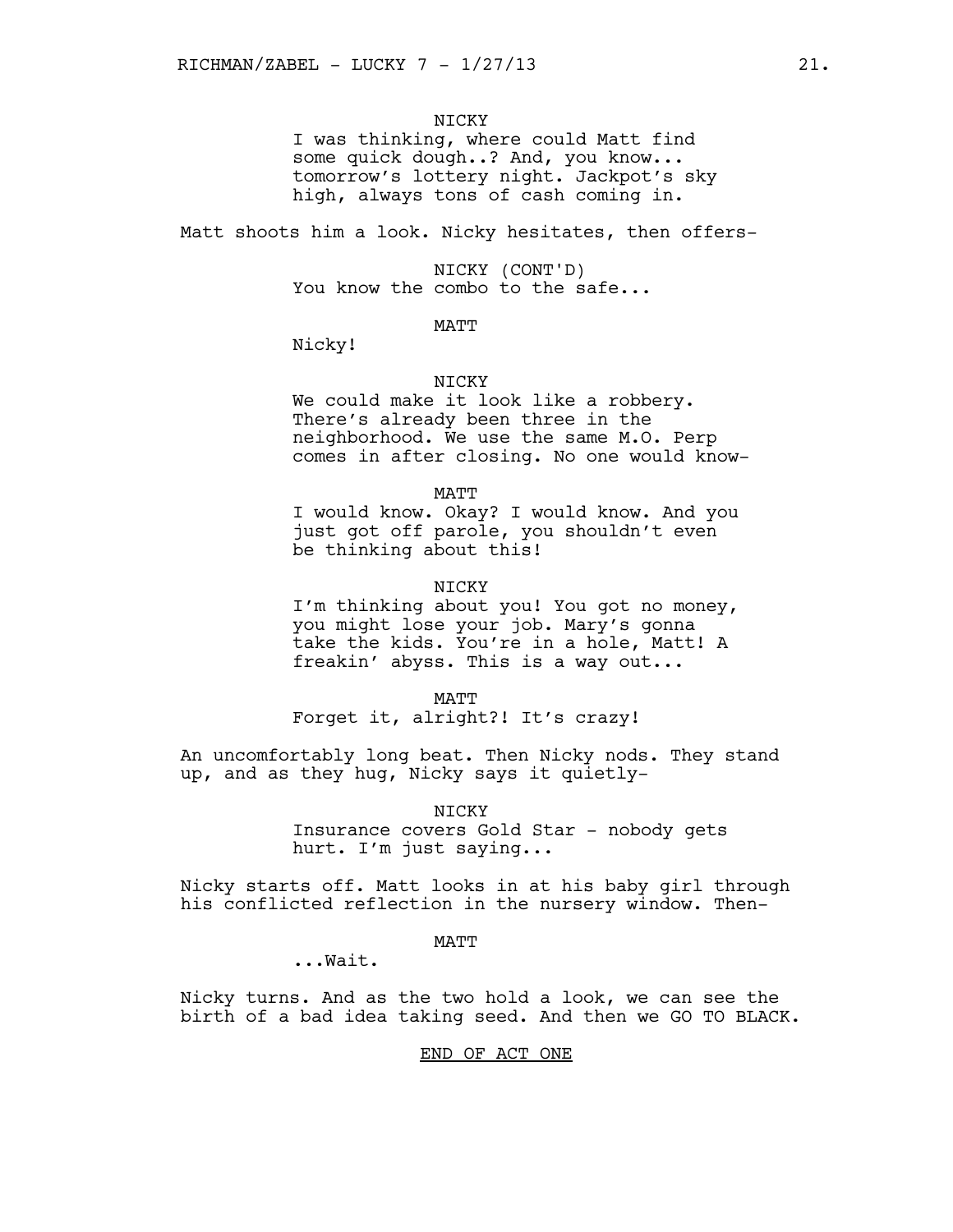# ACT TWO

EXT. GOLD STAR - NEXT DAY

A new day at Gold Star. As people come in and out-

JOEY (PRELAP) Sure know your way around a cheesesteak.

INT. GOLD STAR - DELI COUNTER

Leanne makes a sandwich for JOEY (30, sweet-shy-smitten).

LEANNE I better. I'm from Philly.

JOEY

No kiddin'! I lived there for a bit when I was a kid. Which part?

LEANNE

(suddenly evasive) Kinda all over. We moved around a bunch.

As she hands him his sandwich, we sense her discomfort, like she's hiding something.

JOEY

I bet someone in my family knows you-- I got so many relatives in that town it's like a freakin' infestation-

LEANNE

(relieved as she spots...) Matt! What are you doing back?!

Matt stops, edgy and nervous, which he tries to hide.

MATT

...There's nothing to do at the hospital. Mary and the baby are bonding, so...

LEANNE Congratulations! It's so exciting!

Leanne leans over the counter to hug him. Joey sulks off.

LEANNE (CONT'D) By the way, thanks for talking to Emma the other day. It's good for her to have a male influence in her life and... well, it really helped.

Matt's gratified to hear that.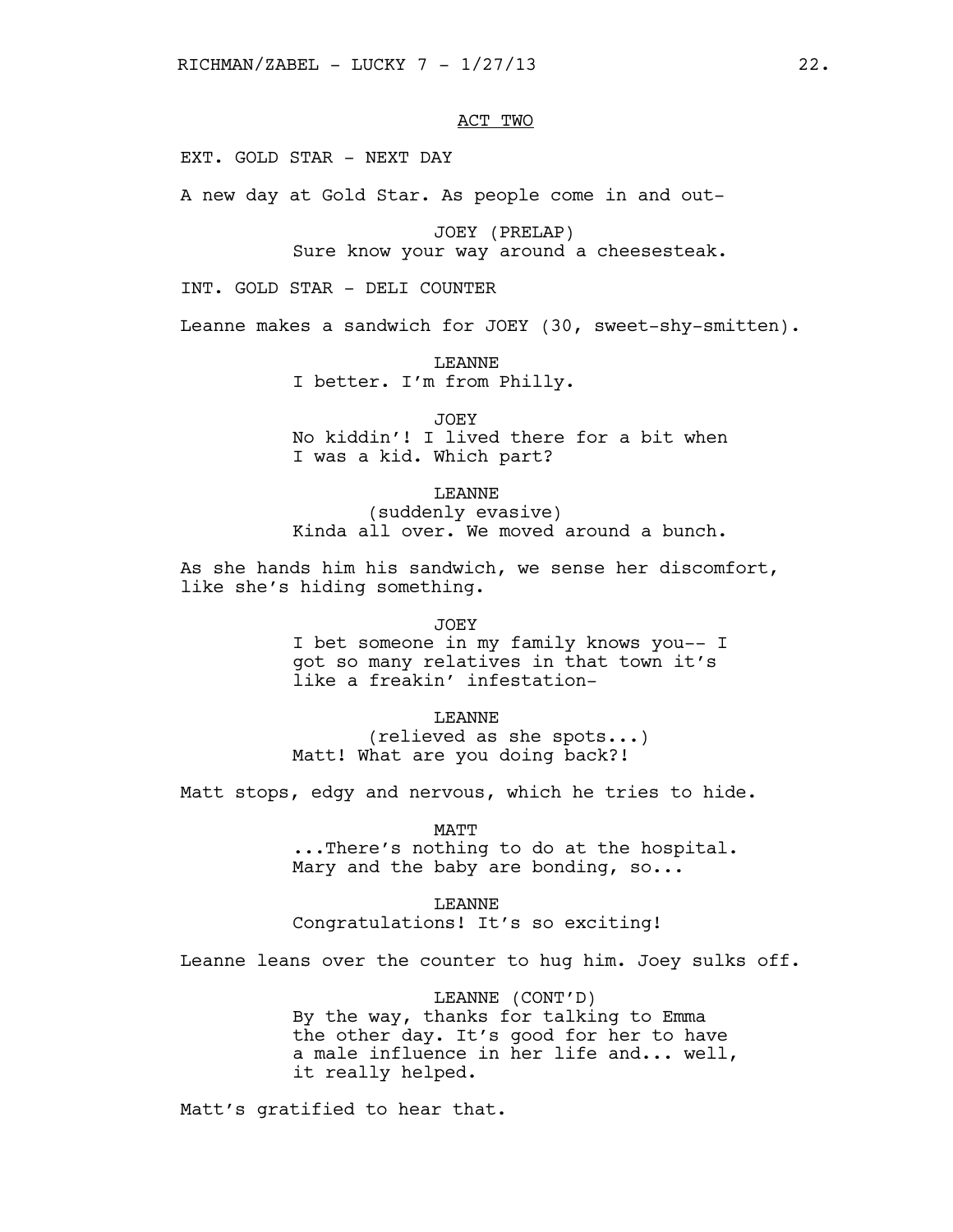MATT So the dance recital was good then? She got over her stage fright?

LEANNE They had to drag her off.

MATT That's great, Leanne. I, uh... (their eyes are locked) ...I better go clock in.

INT. GOLD STAR - UTILITY ROOM - DAY

Denise walks in, talking on her cell phone-

#### DENISE

Hey, Sweetie, I'm gettin' off a little early, so, I was thinkin' I'd stop by the butcher, you know, make you some of those ribs you like? Maybe we can watch the lottery drawing tonight. Or a movie or somethin'. All right. Call me when you get this message. If you want. Or I'll just see you at home. Okay. I love you.

She hangs up, then pulls out a napkin  $-$  stares anxiously at the TELEPHONE NUMBER handwritten on it. She STARTS DIALING the number, but then CLOSES THE PHONE. Then -

She eyes the scale. Nervously, she kicks off her shoes and mumbles something, like a prayer to the diet gods. But just as she's about to step on the scale, she sees-

DENISE (CONT'D)

(bear hugging him) A girl. Oh, I'm so happy for you!

MATT Yeah, thanks, Denise.

BOB (O.S.)

There he is!

Matt!

Bob enters, handing him a bottle of booze. Denise grabs her shoes and exits-

MATT

Thanks, Bob.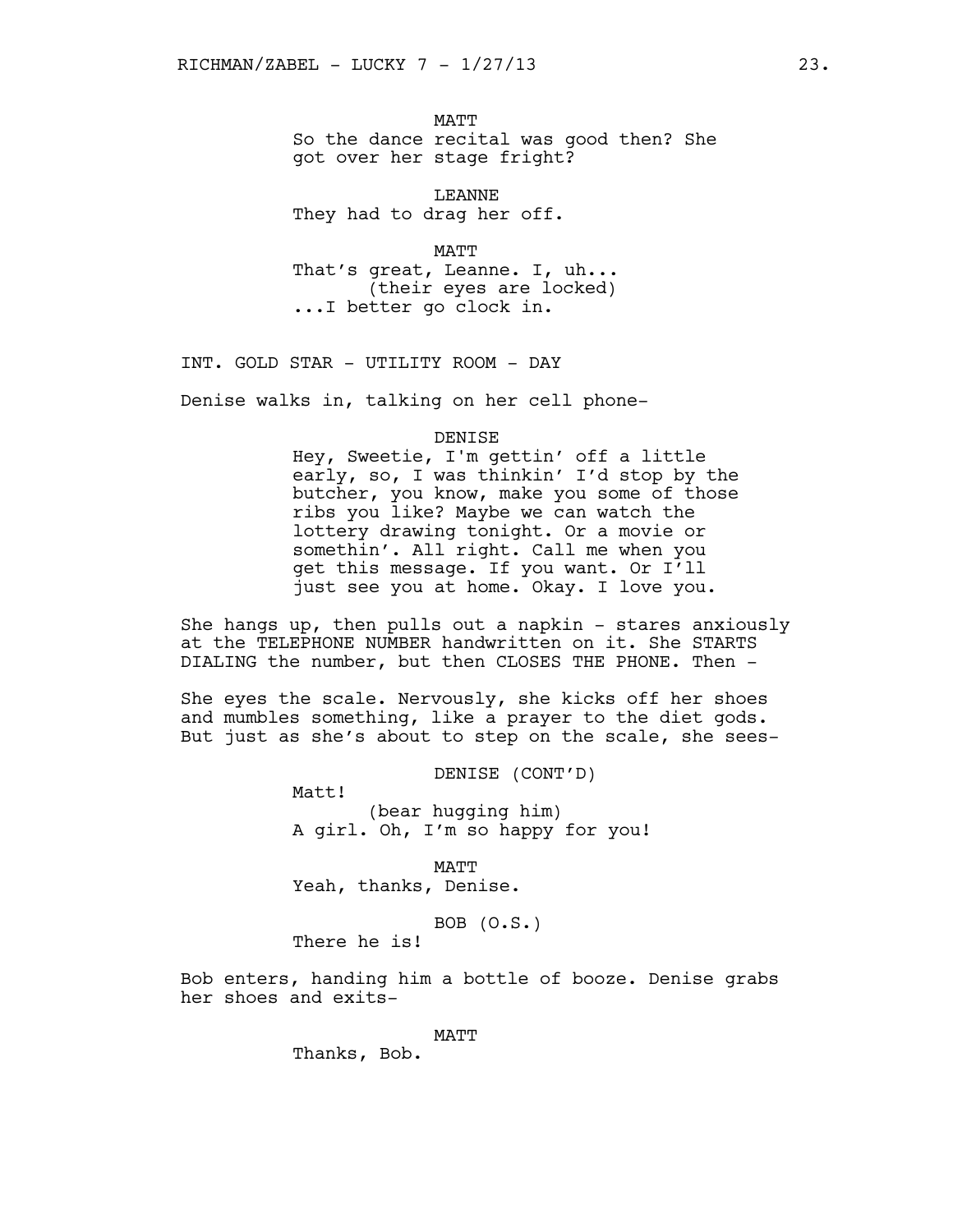**BOB** Don't thank me, thank Gold Star's soon-tobe parent company, "Valdez Industries." There's a whole crate of the stuff in my office. Baby's doin' okay?

MATT Yeah... she's early, but, she's strong.

BOB 'A son's a son until he takes a wife. A daughter's a daughter for life.'

Bob embraces him in a paternal hug, then-

BOB (CONT'D) Good. Okay. Now, stop having babies and get back to work.

As Bob exits, Matt hangs up his jacket and notices his HAND IS SHAKING! He then catches sight of Nicky, walking past the utility room. The brothers trade an intense nod and we are sure at this moment, that THE ROBBERY IS ON!

INT. GOLD STAR - VARIOUS - DAY

As Bruce Springsteen's "LUCKY TOWN" blares, we roll through a MONTAGE: DENISE, rings up customers buying lottery tickets. - Nicky eyes the CASH she takes in.

Matt nervously restocks a shelf while casing the security cameras. He steals a clandestine look to Nicky, who walks back to the garage, stopping at his coat, on the rack, making sure his GUN is still in the pocket as we FADE TO:

INT. GOLD STAR - THAT EVENING

We find everyone at the front of the shop, around Matt. Leanne's daughter, Emma, is there with her book bag, sitting on Leanne's lap. Antonio hands Matt a wool blob-

#### MATT

Wow, thanks... (then) What is it?

## **ANTONIO**

A onesie. Bianca knitted it. She had to leave off the legs and the sleeves, 'cause, you know, baby came early.

Bob blows his nose. Nicky eyes Matt, prodding him to-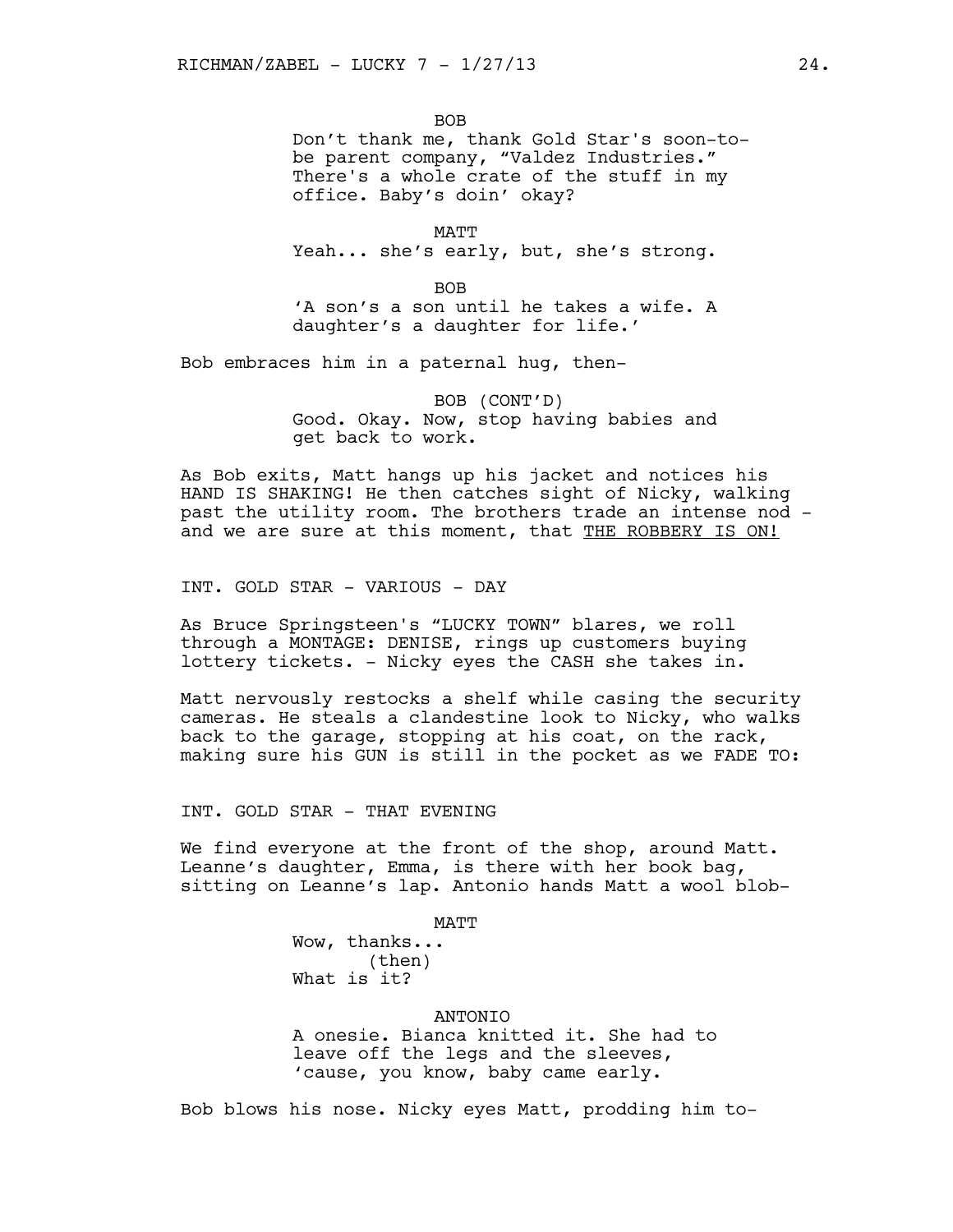MATT Jeez, Bob, you look as bad as you sound. Why don't you take off? I can close up.

DENISE I'd stay and help, but I have to get home to make dinner for Ted.

Antonio and Leanne trade a look, then-

ANTONIO Sorry, Matt, but my Mets are playing.

BOB Nick, can you help your brother out?

NICKY I would, but I have a date...

## SAMIRA

With who?!

Nicky looks over at her, a little flummoxed. He obviously didn't factor in Samira's reaction to his alibi.

> NICKY Just some girl I met in a bar.

Clearly hurt, she glares at Nicky as we hear a car horn, belting out the first bar of the "Star-Spangled Banner."

> **SAMTRA** That's my dad. Congratulations, Matt.

MATT Thanks, Samira.

She grabs her violin case and darts out, snubbing Nicky.

LEANNE We can stay for a little, right Emma?

MATT (to Emma) Don't you have homework?

EMMA I have to do a paragraph on helping.

LEANNE Perfect research, then, isn't it?!

MATT Nah, don't worry. I can handle it.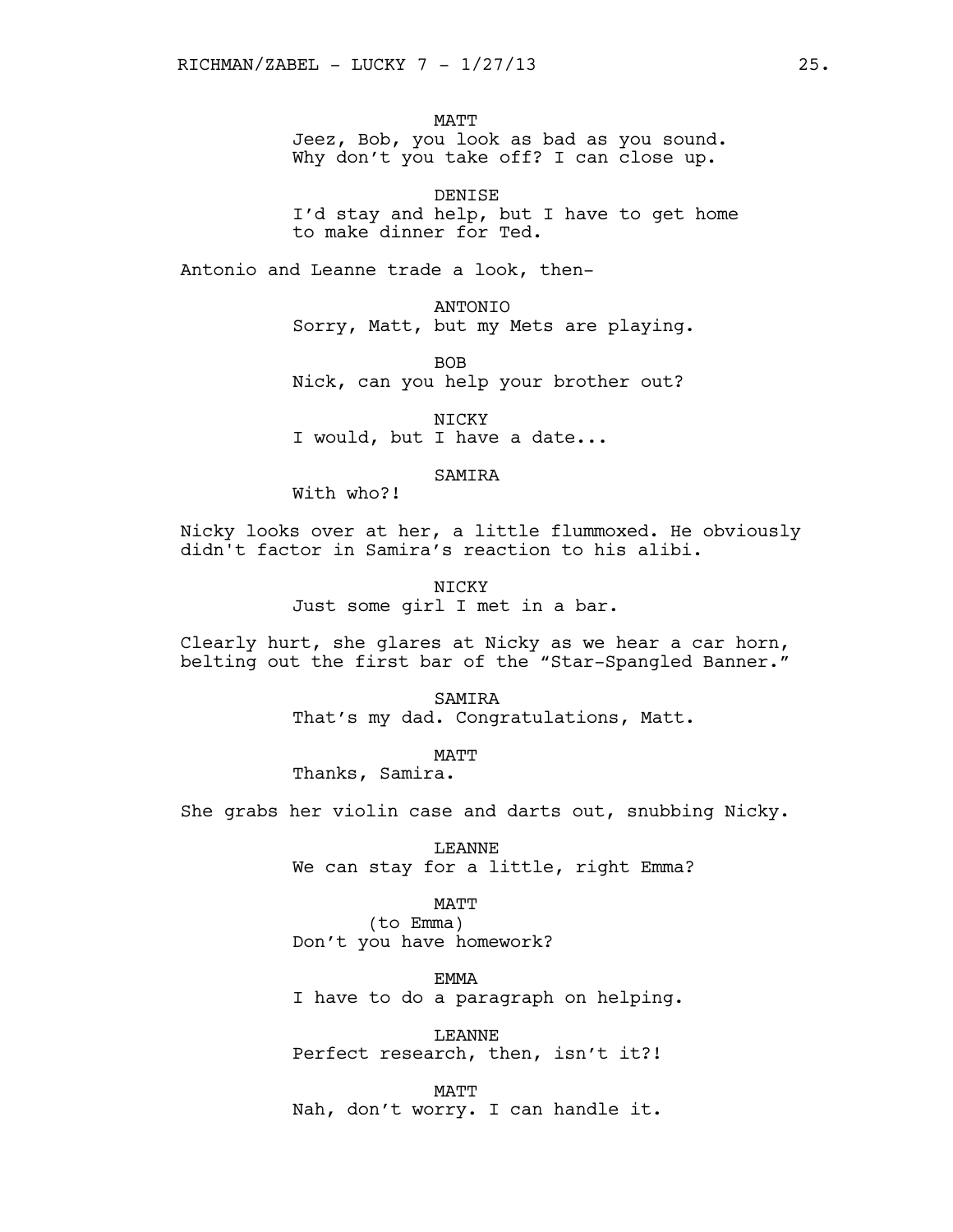Leanne tries to hide her obvious disappointment.

BOB

Well, quess I will call it a day, then.

Bob pats Matt on the back, then exits. Nicky gives Matt a loaded look, then walks out. Denise, Leanne and Antonio follow. Matt closes the door - HIS HAND SHAKES as he turns over the "CLOSED" sign.

INT./EXT. GOLD STAR LATER - VARIOUS - NIGHT

Matt mops up, sweating, furtively eyeing security cams-

OUTSIDE, Matt stacks the folding sign. And as he brings it in, WE SHOOT DOWN THE STREET TO NICKY, walking toward the shop, a ski mask over his head. He enters the shop, pulling out a gun, coming up behind Matt -

**NTCKY** 

Let's do this!

INTERCUT - SECURITY CAM POV - as Matt whips around seeing the gun, genuinely spooked. He throws up his hands. There's no audio on the cameras, but it looks very convincing as Nicky waves the gun, marching Matt into-

THE BACK OFFICE - SECURITY CAM POV OF Matt, kneeling at the safe. Nicky behind him, yelling. It looks vicious, and it's only when we come out of POV that we hear-

> NICKY (CONT'D) I'm being a good robber here, but you..? You're overdoing the victim thing.

> > MATT

I can't think with you pointing that gun at me! Where'd you get it, anyway?

NICKY

Under your son's bed. It's a toy. Now get in character, or I'm gonna squirt you!

A CELL PHONE RINGS from inside the shop. They freeze.

NICKY (CONT'D) Forget about it. Just open the safe.

The phone RINGS again. It's disconcerting to Matt. He finally opens the safe. He pulls out the money-

MATT

Gimme the bag.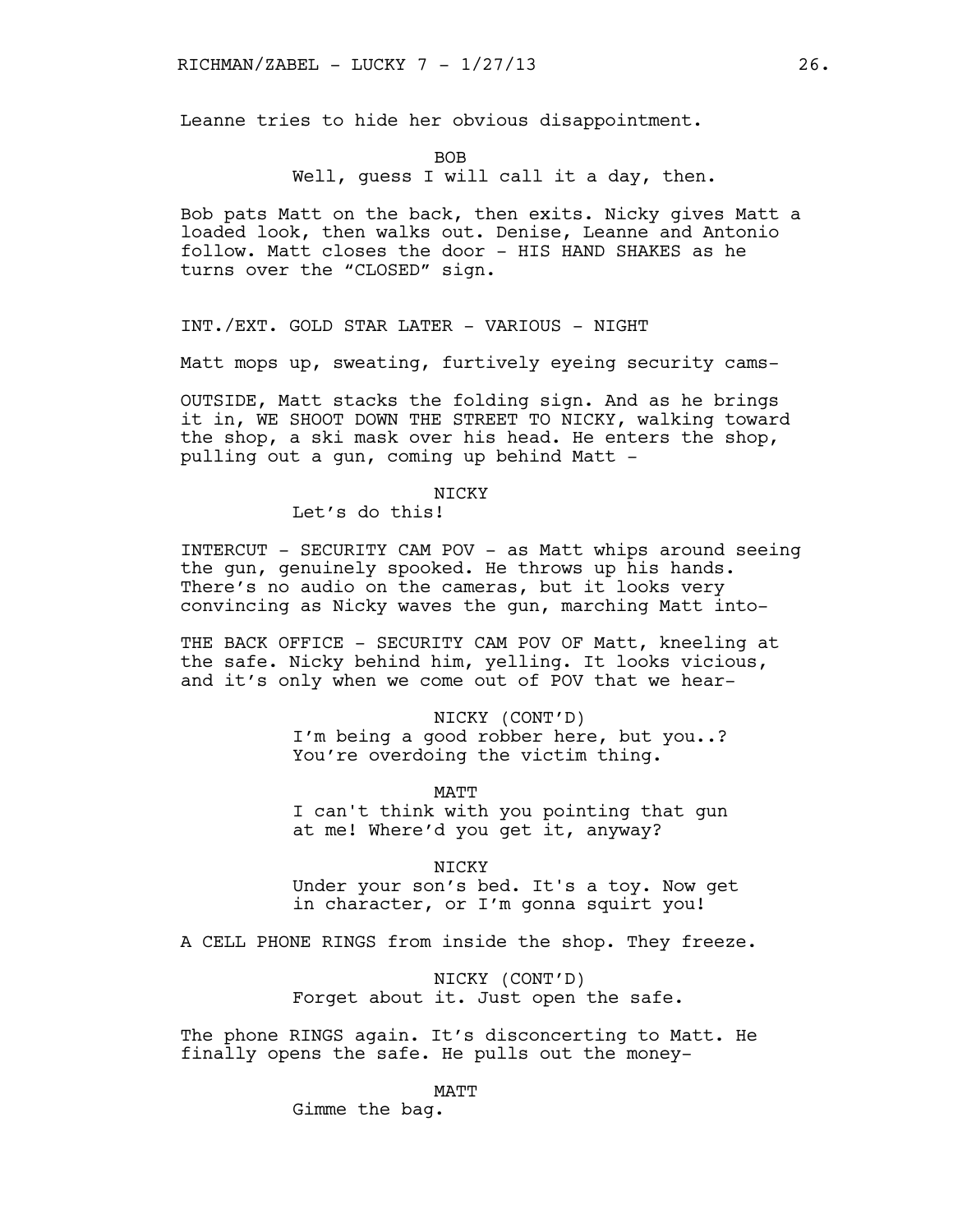NICKY The bag! I knew I forgot something.

MATT You forgot the bag..?!

Nicky looks around, yanks a large box of Cheerios from a crate - tears it open, pours out the cereal, hands Matt the box-

> NICKY Stuff it in here!

**MATT** Are you kidding me...?!

NICKY What's the difference?!

Matt stuffs the money in the cereal box, and then - THE DOOR JINGLES! The boys freeze, hearing footsteps - Nicky ducks into the dark. Matt gets to his feet, just as Bob enters. Matt tries not to act nervous-

> **MATT** Hey, Bob. What's up?

BOB Forgot my phone on my desk.

Matt smiles. Bob turns to leave, but then -- HE STOPS noticing that pile of Cheerios scattered on the floor.

> BOB (CONT'D) Everything okay here..?

Before Matt can answer, Nicky panics, grabs a bottle from the gift crate of booze and SMASHES Bob over the head. Bob CRUMPLES to the floor, UNCONSCIOUS AND BLEEDING. Nicky grabs the money and runs. The fake robbery is suddenly feeling very real as Matt drops to Bob's side-

MATT

Bob..! Bob! BOB!

Matt's hands shake as he pulls out his cell, barely able to dial. We hear the fear and distress in his voice-

> MATT (CONT'D) I need an Ambulance! There's been a robbery at Gold Star Gas and Shop! Please hurry! Please..!

> > END OF ACT TWO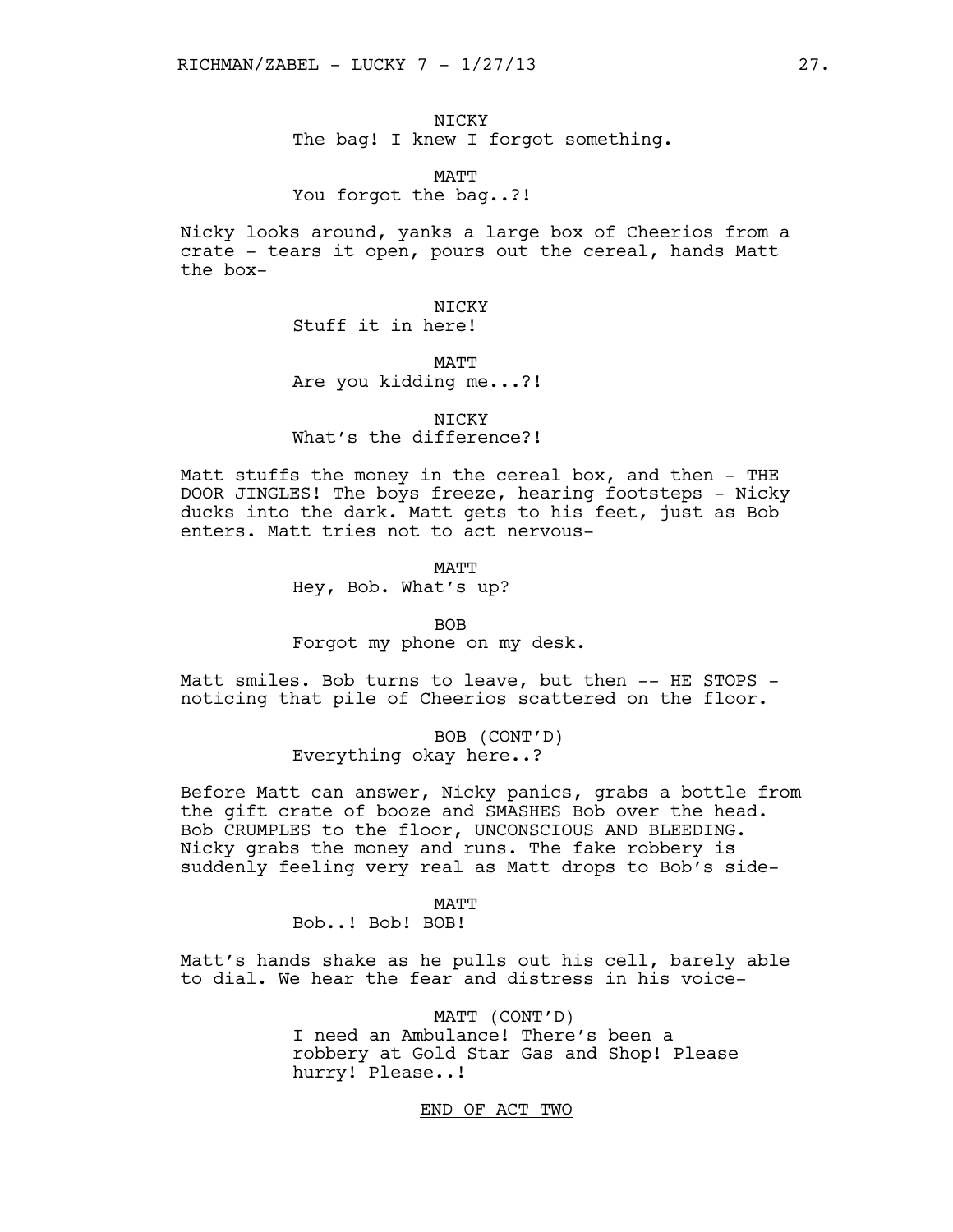# ACT THREE

EXT. STREET/GOLD STAR - NIGHT

Denise and Ilene, distraught, escort the gurney as paramedics load Bob, unconscious, into an ambulance.

> TLENE Thanks so much for coming, Denise.

DENISE Whatever you need, Ilene, I'm here for both of you.

Denise looks over and waves, reassuringly... to MATT, who sits in the open back of a cop car, watching them...

 $MAN (O.S.)$ 

Matt Korzak..?

Matt looks to find the man: DETECTIVE AL MINETTI (40s), who is genial and professional. Matt, however, has trouble avoiding getting tripped up by his own guilt.

> MINETTI Al Minetti, Robbery/Homicide. You okay?

> > MATT

Kinda shaken up.

#### **MINETTI**

The unis downloaded me, so I won't make you go through it all again right now. Just a couple questions. How long you worked here?

MATT Almost seven years.

MINETTI And you stayed late to close up?

MATT

That's right.

MINETTI Is that usually your job?

MATT

Not usually, no, but... (sweating a little) Bob was under the weather, so I offered. (MORE)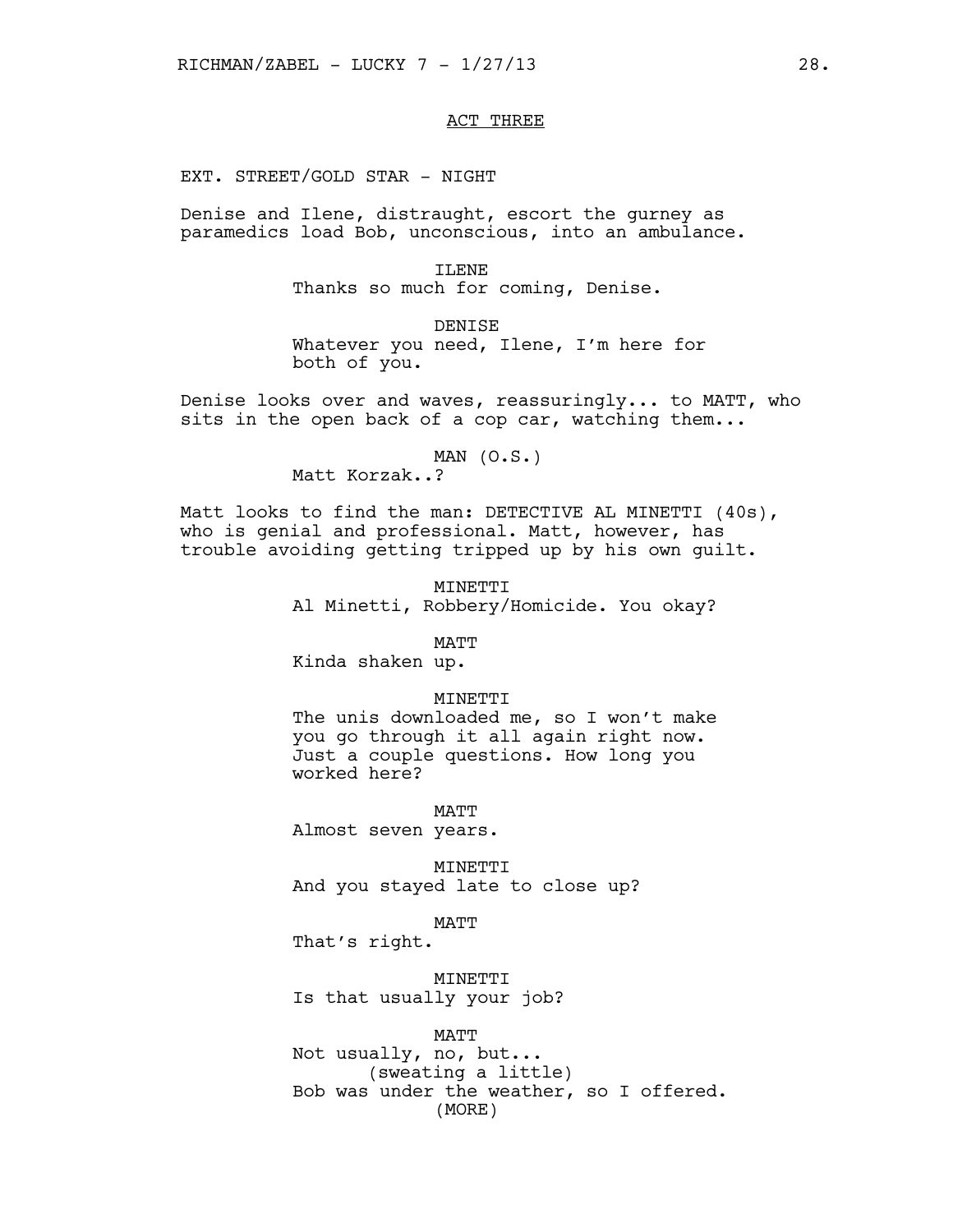I knew about those other robberies, so... I didn't want anything to happen. MATT (CONT'D)

MINETTI What do you mean?

MATT To Bob. I didn't want anything to happen to Bob. - How bad is he?

MINETTI Touch and go. Head injury, loss of consciousness - that's never good. But he's lucky you were there.

The terrible irony of that is not lost on Matt...

MATT

...Yeah.

MINETTI The unis'll drive you home now.

Matt nods, heads to the squad car as we HEAR:

MATT (PRELAP) You went too far! Typical hothead bull -

INT. KORZAK HOUSE - LIVING ROOM - NIGHT

**NTCKY** Are you calling me stupid? Because if you're calling me stupid -

**MATT** Stupid would be a compliment! It implies some minimal brain activity -

He grabs Nicky; they tussle. Messily, across the furniture. Nicky restrains Matt until he calms, spent.

> NICKY Hey... hey! Settle down! Easy!

MATT Bob... Bob's in bad shape, man. He might not make it.

NICKY Bob's tough, he'll be fine.

**MATT** You know that? You don't know that.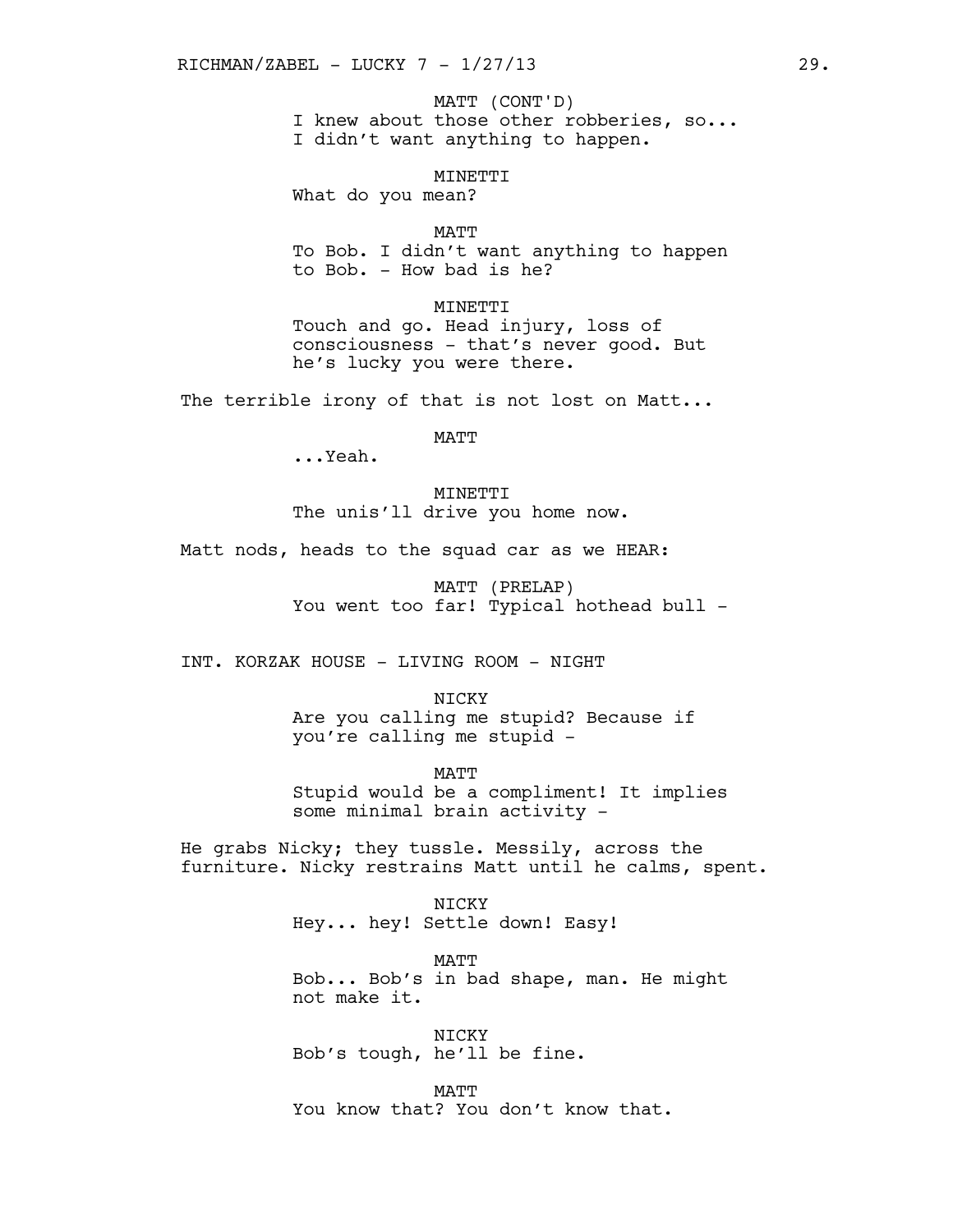## **NTCKY**

I know this - we gotta control the things we can and not worry about the things we can't. And have the wisdom to know the difference. You hear me?

MATT I can't lie. We gotta tell the truth.

NICKY Whoa, whoa... the what?

MATT

There is a thing called moral obligation-

NICKY

Where's your moral obligation to me, huh? I did this for you! You wanna drag me down on something you roped me into?

MATT

It was your idea! And I never figured on this! You hit him with a damn bottle!

**NTCKY** 

Listen up, big brother, I been in the joint. You'll last maybe ten minutes there. And then what happens to Mary and Henry and that little girl you ain't even got a name for yet? What happens to them when you're stuck doing time?

Matt goes quiet. He has no answer to this, can't even contemplate an answer. Nicky pulls some bills from a wad and chucks them at his brother.

> NICKY (CONT'D) Nine large! Split two ways. I rounded up your cut, don't thank me. Dickhead.

Matt stares at the cash in his hand, like it's contaminated. The DOORBELL RINGS. They expect the worst.

MATT

It's probably that damn detective, he didn't believe me for a second.

**NTCKY** 

Put the money away. And relax. As long as we stick together, they got nothing.

As they stuff the money in their pockets, their mother Ruth appears, sleepy, in night-clothes.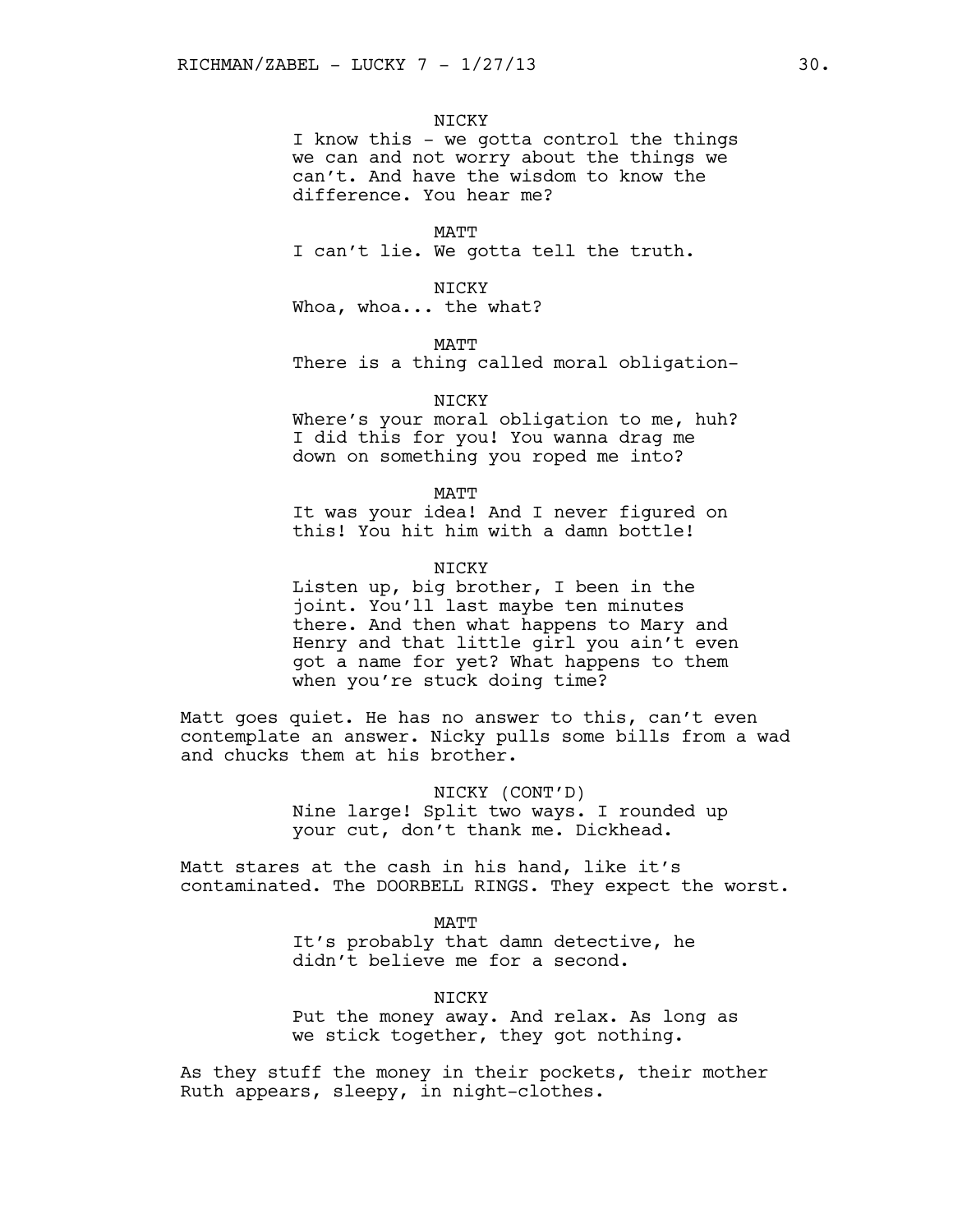RUTH Who the hell is that? Between you two idiots yelling, the phone ringing and now the door - how am I supposed to get through one freakin' hour of Revenge?

NICKY It's all right, Ma, go to your room.

But she remains as they hear the DOORBELL AGAIN and:

DENISE (O.S.) Nicky! Matt! Open up, it's me, Denise!

She sounds distressed. Nicky opens the door.

## NICKY

...Denise..?

DENISE I tried calling, but nobody answered... You haven't heard yet?

She wanders in, flustered. The guys exchange a dire look.

MATT Is it Bob? He's dead, ain't he?

NICKY Is it brain-damage? Like... he'll never remember anything?

RUTH Did something happen to Bob?

# DENISE

(surprised) There was a robbery, Ruth - Bob got his head bashed in. They're not sure he'll live. - Didn't you tell your mom?

NICKY We didn't want to upset her.

**MATT** 

Denise - tell us. Is he dead..?

And as Denise STRUGGLES for words, a cover of "MONEY CHANGES EVERYTHING" rises, and we CUT TO: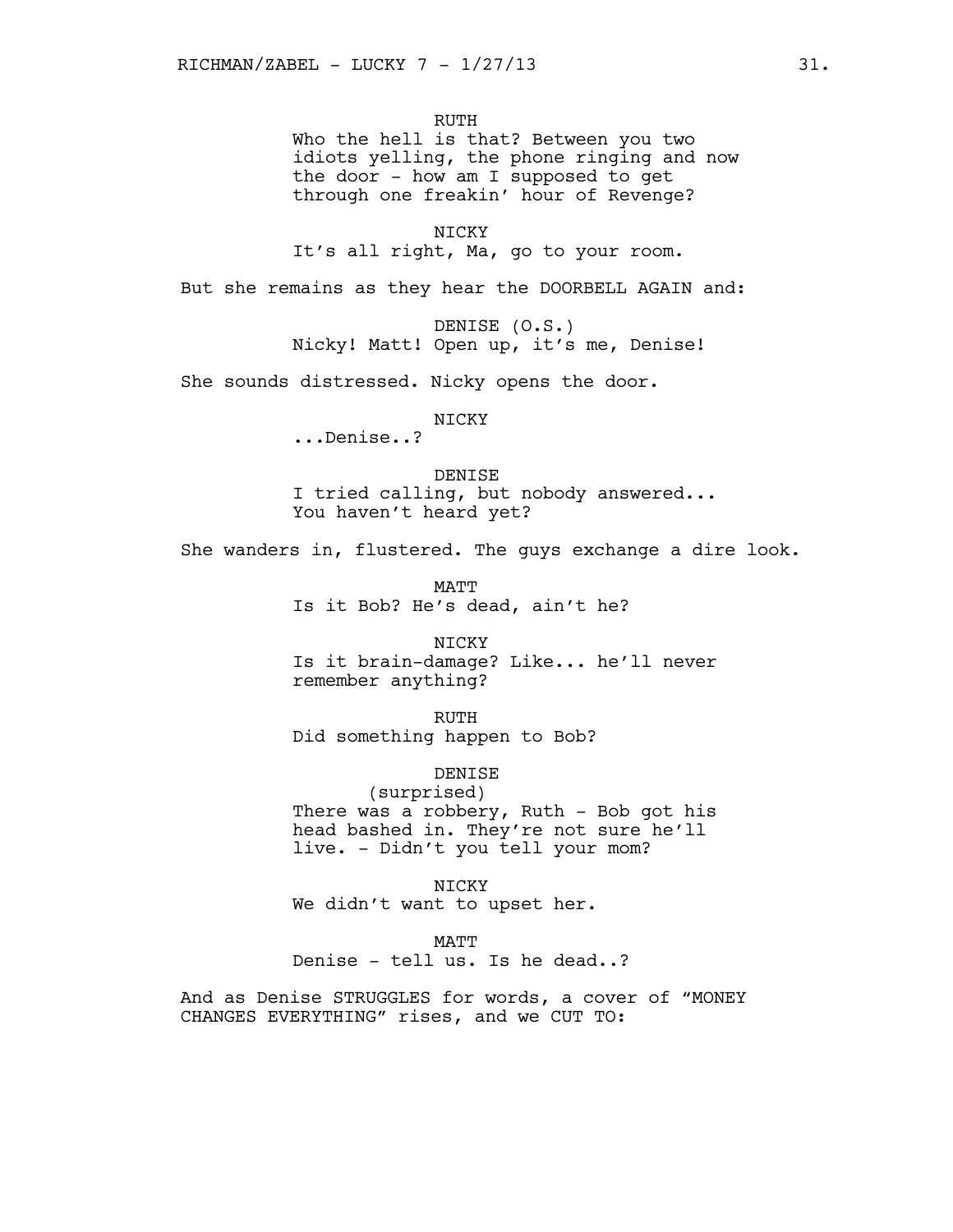INT. LEANNE'S APARTMENT - NIGHT

Leanne sits on the couch watching TV, Emma beside her, doing homework. As the lottery drawing begins, Leanne grabs a scrap of paper with her numbers scribbled on it.

> LOTTERY ANNOUNCER (ON TV) The first digit in tonight's winning number is Six...

LEANNE (looks at the paper) Six... Okay, good start.

Emma puts her feet up on the couch - Leanne notices.

LEANNE (CONT'D) No shoes on the couch.

LOTTERY ANNOUNCER (ON TV) ...followed by Eight...

Interest piqued, Leanne moves to the edge of the sofa.

INT. SAMIRA'S HOUSE - DINING ROOM - NIGHT

Samira practices her violin as her mother RIJA (40s) prepares dinner. Ahsan and her two brothers play Wii.

INT. LEANNE'S APARTMENT - AS BEFORE

| LOTTERY ANNOUNCER (TV) | T.EANNE             |  |
|------------------------|---------------------|--|
| followed by Three      | (reading her paper) |  |
| Six Nine               | Three and Six and   |  |
|                        | Nine                |  |

Leanne stands up, getting excited; Emma looks up from her homework.

INT. ANTONIO'S APARTMENT - NIGHT

Bianca opens up her new fancy toaster - a Delonghi. She is quite thrilled. In BG, the kids play.

INT. LEANNE'S APARTMENT - AS BEFORE

LOTTERY ANNOUNCER (ON TV) ...followed by Seven...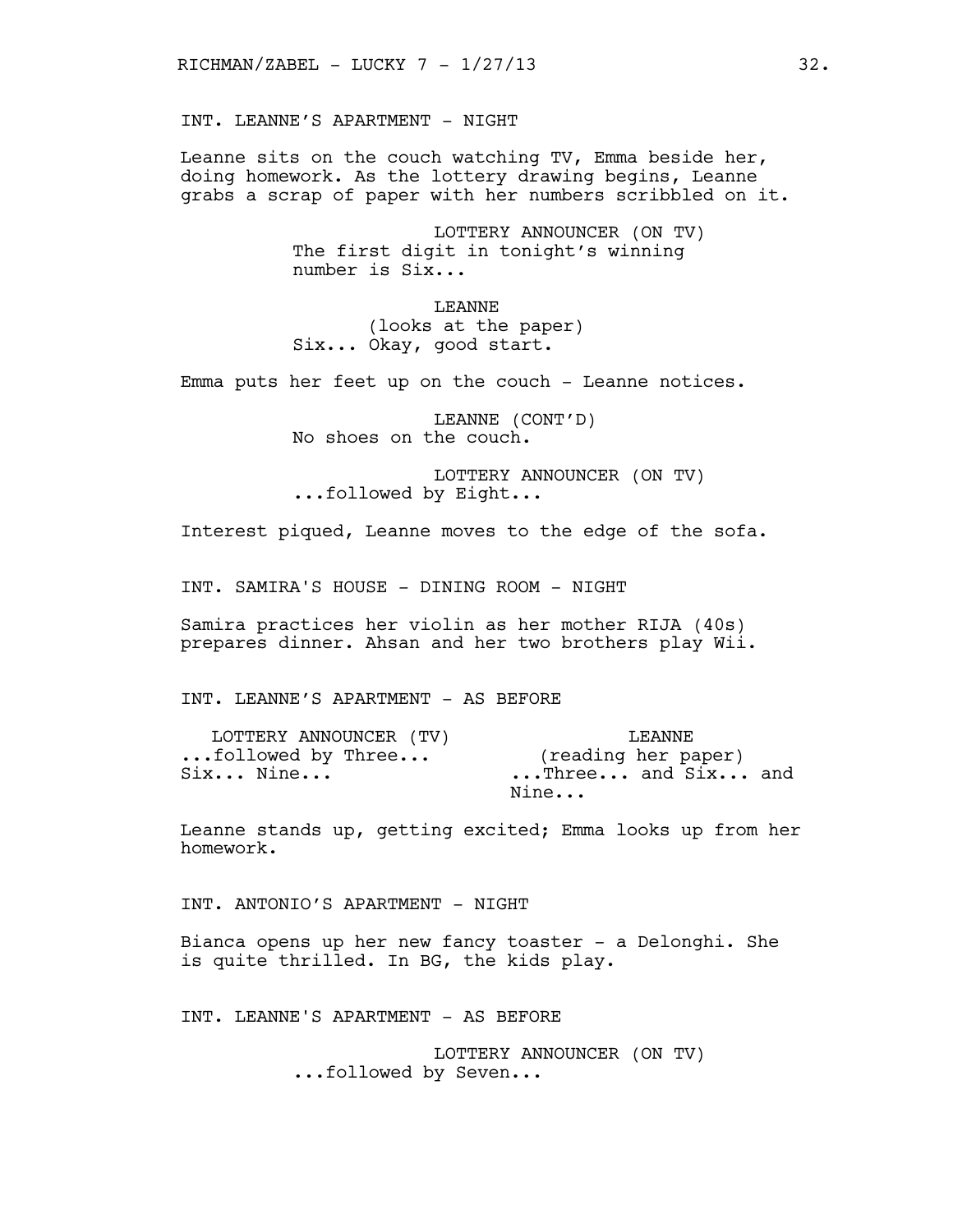# LEANNE

# Seven, yes yes yes!

Leanne, stands up on sofa, IN HER SHOES. Emma looks over at her mother, wondering if she's lost her mind.

> LOTTERY ANNOUNCER (ON TV) And the final digit is...

#### LEANNE

Please please please, say 'One.' God or Buddha or Vishnu, or whoever's on duty up there, please make him say 'One...'

FULL STOP. There is a sudden surreal silence, as fate hangs in the balance, and then we hear the man say...

LOTTERY ANNOUNCER (ON TV)

...One...

Leanne goes motionless. A beat of wonder and disbelief has the impossible just happened? - and then she looks at Emma and EXPLODES in exultation. Mother and daughter leap up, jumping on the couch, YELPING AND GIGGLING.

EMMA

Did we really win?! Did we really win?!

Leanne hugs her tight, even as they continue jumping.

#### LEANNE

Every day is gonna be pizza day!

#### **EMMA**

WITH PEPPERONI!

Leanne reaches over for her phone, her hand TREMBLING.

INT. SAMIRA'S HOUSE - AS BEFORE

Samira's cell chimes; a text from Leanne. She gets up and rushes to the TV, turns it on to the men's consternation.

## AHSAN Hey! We are playing that!

The lottery comes on the TV. Her family is aghast, as -

SAMIRA

Oh my god... I won... I won...

They have no clue what's up until she yells in Urdu -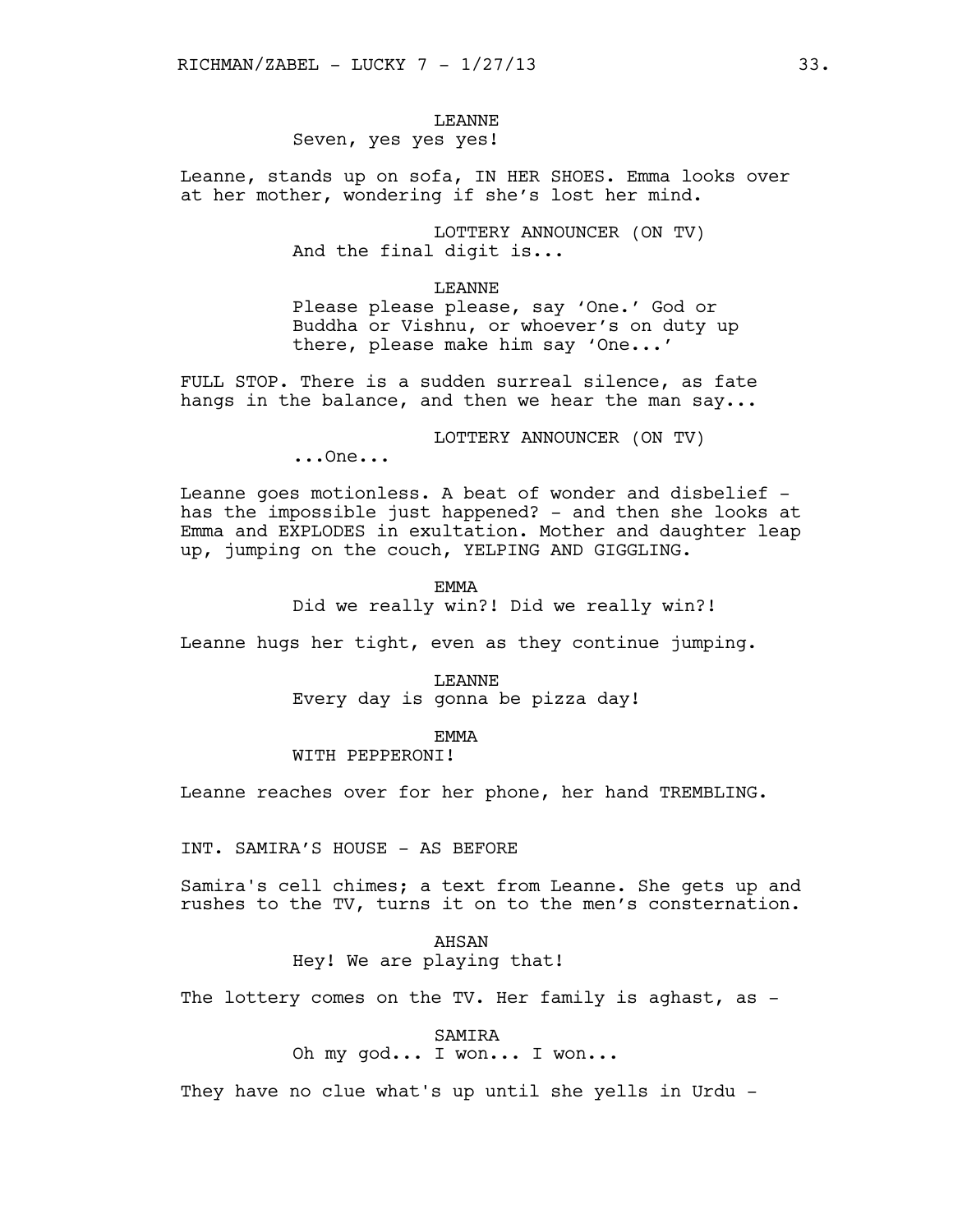SAMIRA (CONT'D) *Ham jiit ga'e! Ham nay* lottery *jeet lii!*

They all GO BERSERK. Ahsan dances over to a poster of "Washington Crossing the Delaware" and LAYS A KISS on it.

INT. ANTONIO'S APARTMENT - AS BEFORE

Bianca hangs up the phone and SCREAMS IN JOY! The kids all look at her -

> BIANCA Our number's come up, *mis hijos*!

She turns up Salsa music, starts dancing with the baby.

BIANCA (CONT'D) Call Papi! Call Papi! Call Papi!

INT. A BAR - NIGHT

Antonio sits, sipping a beer, watching the Mets game on the overhead TV. The BARTENDER is a friend.

> ANTONIO Another loss. When are they gonna learn?

He finishes his beer and gets up to go, dropping a ten.

BARTENDER What is it, Christmas?

ANTONIO Generosity breeds bounty. I'm feeling lucky today.

INT. KORZAK HOUSE - RESUME PREVIOUS SCENE

THE SAME MOMENT where we left them - Denise struggles:

MATT Denise. Tell us what's happened...

**DENTSE** Well, what's happened is... the bunch of us in the pool... we've won the lottery. We are going to split 45 million dollars.

Stillness; silence. Denise is the first to break the moment, jumping up and down in pure catharsis.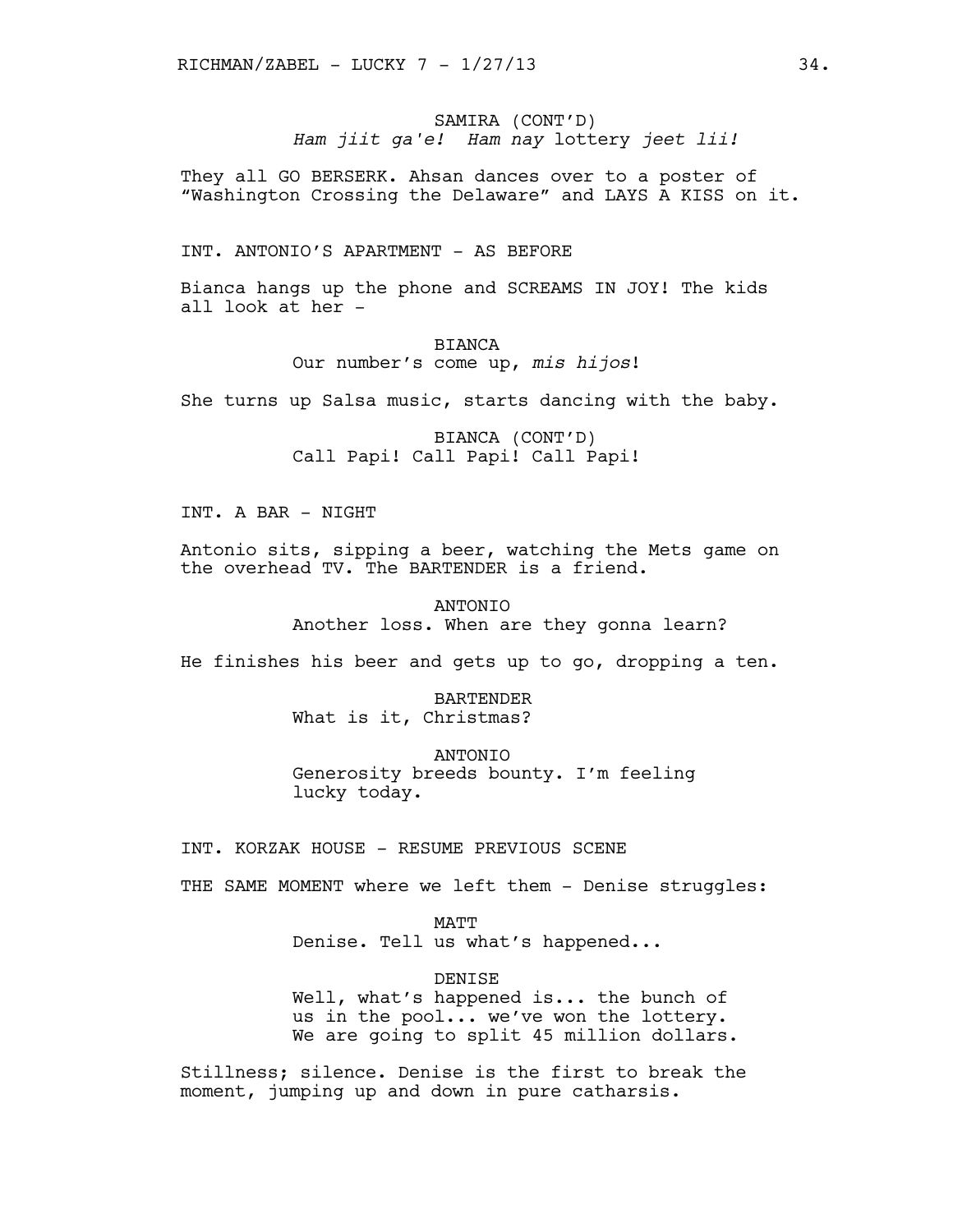A spontaneous celebration erupts. The brothers are rapturous, roughly hugging and slapping each other.

## NICKY

We're rich!

We're the Trumps of Astoria!

MATT NICKY NICKY I'm getting me that purple Bentley!

Ruth runs back in, holding a cheap bottle of champagne.

RUTH

I don't believe it! It can't be real!

DENISE It's real! Here's the ticket!

NICKY 6-8-3-6-9-7-1, we love ya!

Nicky kisses it. Matt pops the cork; Ruth pours cheap bubbly, spilling most, as a spirited giddiness pervades them all. But when we PUSH IN ON Matt, we see, in his eyes, that his joy is tempered, and some panic persists.

CUT TO:

CCTV footage: the 'Robber' holds Matt at gunpoint - body language is odd, as if Matt is directing him...

INT. POLICE PRECINCT - NIGHT

At a console, Minetti reviews the footage. REWINDS it; PLAYS IT AGAIN. He turns to another, younger DETECTIVE -

> MINETTI Get me a list of all Gold Star employees in the past 5 years.

DETECTIVE You think it's an inside job?

MINETTI Something's hinky.

END OF ACT THREE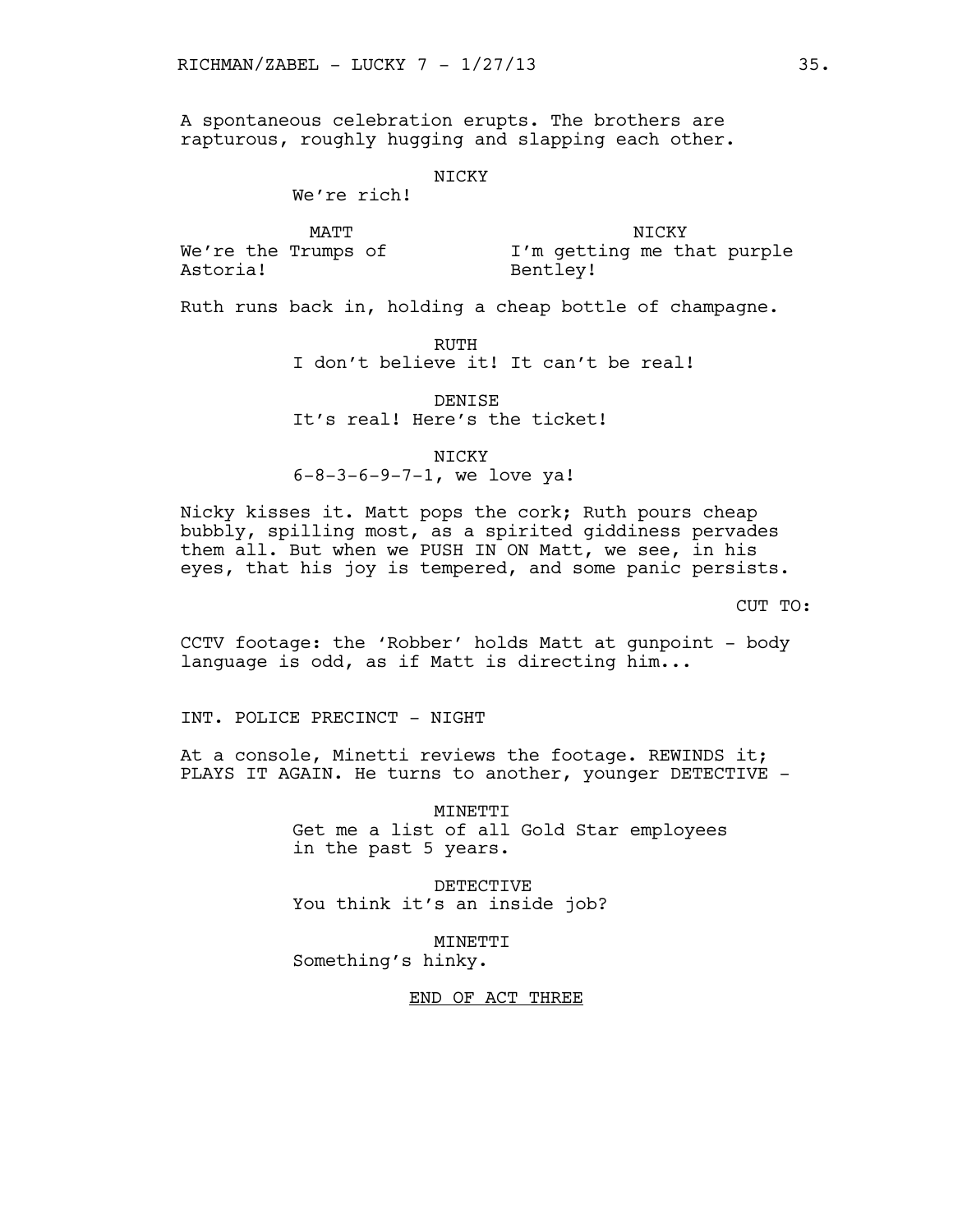## ACT FOUR

INT. SAMIRA'S HOUSE - NIGHT

Samira's extended family (about 20 of them) is in the midst of a toast led by Ahsan.

#### AHSAN

This is not the first, but the THIRD time I have won the lottery: once, when this beautiful woman agreed to marry me...

RIJA That's right, you'd better flatter me. Or I'll buy myself a new husband!

AHSAN ...and then gave me three wonderful children. Second, when I decided to change our life and come to America.

RIJA Decided? *You* decided!

AHSAN And now this! Too much for one family!

They CLINK glasses and drink. Samira is thrilled to see her father so charmingly excited. Ahsan leans in to her -

> AHSAN (CONT'D) That doctor will really love you now! This dowry will make up for all the ways you're exactly like your mother!

Rija slaps his shoulder as she dances by. Off Samira, almost forgotten in the moment that should be hers...

INT. ANTONIO'S APARTMENT - SAME

Antonio walks the hall, hearing Salsa music blaring from his place, the hubbub of a gathering. He's perplexed. Realizing his door is unlocked, he pushes it open - to huge acclaim from a crowd of friends and neighbors.

> CROWD Antonio! There he is! *El hombre!*

He smiles, gives high fives, not sure what all this is about. OOMPH! He is nearly tackled, suddenly - realizes it is Bianca, wrapping herself around him with force.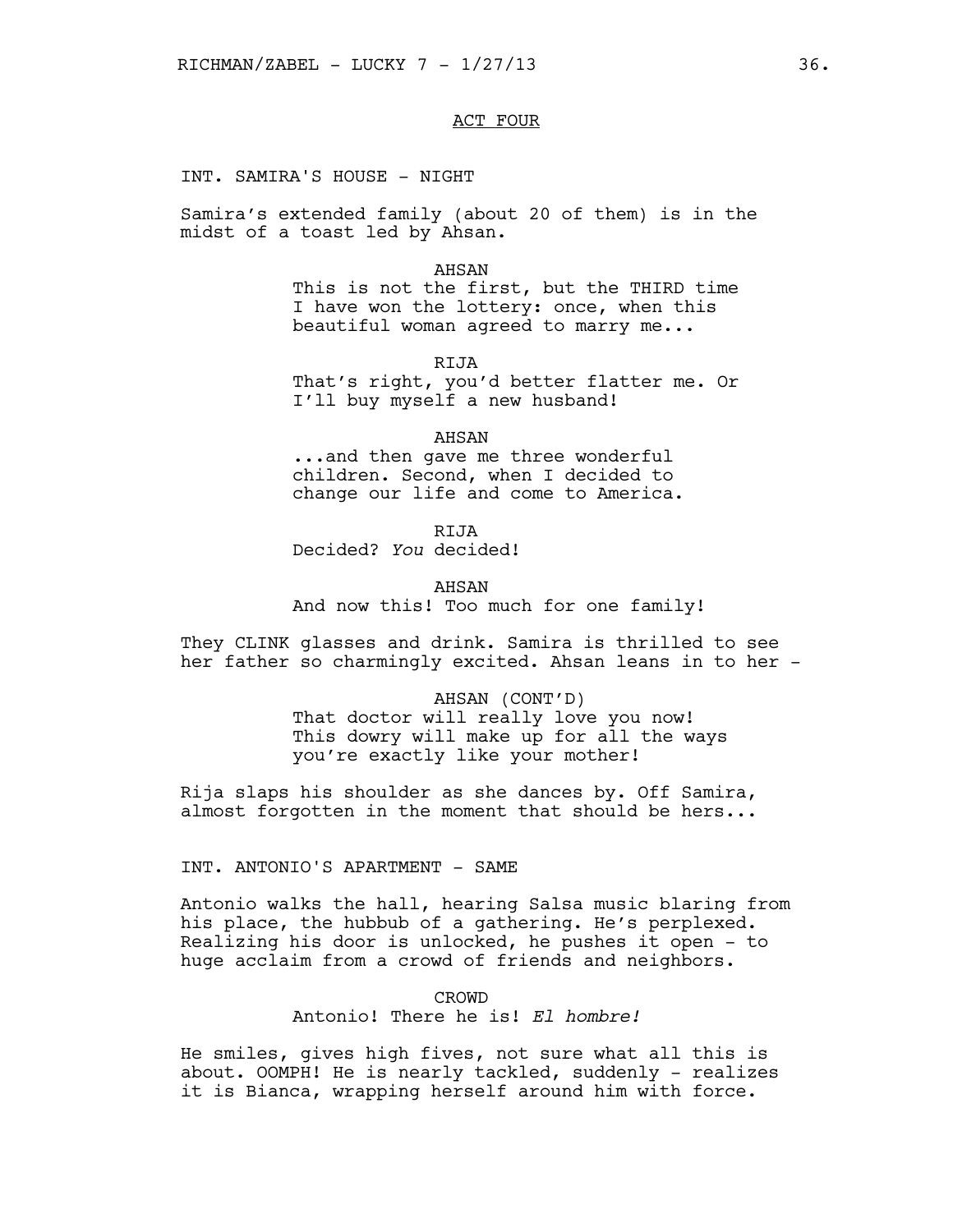BIANCA Oh my god, oh my god!

ANTONIO What the hell..?

BIANCA

Cousin Rico ran into Samira's brother at the Costco - he told him. And then Rico called me and -

## ANTONIO

Wait, what? Told him what?

#### BIANCA

You won! The lottery, you big dummy! I got a new oven all picked out, an entertainment system with a 52-inch screen, Wi-Fi in every room...

As it dawns on him, Antonio's face darkens and sinks.

ANTONIO

Whoa, whoa... slow down. You're getting carried away. Let's... Come over here.

He pulls her off into the LITTLE GIRL'S ROOM - it's all pink and frilly. Rico, drunk now, pokes his head in -

RICO

Dude, I got a lead on a Florida oil investment. Buy-in's 25K, I say you and me, we go in for 4 shares at 100K apiece, we're like so made in two years...

ANTONIO

Not now, Rico, not now.

He shuts the door behind them. 'Hello Kitty' is staring him in the face. He turns to Bianca, who's still excited.

> BIANCA We are freakin' rich. Like J. Lo rich!

ANTONIO Listen... Bianca. There's something I need to say.

BIANCA (fretful from his tone) Are you... Are you having an affair?

ANTONIO I am not having an affair.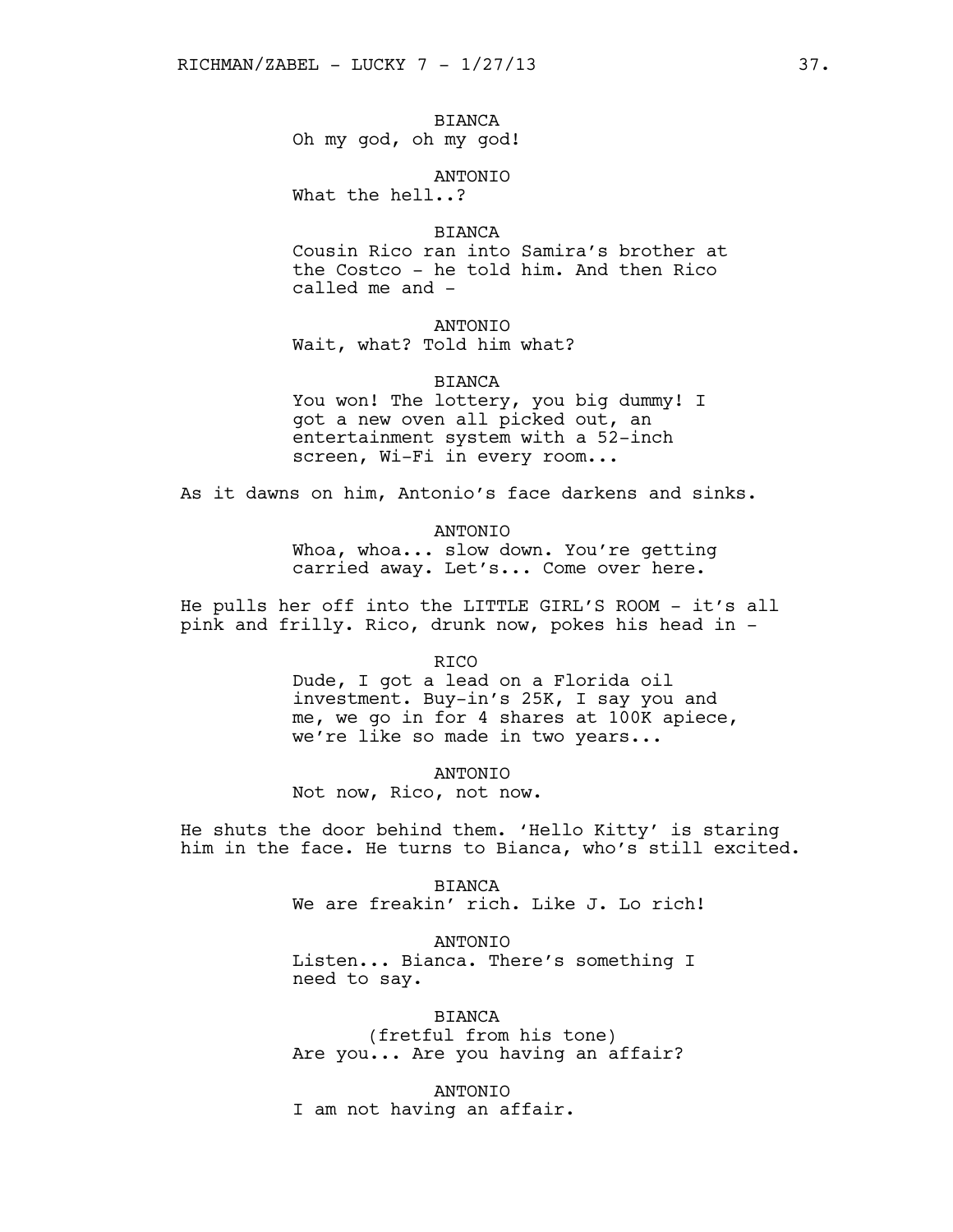## BIANCA

Oh... oh. Good. That's good. Because I love you, baby. I love you so much.

And she really does, she's just a little nuts now. Antonio thinks on what he needs to say some more.

#### ANTONIO

Come with me.

INT. ANTONIO'S APARTMENT - KITCHEN - MOMENTS LATER

Antonio leads her in.

### **ANTONIO**

You know that coffee can I showed you this morning? With the money? Well, every week for about, oh, almost two years now, I have been prudently saving money in that can.

## BIANCA

Okay, great, but here's the thing: you don't have to do that no more.

#### ANTONIO

What I mean is, I have been saving money in there... INSTEAD of throwing it away on the Gold Star lottery pool.

It starts to dawn on her, but she can't believe it.

ANTONIO (CONT'D) So bad news is  $-$  I didn't go in on that winning ticket. Good news - (eyes the shiny new toaster) I have gradually saved up almost \$400, some of which you used today to buy yourself this beautiful new toaster.

Beat. A pall slowly comes across her face, storm clouds obscuring a blue sky, as she takes it in... Calmly, she walks over to the toaster and suddenly - like a lightning strike - reaches out, picks up the toaster and SLAMS it down against the tile counter. He tries to intercede...

> ANTONIO (CONT'D) Please, Bianca, don't...

But she continues SMASHING IT, over and over, pieces flying all around like battle shrapnel...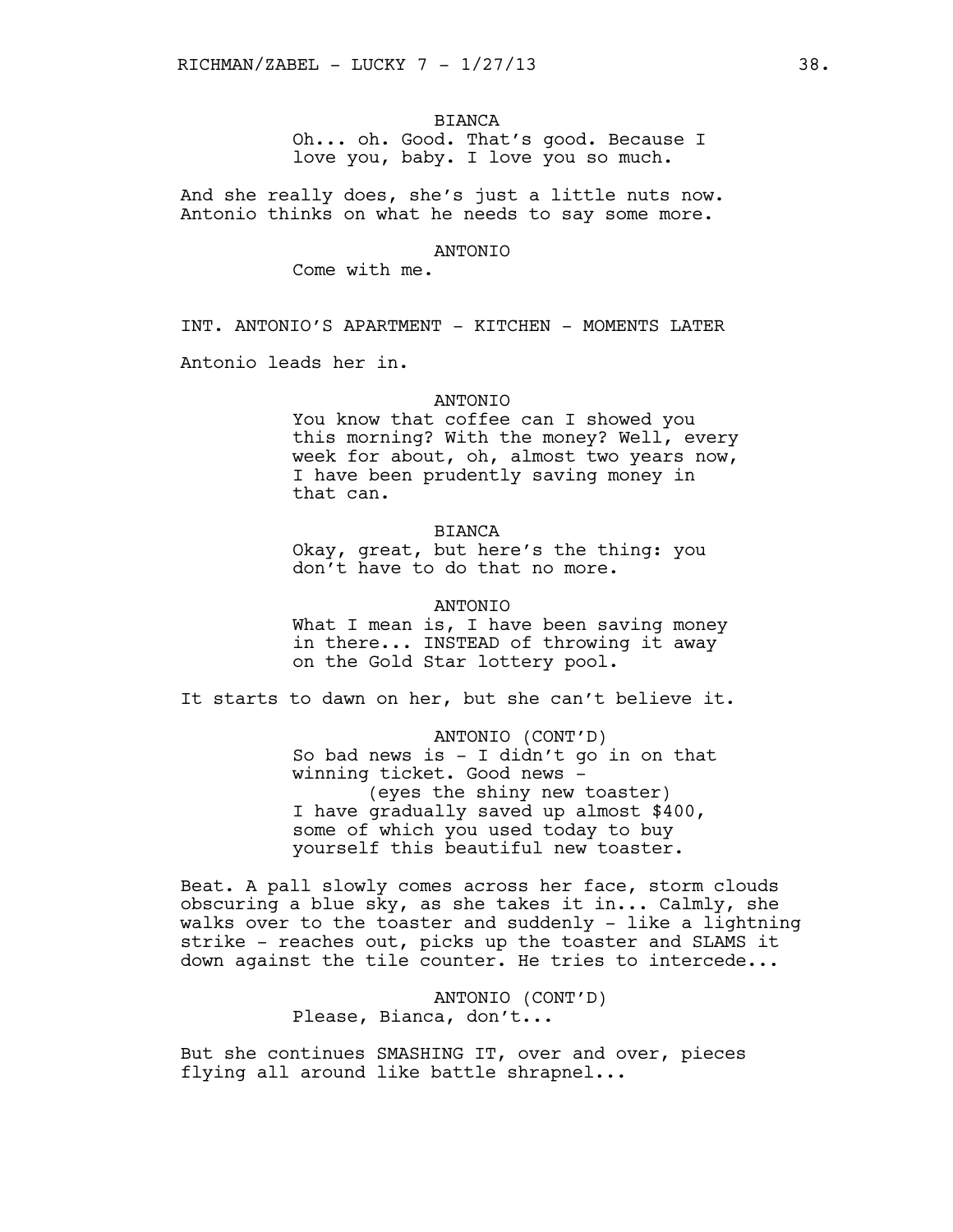## BIANCA

I can't believe it! You've been lying all this time!

ANTONIO Not lying, baby, come on...

Finally, exhausted, she tosses the toaster carcass to the floor in disgust. She's in sad, quiet tears. He feels terrible, frustrated. He wipes her tears away.

> ANTONIO (CONT'D) I'm so sorry. I never... I mean, I figured, what's the chances? I took a bet on being responsible, a good provider. I never imagined...

She sees how devastated he is; puts a finger to his lips.

## BIANCA

Shut up.

(then, tenderly) You're the best husband, the best father, anyone could want. - But you're gonna have to explain it to my mother when she gets here in the morning. I just bought her a first class ticket.

She straightens her dress and kisses him. Hard. She still loves him, and there's passion there. As she goes, he feels bummed, but more than that - fortified. His cell phone BUZZES - it says: "FROM ILENE." He answers.

> ANTONIO (TO PHONE) Hey, Ilene - is everything okay..?

INT. HOSPITAL ROOM - NIGHT

Matt stands over the sleeping baby's crib. Mary's eagerly flipping through a realty magazine.

> MARY We could move into Manhattan, I guess. Or better yet, Jersey. Great for kids. I always wanted a house in the suburbs. Ho-Ho-Kus - I heard it's like paradise.

A NURSE comes by and checks on the baby in the crib.

NURSE Adorable little girl you got there.

Matt smiles, politely, and addresses her quietly.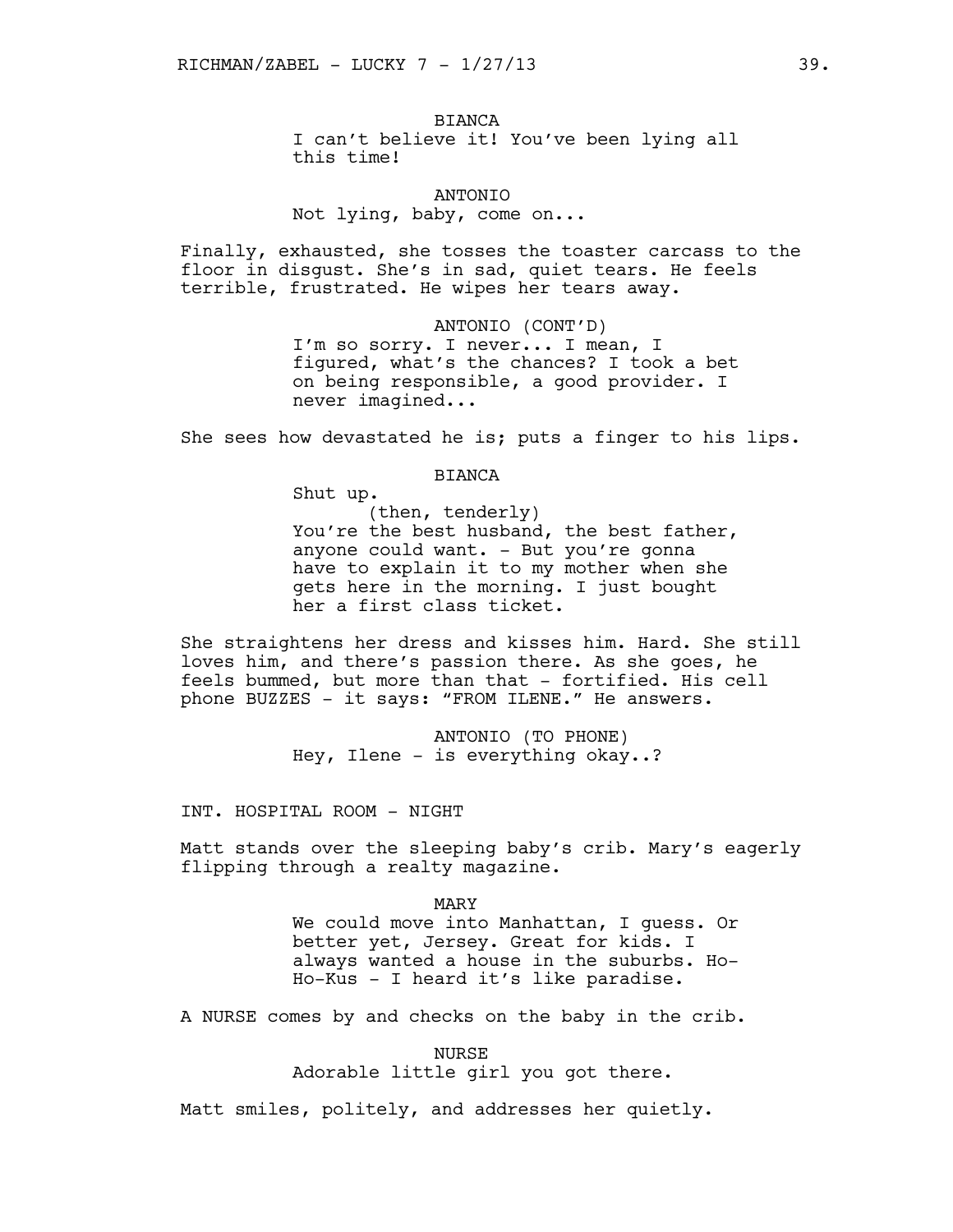MATT

There's a patient here - Bob Harris. He got hurt in a robbery earlier tonight. Could you let me know what room he's in?

NURSE Sure, I'll check on that for you.

MARY

Gotta have a cook's kitchen, and a jacuzzi, and definitely a bidet. I've always wanted a bidet.

He picks up the baby and moves over to the bed.

**MATT** 

Me too. (then) What's a bidet again?

He lies down beside her, his head on her shoulder, as he cradles the baby.

MARY

And a big lawn so the kids can play. And a big giant lawnmower to mow it with the kind you gotta drive around.

They both laugh, giddy. Even he, despite his preoccupation. They look at the sweet baby.

MATT

When I'm here with you like this, holding her, I feel like all the stuff we ever wanted is in reach. Like everything is right in the world.

MARY

Everything is right. (then, off his look) Bob is gonna be okay, Matt. And the cops will find the sonuvabitch who did it. But you know Bob himself would say, don't let one bad thing prevent you from appreciating all the blessings we have.

She's got a point. Kind of. He looks at the food tray in front of her: pale veggies, slop, jello. He hands the baby to her, takes the tray, dumps it in the trash.

> MARY (CONT'D) Hey! I'm hungry!

He's already dialing the phone.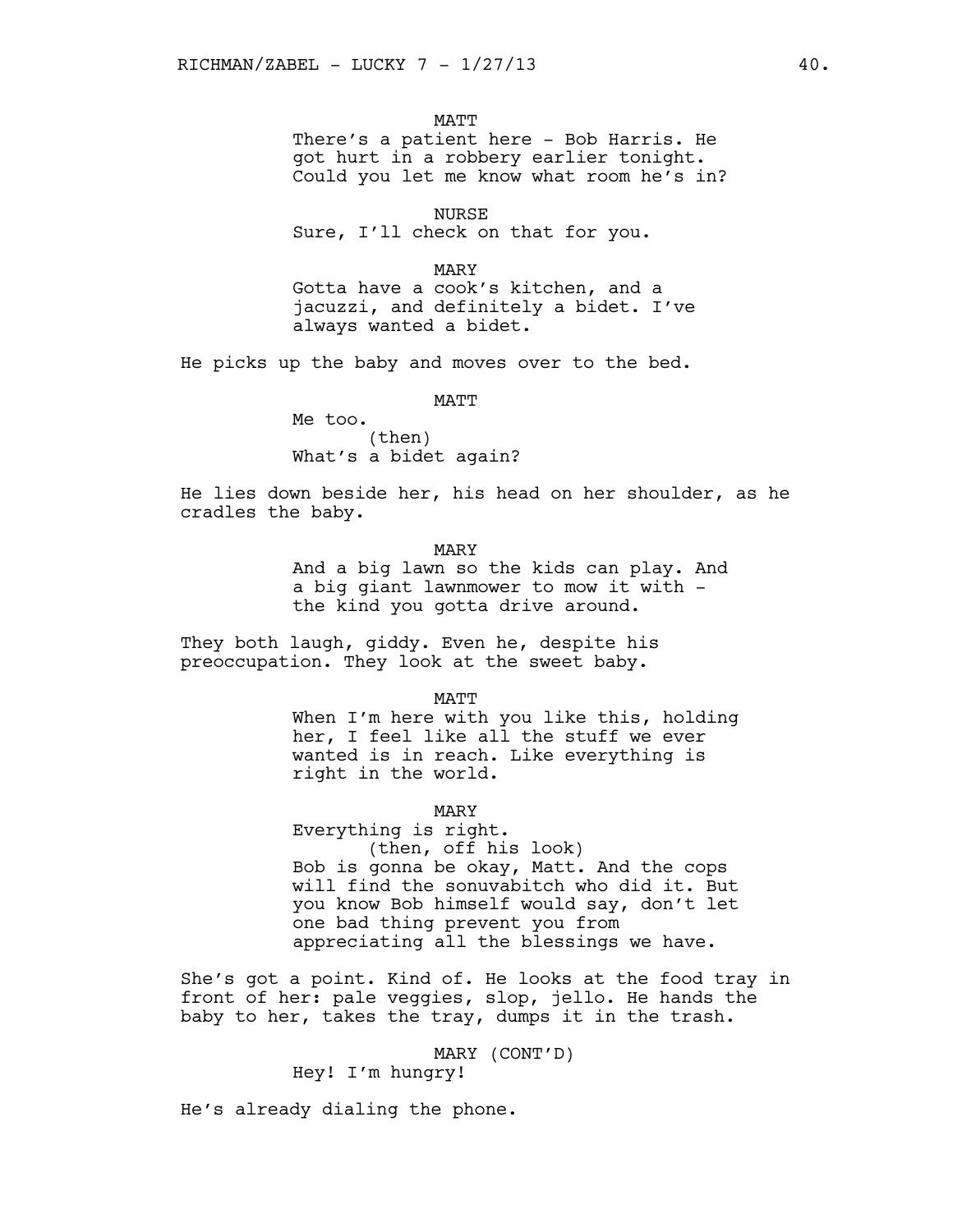MATT (ON PHONE) Yeah, Bouley, please...

MARY Bouley? That's like the fanciest restaurant in New York.

#### MATT (ON PHONE)

Hey, Pierre. If I order some grub and send a car to pick it up, is that gonna be a problem? Service charge? How much..? A hundred bucks? No problem. Okay, so you got lobster? Caviar? That 'Perry-er Jewette' champagne..?

She is giggling, hysterical with joy, as she sees her man relaxing, loosening up and embracing their new status.

INT. HOSPITAL - ICU ROOM - SAME

Bob is unconscious. The machine he's attached to BEEPS. Ilene bends over to kiss him and whisper in his ear -

> ILENE You won, Bob. You all won. (tearful) Bora Bora, sweetheart. Don't you remember? We're going to Bora Bora.

He does not react, but the machine BEEPS FASTER; somewhere in there, Bob gets it. We SWITCH TO A POV through the window, from down the hall...

INT. HOSPITAL HALLWAY - NIGHT

Matt, tormented, can glimpse Ilene whispering to Bob. He wants to go in - but he's too confused. Too scared. He turns, walks away. POUNDING MUSIC drives us into...

INT. HIP-HOP NIGHT CLUB - NIGHT

A DJ on stage, a packed dance floor. Find Nicky by the bar, chatting with some dude. Then, glancing to the door, he LIGHTS UP. Because he sees Samira enter, out of place in a long coat. As she approaches, she takes it off...

...and he lights up some more - because underneath, she's wearing something revealing and sexy as hell. He's blown away - it's almost better than winning the lottery!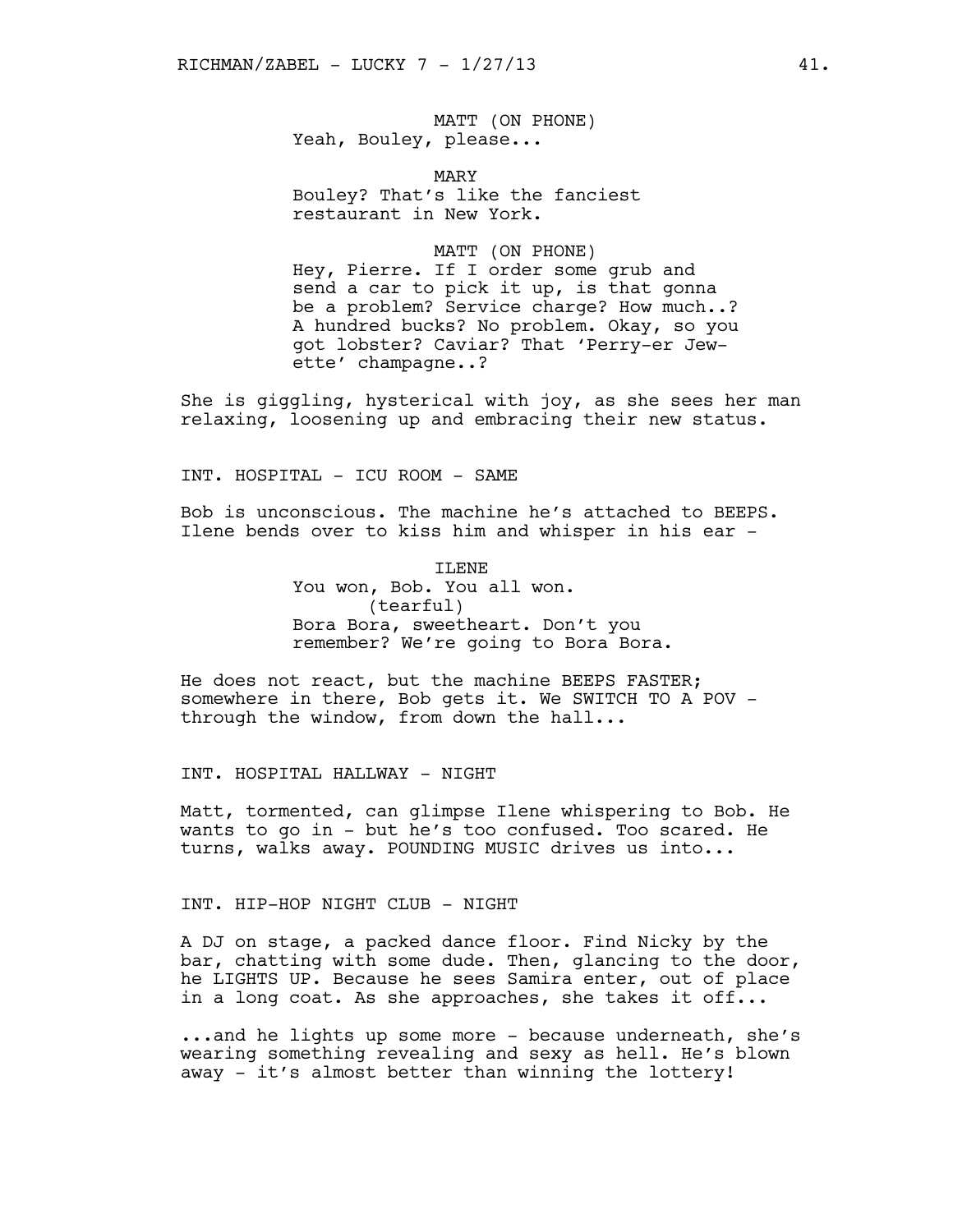NICKY Wow. All I can say is... (starry-eyed) ...*quaaaack quaaaack*.

# SAMIRA

(smiles shyly) What happened with your date?

Her laser-like attitude takes him by surprise; he needs a moment to catch up to her reference - his 'alibi.'

> NICKY What? Oh, that was just a favor. My buddy's cousin was in town. What a bore she's like Mormon or born-again or something -

SAMIRA So, you were trying to make me jealous?

NICKY ...You're here, ain't you?

A glint in his eye. It charms her; she smiles.

#### SAMIRA

Sorry, I'm late. I had to be sure they were totally asleep. I feel like a rebellious teenager.

#### NICKY

A *rich* rebellious teenager - who can now do what she wants, when she wants. With whoever she wants. Not just what her family 'arranges' for her. So tell your daddy, ARRANGE THIS!

She likes the sound of that, pulls him in for a kiss. Then, he drags her out to the floor where they dance.

SERIES OF CUTS - HIP-HOP MUSIC - Nicky and Samira dancing - hot, sexy. They share a drink, passing it to each other on the floor. He looks across the room and spots -

Eddie and Gronk, girls on their arms, eyeballing him.

GRONK Can you believe that douchebag?

EDDIE Yeah. Here, spending *our* dough.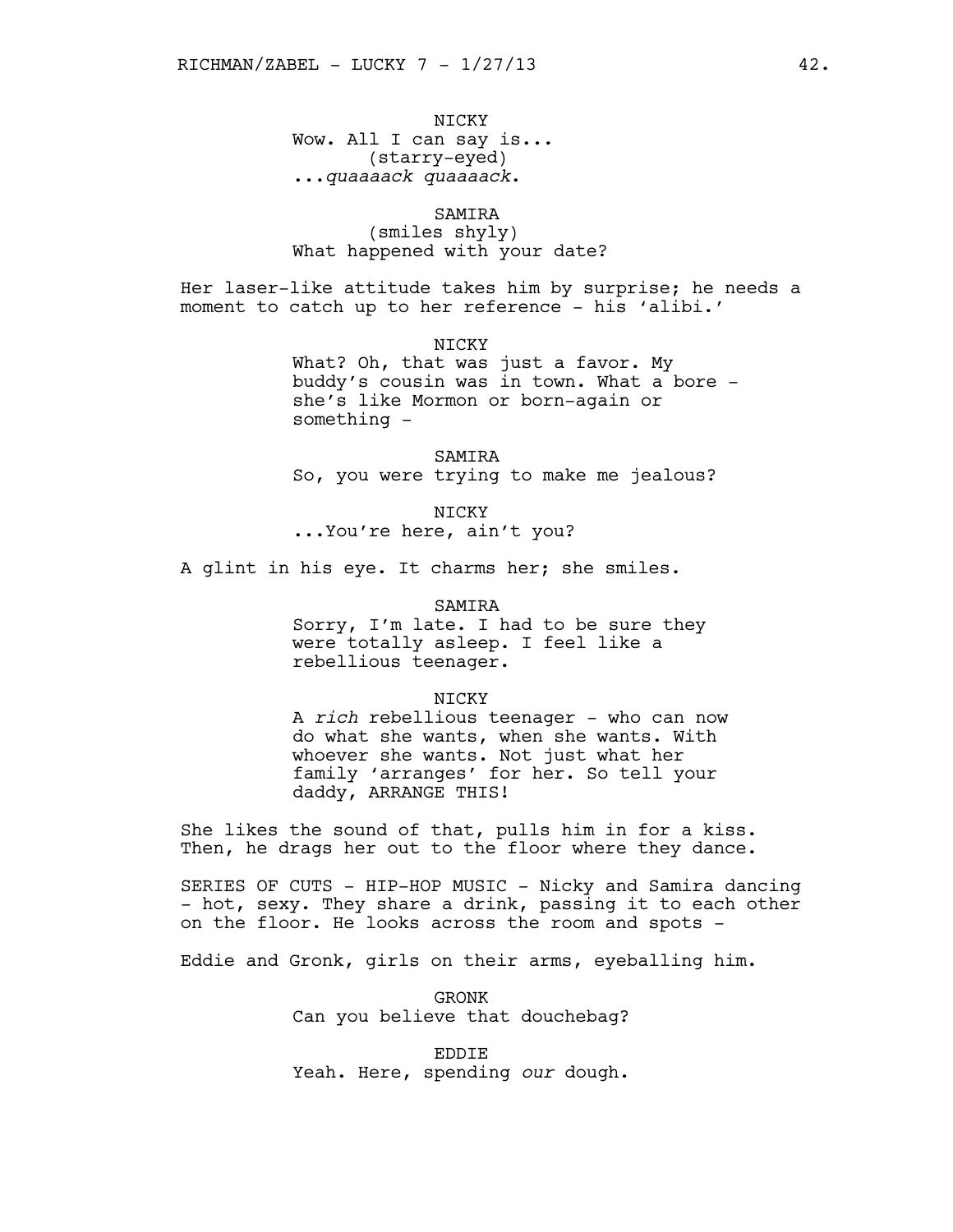EXT. NIGHT CLUB - ALLEY - NIGHT

OOMPH! Nicky is thrown into a wall - hard, crunching into it. REVEAL Eddie and Gronk working him over.

NICKY

Can we talk about it?

CRUNK! Nicky gets punched. In BG, Samira protests.

SAMIRA

Stop it, please!

Gronk empties Nicky's pocket - pulls out a wad of cash.

GRONK Look at this, Korzak. You got like twelve hundred bucks in here. Lyin' bastard.

NICKY I'll get you your money, all of it - it won't be a problem now, I swear.

GRONK Someone die and leave you a bundle?

NICKY I'll get it for you. I will.

EDDIE

From now on, you don't make a cent that don't go to us. Got it? (grabs Nicky's face) ...Got it?

Nicky nods. Then, Eddie shoves his head, so it hits against the wall - painfully. The guys walk away, passing Samira. Gronk grabs her suddenly.

GRONK

Stay away, Slumdog. What's his is ours, and next time..? Won't just be the money.

They go. She is freaked out, rushes to Nicky. He tries to brush it off, but he's bruised, humiliated.

SAMIRA

Are you okay?

NICKY Yeah, no worries, I've had worse.

SAMIRA No worries?! They could have killed you!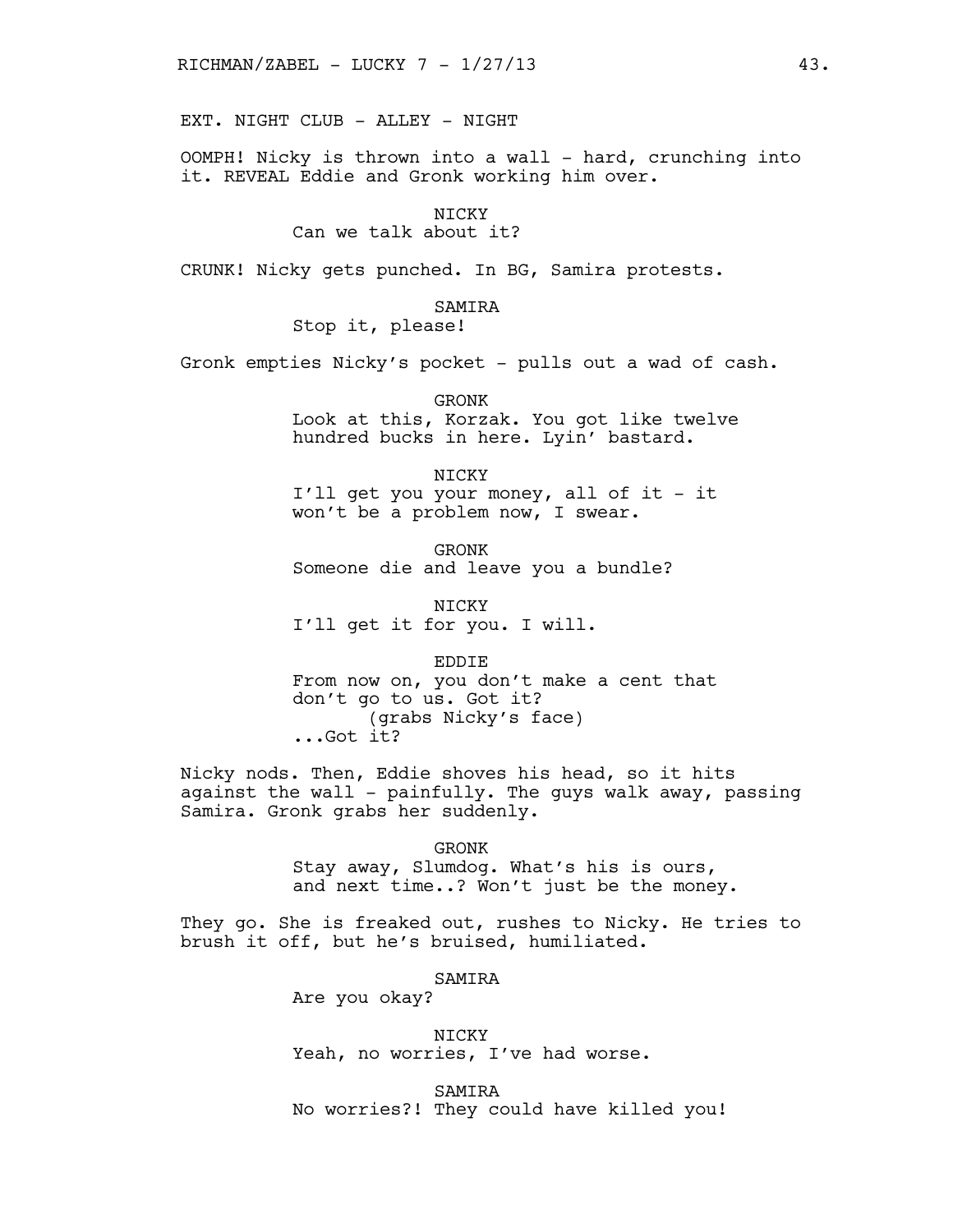NICKY If they wanted to kill me, I'd be dead.

SAMIRA I should never have come out with you.

NICKY No, come on, don't say that...

SAMIRA I mean, we flirt at work, we like each other, sure, but... we're too different.

SAMIRA (CONT'D) The world you run in, these You're overreacting. This people - it's not for me. Was a one-time thing... NICKY THE STREET WAS SERVED ON THE STREET OF THE STREET OF THE STREET OF THE STREET OF THE STREET OF THE STREET

> SAMIRA (CONT'D) I can't do this!

She starts to go - he takes her arm. Resolutely:

NICKY I can handle those guys - I swear I can. Let me work this out. I've changed.

She seems to want to believe him - but doesn't. She pulls away and walks off. Leaving him there, as we FADE TO...

INT. GOLD STAR - NEXT DAY

Denise and Leanne make their way, as they put on their uniforms, from the back to the front register.

> LEANNE Any more word on Bob?

DENISE Still in the coma. But Ilene thinks he heard her when she told him we won.

LEANNE What did Ted say when you told him?

DENISE I haven't. He got home late.

Huh? But before Leanne can follow it up, they arrive at the register - Matt is there. Leanne goes through a pronounced change of demeanor, seeing him...

> LEANNE Are you okay? I heard the guy had a gun.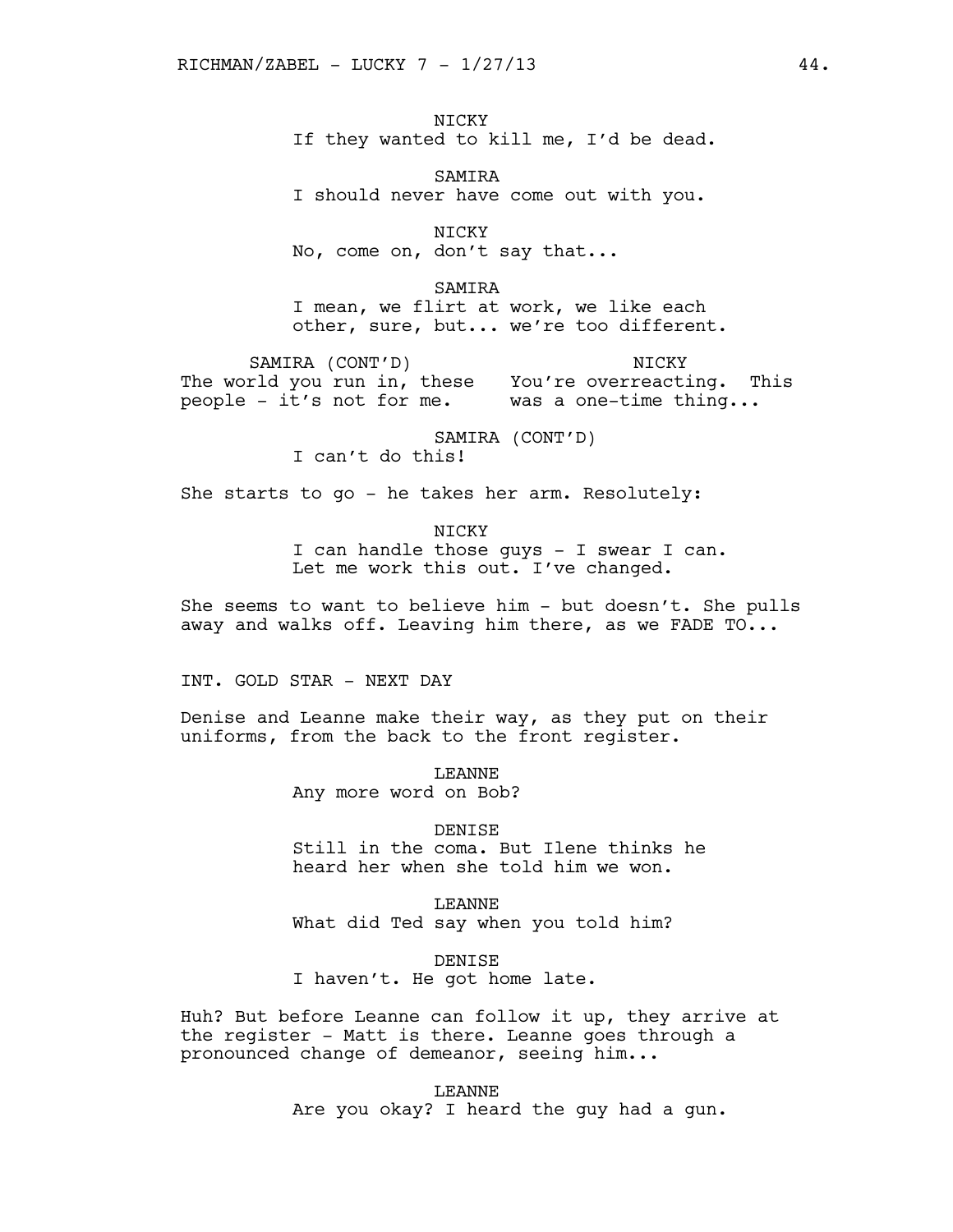MATT I'm good, we're lucky he didn't use it.

DENISE I wouldn't call Bob lucky.

MATT

No, of course not.

Denise moves away to do some shelf-straightening. Leanne stands close to Matt - VERY CLOSE. It's intimate.

> LEANNE I was worried about you when I heard.

> > **MATT**

I'm fine, really.

LEANNE

It's a lot going on for you. The baby, the robbery, the lottery...

She puts her hand on his arm; like a warm blanket to him.

LEANNE (CONT'D) If you need anything... somebody to talk to or anything... let me know.

He looks at her, their faces close. She seems so gentle, uncomplicated, compared to everything else. The air between them CRACKLES and then - Denise pops back in.

> DENISE Did you see Bob at the hospital?

MATT No, I tried, but... he was sleeping.

LEANNE

Bob's the nicest man ever. I hope they find the guy that did this and string him up by the balls.

Matt swallows hard, as Nicky steps up from the back as Samira is coming in to work. Awkward looks between them.

> NICKY Is the lottery dude here yet?

DENISE Nope. Should be soon. (then) Hey, Samira.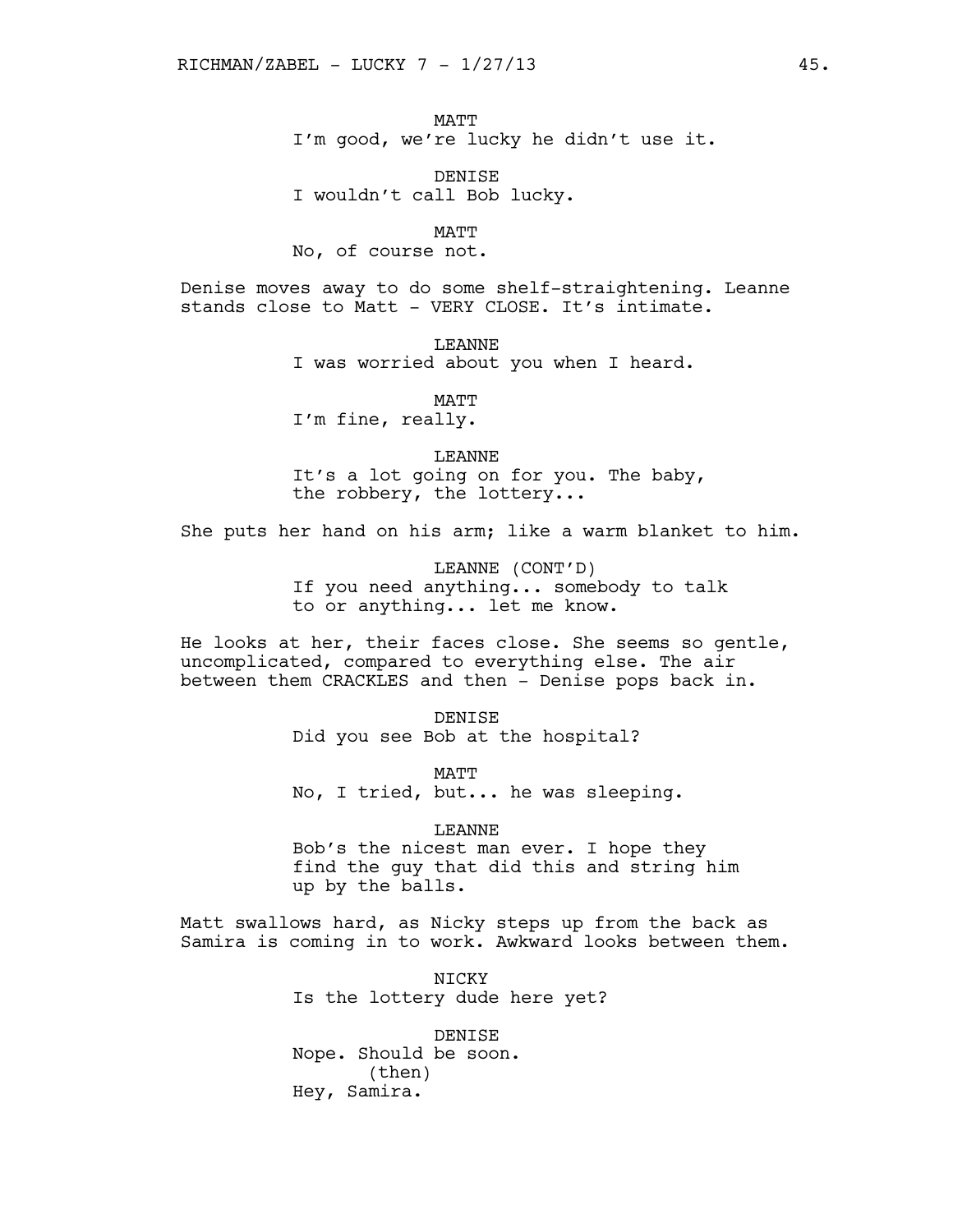# SAMIRA

# Hey, everybody.

Nicky smiles at her, hesitantly. She nods and looks away. Leanne pulls out a bottle of vodka.

> LEANNE A quick little taste for us all to celebrate. And one extra one for Bob.

As she fills shot glasses, we see, out the window -

EXT. STREET/GOLD STAR - SAME

Antonio looks in as his co-workers raise a toast. He's pleased for them, no doubt, but still it pains him.

DENISE (INSIDE)

Cheers!

Antonio turns and walks past the shop. Rounding a corner, he takes out his cell phone. INTERCUT WITH:

INT. GOLD STAR - AS BEFORE

## NICKY

Here's to no more money worries!

The phone RINGS on the counter; Denise picks up.

DENISE

Gas 'n shop.

ANTONIO

*Hola, guapissima...*

DENISE

(covers the mouthpiece) Shh, it's Antonio. (as they go silent) Hello, Antonio. Running late?

ANTONIO No, not really, I'm uh... (fake coughs) ...I think I got whatever Bob had, so I'm gonna stay home today.

DENISE Oh, that's too bad. Can we do anything for you?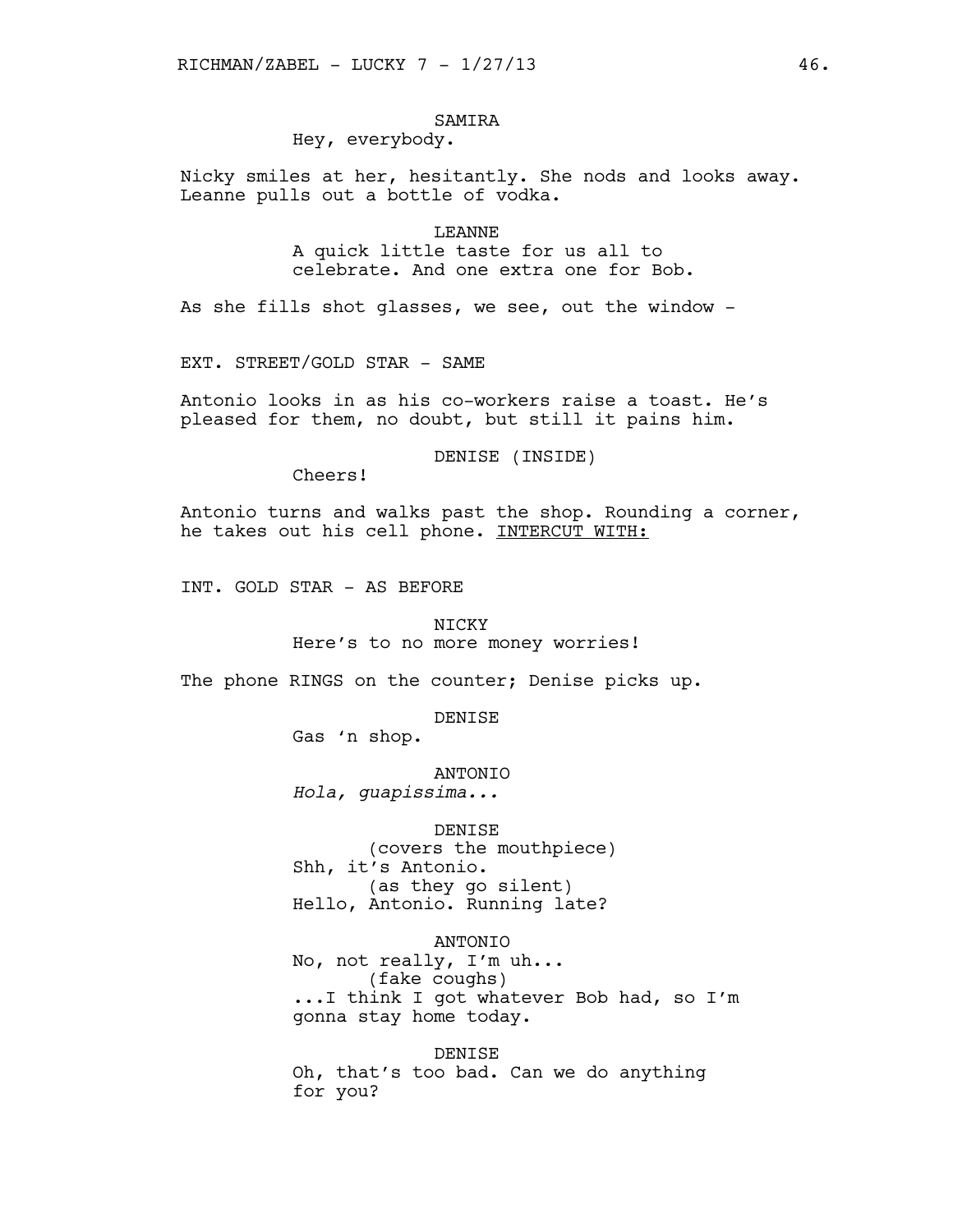## ANTONIO

Bianca's making soup, I'll rebound soon. Sorry to miss the big celebration - tell everybody, you know, kudos. I can't believe you guys finally did it - that is really... awesome. Yeah, so... Let me know if there's any more word on Bob.

#### DENISE

Sure thing, we will.

OUT ON THE STREET, Antonio shuts his phone and walks off. BACK IN THE STORE, Denise hangs up.

> DENISE (CONT'D) Says he's sick. But he didn't sound like himself.

#### LEANNE

Yeah, being in the pool with us for so long, and then... it's gotta hurt.

MATT We could all chip in, buy him something.

LEANNE

Yeah, like a car.

NICKY Don't get crazy now. Maybe a flatscreen. Or a toaster or something.

The DOOR JINGLES as WILL WATSON (30s, slick, handsome) enters - he's the lottery representative.

> WILL Morning, I'm Will Watson from the Empire State Lottery. You must be the lucky six?

DENISE Hi, yeah. We spoke on the phone.

WILL Oh, Denise, right? Great. Is there somewhere we can all chat?

INT. BOB'S OFFICE/BACK OF STORE - 10 MINUTES LATER

Leanne, Denise, Matt, Nicky and Samira are assembled.

LEANNE ...A news conference? Like, with cameras and stuff?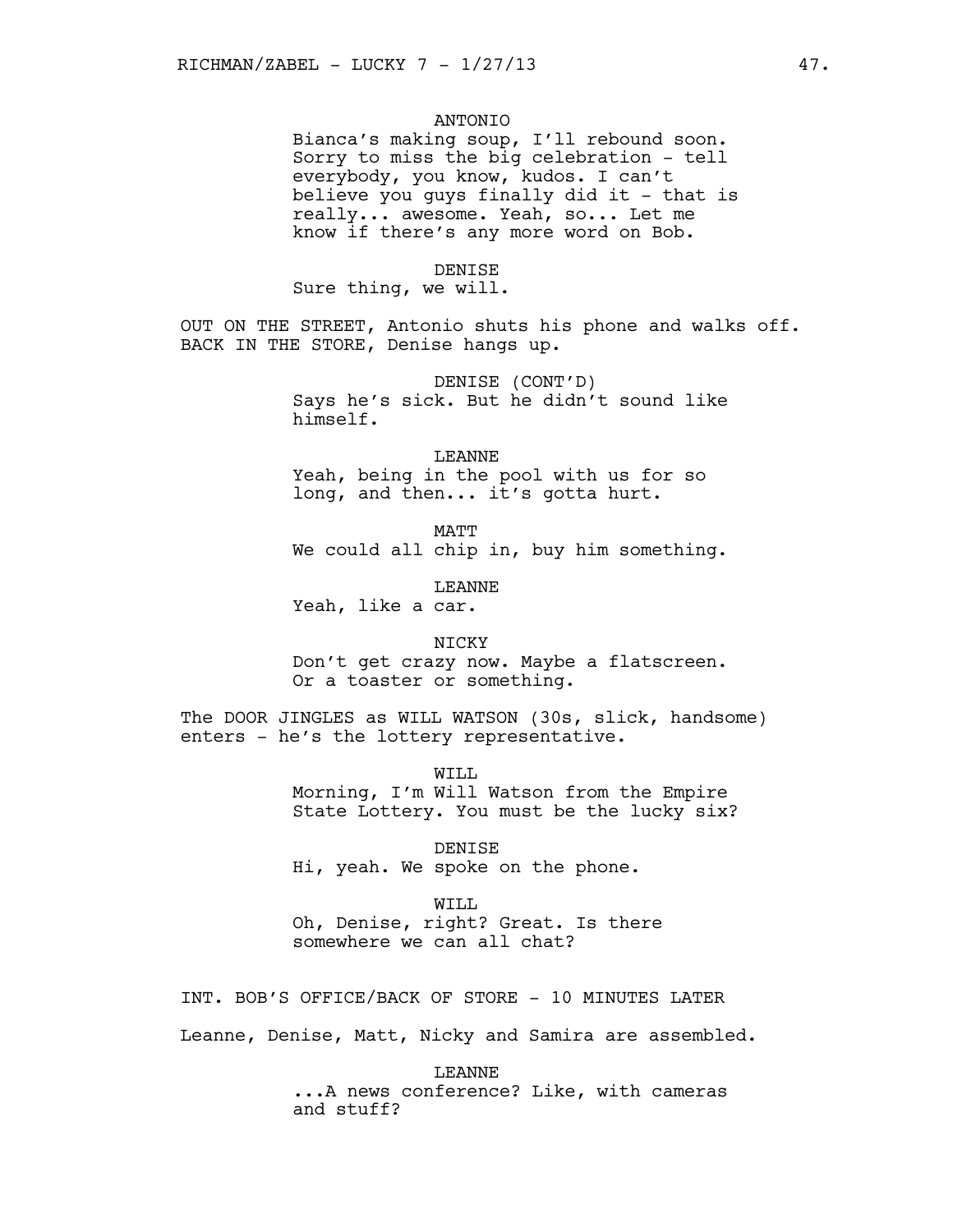## WILL

It's pretty standard. Hopefully, Bob will be able to be there, but if not... we'll forge on without him. Now, there is one thing we need to go over. Matt?

#### MATT

...Yeah? That's me, I'm Matt.

#### WILL

Hey, Matt. There is a condition in the lottery rules stating that for any pool member to automatically share in a jackpot, that individual has to have personally paid into buying the winning ticket. It's come to our attention that that is not the case with you.

MATT

What..? No. I mean, I was gonna pay in, right, Denise? Been a little strapped...

**NTCKY** So you're saying, he's out?

WILL

Not necessarily. The remaining members of the pool can still vote to include him. So, Matt... Will you excuse us?

Matt nods, looks around at them all, and then leaves, hearing behind him as he closes the door:

> WILL (O.S.) (CONT'D) All right, this will be a blind vote, so each of you will write 'yes' if you want Matt included, 'no' if you don't...

## CUT TO:

Matt fretting. In the BATHROOM, staring at his face in the mirror, dripping water. - Working the REGISTER, tapping his knee obsessively with a pen. - Pacing in the PARKING LOT, chugging from a coffee cup. Will pops out.

> WILL (CONT'D) Okay, Matt, ready for you.

INT. BOB'S OFFICE - DAY

All of the others are there, stoical expressions on their faces as Matt enters and takes a seat.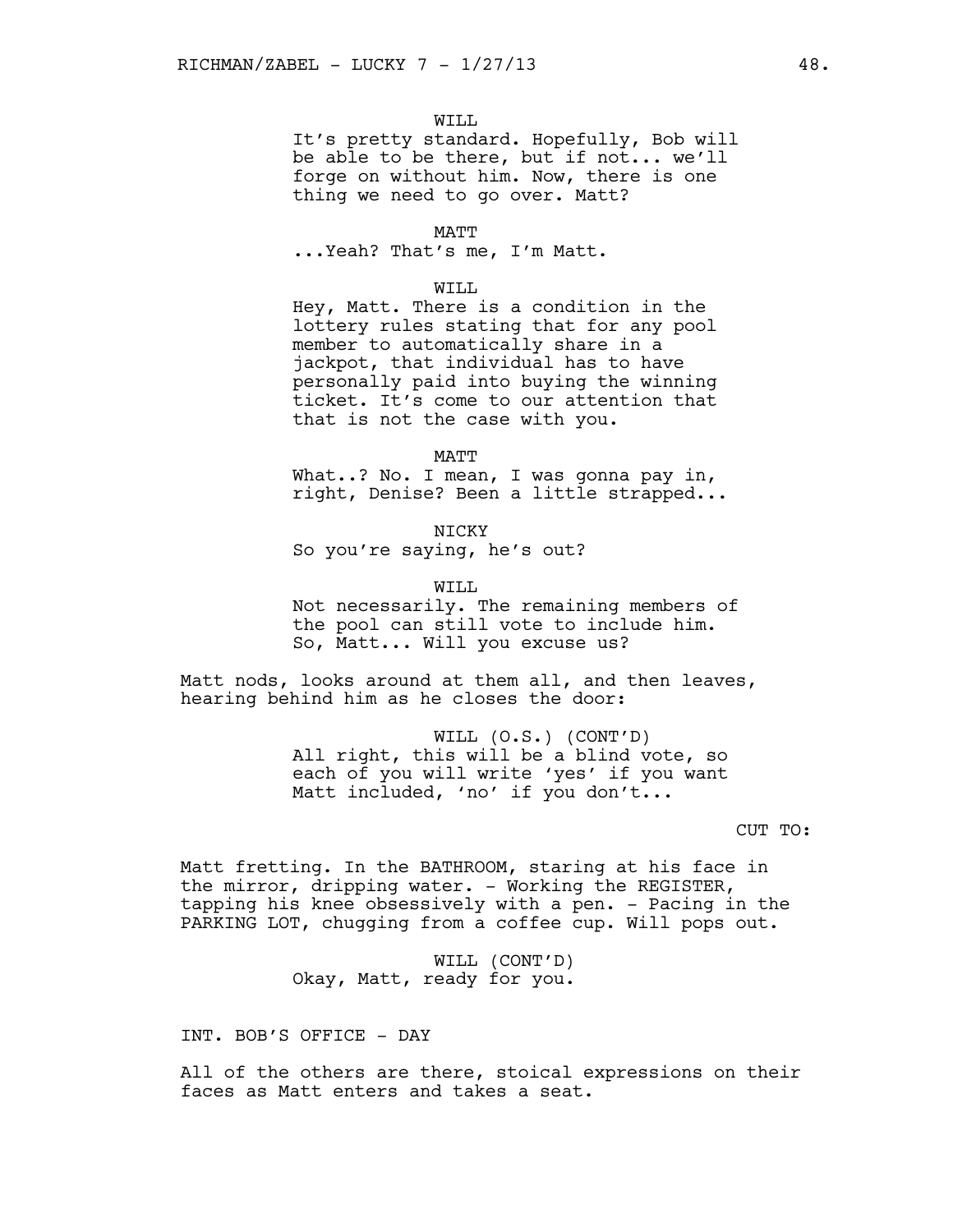WILL Sorry it took so long, we were trying to break the tie.

MATT

It was a tie?

DENISE Two votes for, two against.

MATT Wow. So, did you break it?

Matt glances at their faces - varying degrees of stoniness and evasion - ambiguous.

> WILL No. Which means we'll need Bob to.

> > MATT

...Bob..?

NICKY They spoke to Ilene. Bob's awake.

WILL We can't proceed until we resolve this. So - he'll have to be the deciding vote.

Matt and Nicky exchange looks, very concerned.

END OF ACT FOUR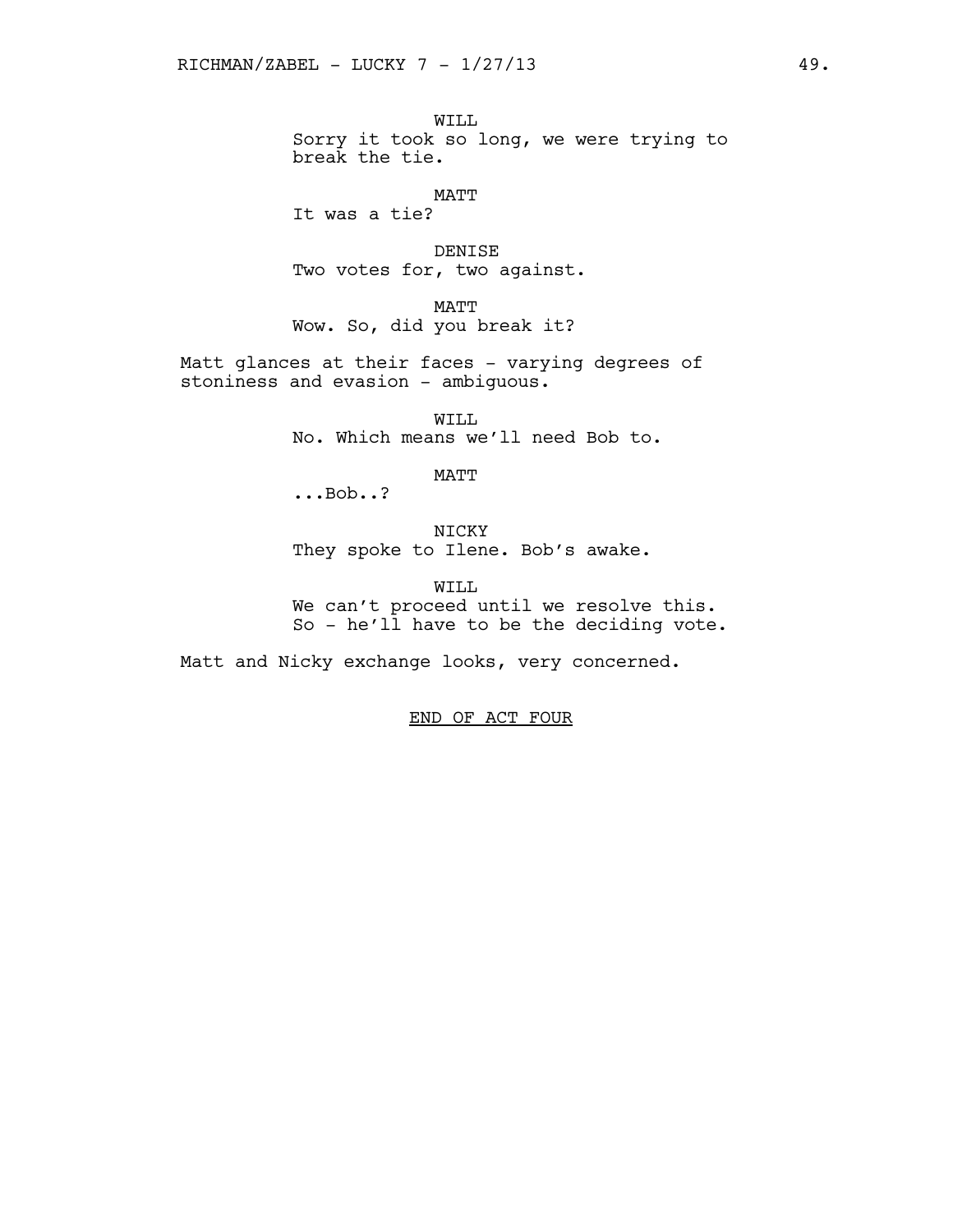## ACT FIVE

INT. HOSPITAL ICU - DAY

As Will leads the gang down the hall, Matt and Nicky trade anxious eyes. They get to Bob's room. Through the window, they see Bob, laid up in bed, talking to another man. The brothers are clearly shocked and remorseful. And Denise, seeing Matt's emotional reaction--

#### DENISE

This must be hard for you to see, Matt. I know how close you are to Bob.

-- Matt, feeling terrible, looks away. Nicky hides his face, ashamed. As Will taps on the glass, that man talking to Bob turns and...

IT'S MINETTI! MATT is uneasy, now, as Minetti heads over and opens the door.

MINETTI

Mr. Korzak.

MATT How's he doing?

## MINETTI

His memory seems to be coming back.

And now Matt's heart is pounding as Will tells them all-

#### WTT.T.

Please wait out here.

Will enters. As the door shuts, Minetti turns to Nicky-

**MINETTI** You Matt's brother? Just the man I wanna talk to.

Minetti leads Nicky down the hall to talk. Matt, tense, looks through the window, watching, but not hearing, as-

INT. BOB'S HOSPITAL ROOM - SAME

Will walks up to Bob, who lies in bed, frail, head bandaged, eyes on the ceiling. Ilene sits bedside, spent, unreadable. As Will talks with Bob, Ilene shoots a strained look through the window at-

MATT - OUTSIDE THE ROOM - swallows hard, 'Do they know?' He then looks down the hall at--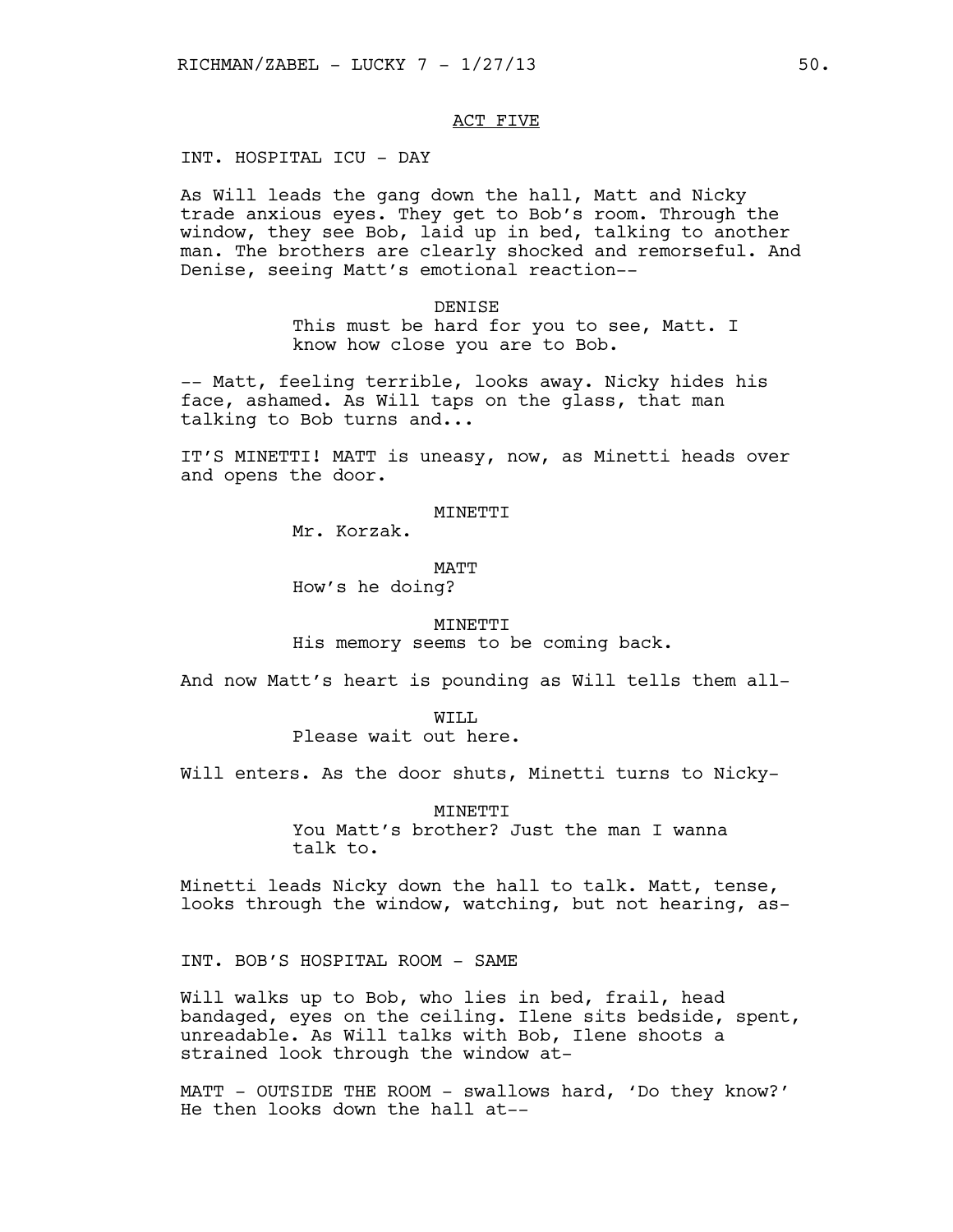MINETTI TALKS TO NICKY, away from the others. Minetti consults a file-

> MINETTI You did two years for grand larceny?

NICKY Is that what it says in your file?

MINETTI When he hired you, did Bob know you were an ex-convict..?

**NTCKY** 

Reformed ex-convict, all right?! I did my time and I don't gotta prove nothin' to you or anybody else! With those three other joints getting hit, I should have helped my brother close up last night. I've been kickin' myself thinking he could have been killed in there!

## MINETTI

(backing off now) Easy, Nick, I'm just doing my job.

And we SHOOT DOWN THE HALL to Samira, sitting against the wall, pretending to read a book, but really clocking Nicky, a touch of suspicion in her eyes now.

INT. BOB'S HOSPITAL ROOM - (AS BEFORE)

WILL

So, as you can see, we need you to break the tie, Mr. Harris. And if you need some time to think about it...

BOB

I don't have to think about it.

Then, with great difficulty, Bob finally turns his head toward Matt through the window, meekly waving him in. Bracing for the worst, Matt enters. He walks to Bob's bedside. Bob glares at him, then GRABS Matt's wrist-

> BOB (CONT'D) Matt's a good kid. A good kid. My best employee. Like a son to me. He should have a share of the money.

It's a tender moment, and a huge relief for Matt. Bob ekes out a smile. It's both touching and heartbreaking.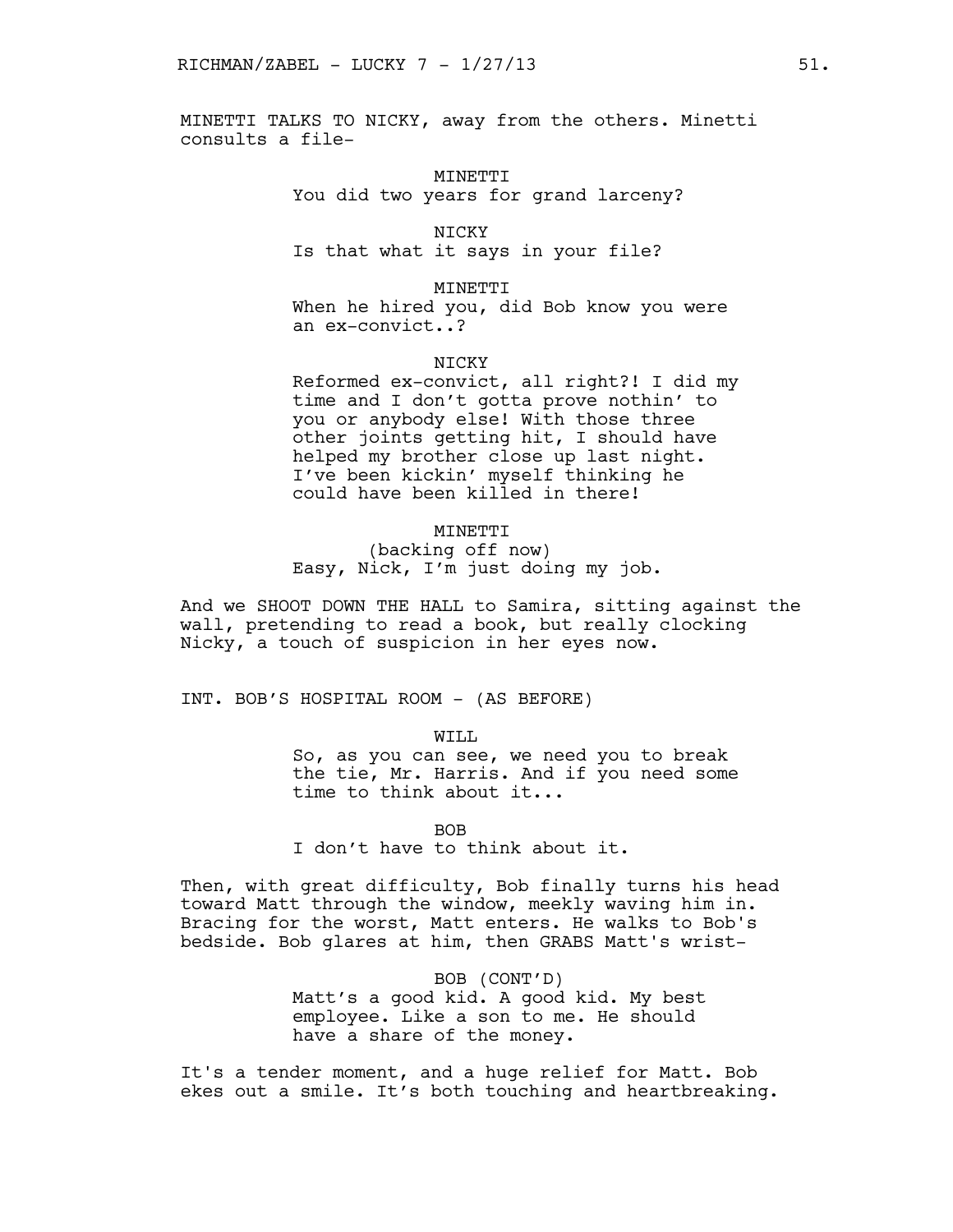IN THE HALL - DENISE has found a standing scale. Sure no one's looking, she kicks off her shoes. But just as she's about to step on - MATT EMERGES FROM BOB'S ROOM. Denise hurries over as Leanne gives Matt a big hug - a hug that lingers a moment too long, too intimate.

## LEANNE

Congratulations!

MATT Thanks, Leanne. Whew!

A sweet moment, until-

MINETTI (O.S.) Matt, can I have a second?

Matt turns, disconcerted now, to see Minetti waving him over. Leanne looks on with concern as he walks down the hall to join Minetti and Nicky -

## MINETTI (CONT'D)

I noticed on the security tapes, that the perp seemed to be talking a lot. Since there's no audio, think you could tell me what he was saying?

MATT

He was yelling, mostly. I had a gun in my face. That's all I remember.

We SHOOT DOWN THE HALL TO LEANNE, who's watching Matt, distracted, half listening to a very distressed-

> DENISE ...and when I got home last night, he wasn't there.

## LEANNE

Who wasn't?

#### DENISE

Ted! He left me a note that he was at a friend's house and would be home late.

## LEANNE

...So?

DENISE

So he never came home at all!

And that gets Leanne's attention.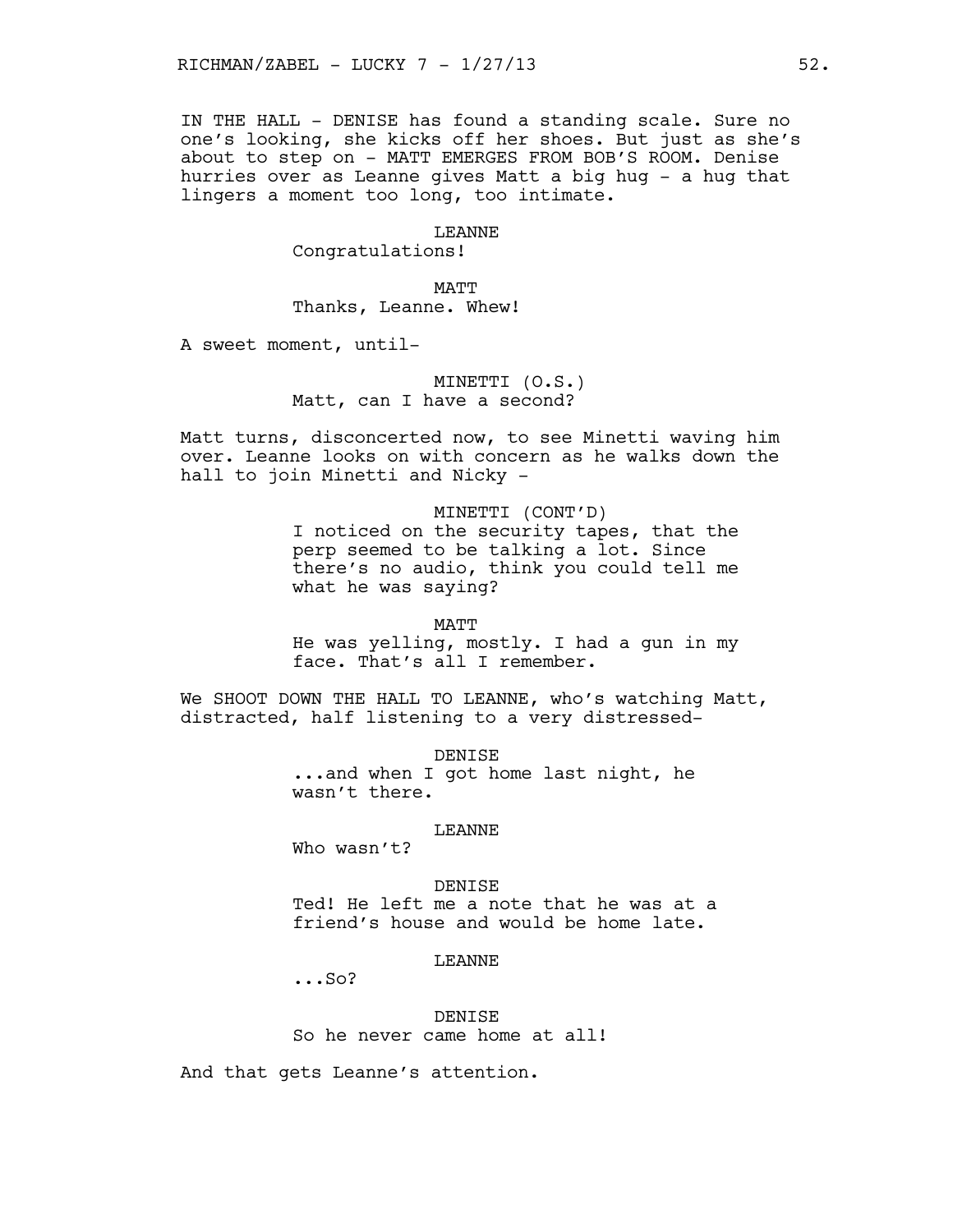# LEANNE

Oh Jeez, you poor thing.

### DENISE

I was worried, you know, cause I made dinner and everything. It's not like him to just disappear like this...

#### LEANNE

Denise! Did you call that number? The one he texted?

## DENISE

I'm afraid. I don't want to know.

LEANNE Maybe because you already do. That prick!

#### DENISE

...I don't blame him.

# LEANNE

What?! You don't deserve this.

## **DENTSE**

No, I've been thinking about it. All these years, it's like I've had blinders on. I mean, I used to be something to look at. Maybe I let myself go a little. Or, you know, a lot. We used to hold hands, and go for walks, and talk. And we had plans. Maybe things would've been different if we had kids. If I didn't have that miscarriage. If it wasn't just us, watching each other get older and... fatter. I don't know what happened...

LEANNE Denise, it's not your fault...

#### DENISE

WE HAVEN'T HAD SEX IN FIVE YEARS!

Everybody looking at them now. And Minetti is standing right there, awkwardly-

#### MINETTI

Uh, I don't mean to interrupt. I just need a second. Alone. With Denise. A few questions, if that's...

Leanne hugs her and exits. As Minetti interviews Denise, her mind is somewhere else - on her marriage woes.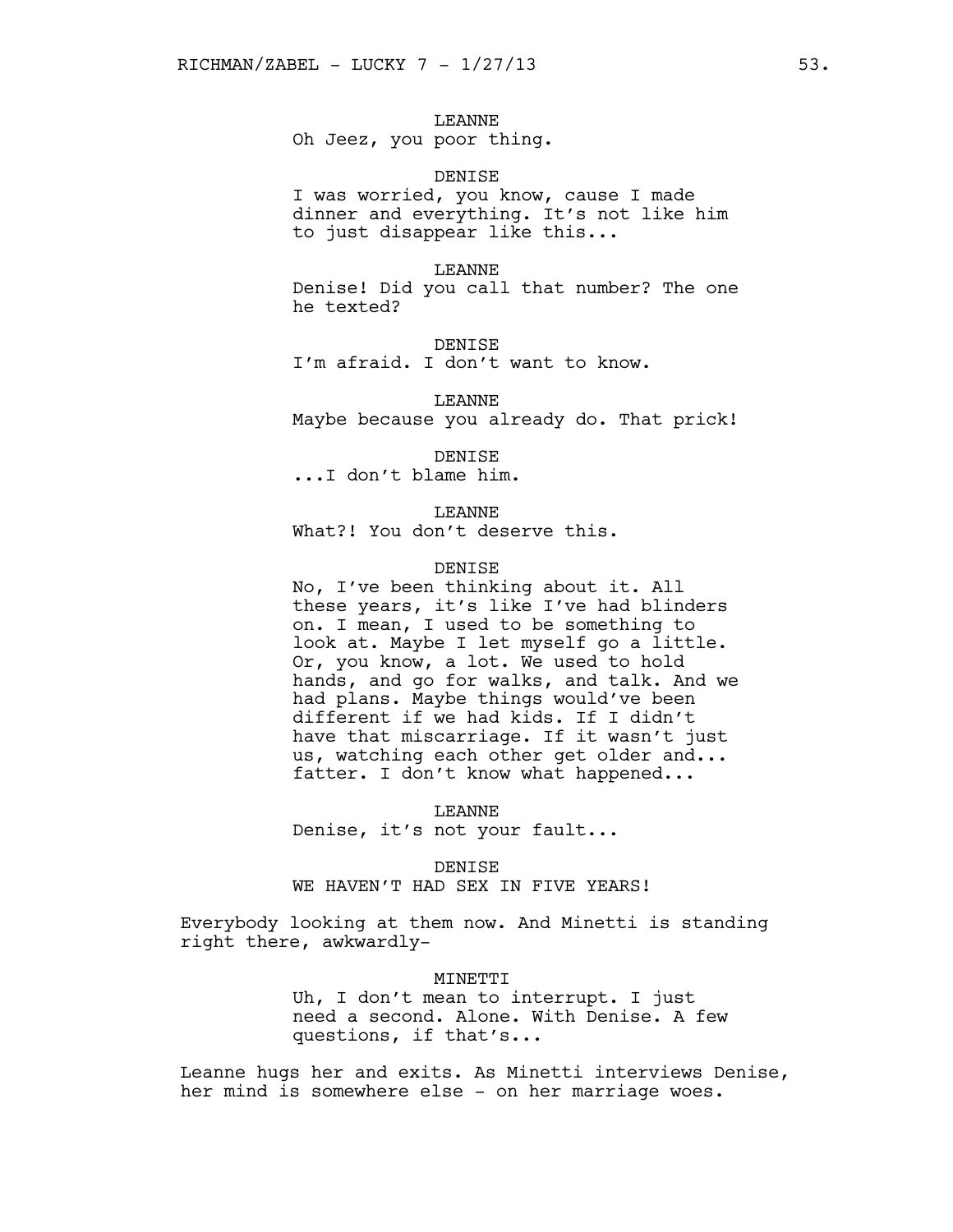MINETTI (CONT'D) I want to verify what time you went to the Korzak home last night.

DENISE Uh, around nine thirty.

MINETTI And Nick was there?

DENISE Yes, and their mother, Ruth.

MINETTI Did you discuss the robbery?

DENISE A little. Ruth was shocked to hear about it.

MINETTI She didn't know?

DENISE I guess they hadn't told her.

MINETTI Didn't you think that was strange?

**DENTSE** 

(nervous) I don't know, I was thinking about other things... We'd just won the lottery.

Minetti smiles, then-

#### MINETTI

Yes, well, you're a very lucky woman. Is there anything else you wanna mention about last night?

A beat. Then, almost as if it spills out uncontrollably-

DENISE I think my husband left me.

Minetti stands there awkwardly as Denise falls into him, sobbing in his jacket. We SHOOT OVER TO LEANNE, who stops Will Watson in the hall.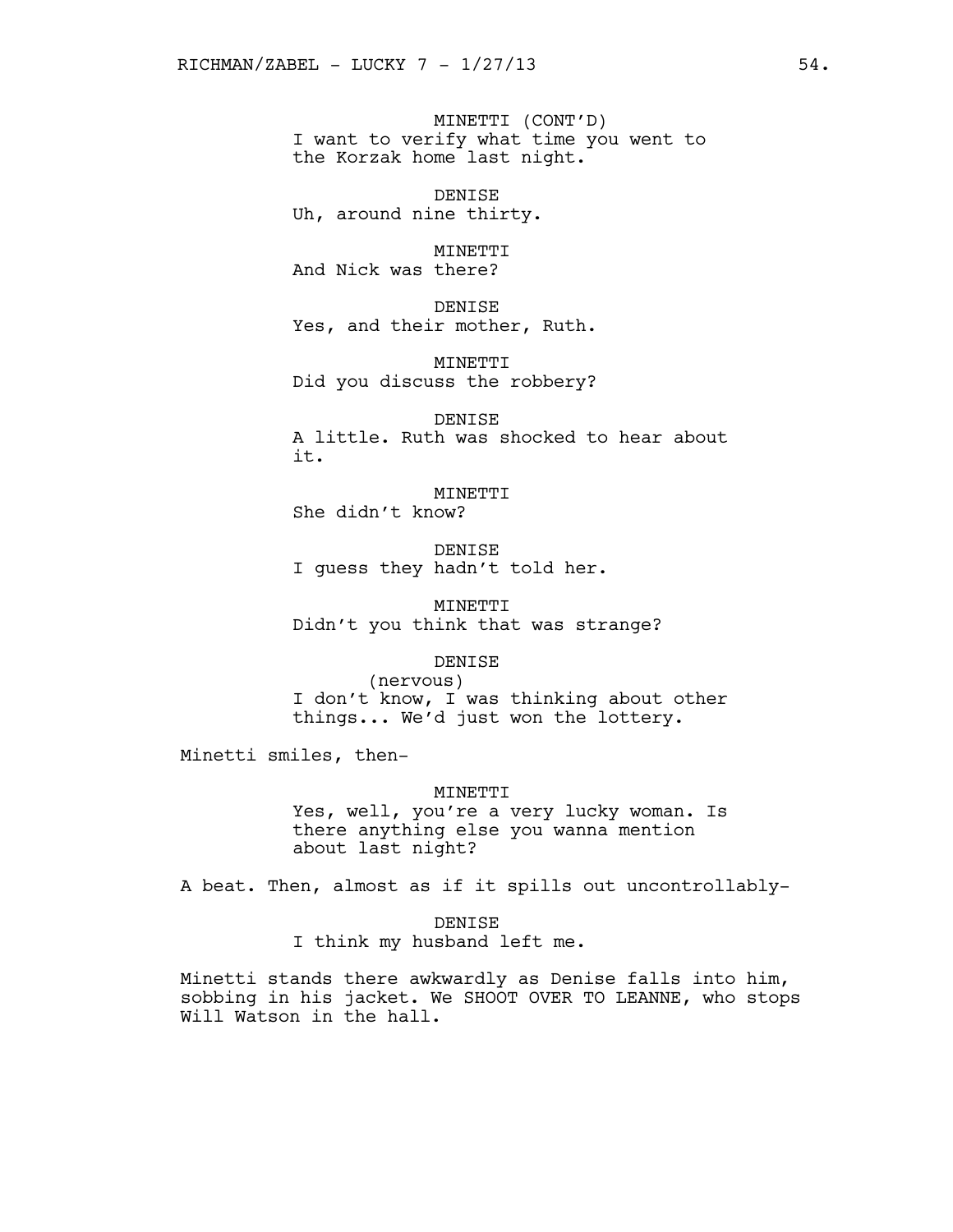## LEANNE

Excuse me, Mr. Watson... I was just curious if you knew what kind of personal information they're gonna need, you know, before they can give us the money.

WILL Usual stuff, I think. It's no big deal.

LEANNE

It's just, I had a couple moving violations when I was younger. Lost my license for awhile...

WTT.T. You're you, right? (off her look) As long as you can prove that, there shouldn't be any problems.

He smiles, but as he walks off, deep concern on Leanne's face makes us wonder what she is hiding as we find Samira, reading, music bleeding out of her headphones-

> MAN'S VOICE (ON INTERCOM) SAMIRA RAJPUR! SAMIRA RAJPUR! Please report to the nurse's station..!

Samira, pulls off her headphones, a little concerned, as she walks over to the nurses station, asking A HANDSOME, YOUNG INDIAN DOCTOR (VINOD, 30), lab coat, stethoscope-

> SAMIRA Excuse me, Dr., I think someone was...

**VINOD** Paging you. That was me. And you must be Samira. Your father called me and told me

# SAMIRA

My father..?

you were here.

# VINOD

Actually, he called my mother, who called my father, who called me. It's like the Manhattan Project...

## SAMIRA

Who ARE you?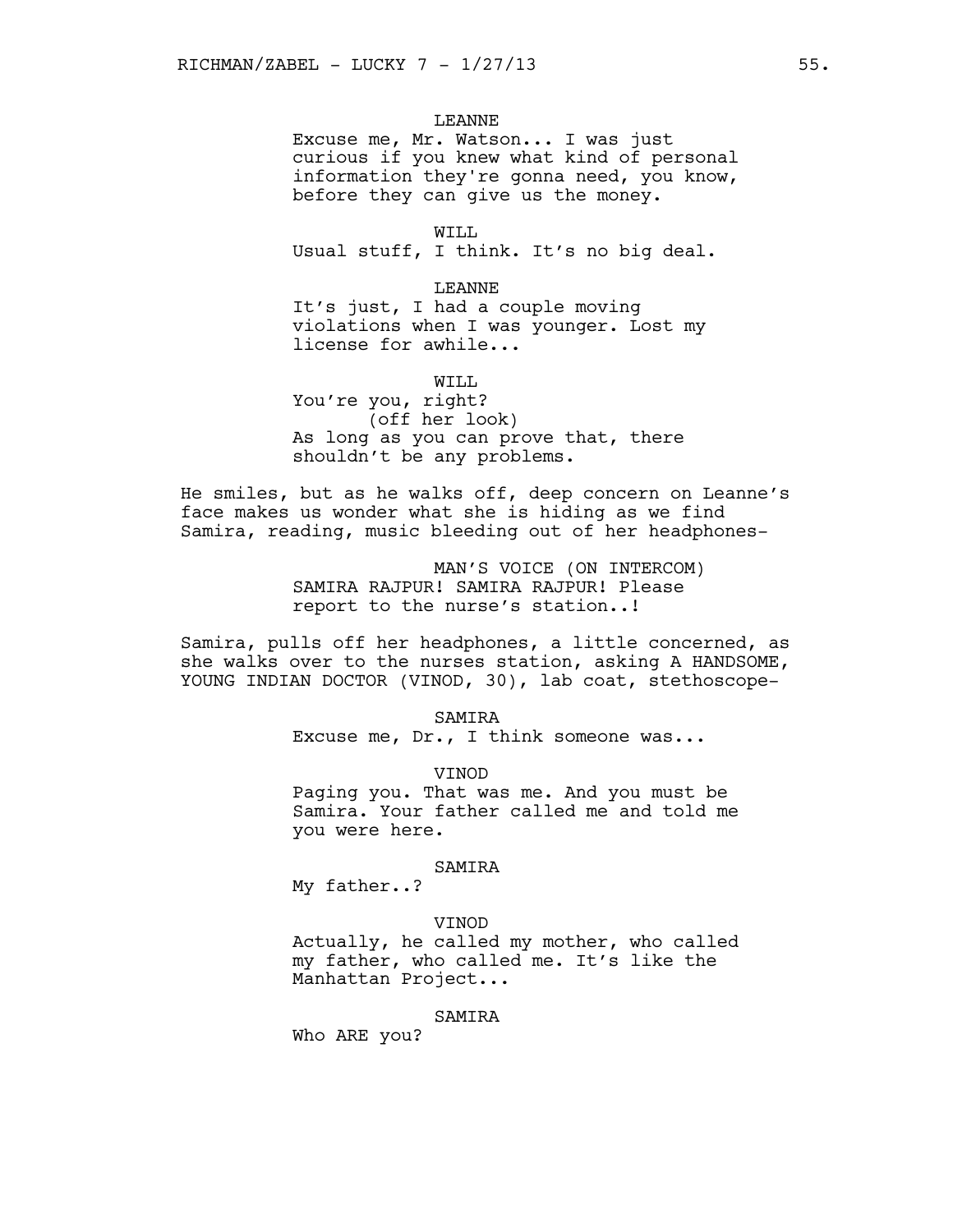VINOD

...I'm Vinod. (off her blank look) The man your parents want you to marry?

SAMIRA Oh, wow! Uhm... you look really different from your picture.

VINOD Good different, bad different..?

SAMIRA

Good different. Better different.

VINOD Good that it's better different, cause, the alternative would, you know, well, it would suck.

SAMIRA I didn't know you worked here. I mean, I knew you were a doctor, but, sorry, this is just...

VINOD

Weird.

## SAMIRA

...Totally.

#### VINOD

Anyway, I heard you had doubts about meeting me, let alone marrying me, and I just wanted you to know I feel the same.

### SAMIRA

You do?

### **VINOD**

My parents are pushing me into this thing, too. So I thought we could settle the matter with a coin toss. Heads: we marry - tails: we have meaningless sex and, you know, never tell our parents. (off her straight face) Hmn. That joke kills in Karachi.

## SAMIRA

(in Urdu/subtitled) *Mujhe shaq hai.* ("I doubt it.")

Vinod laughs. And off Samira's charmed smile, we SWING TO Nicky, watching the interaction. Clearly jealous.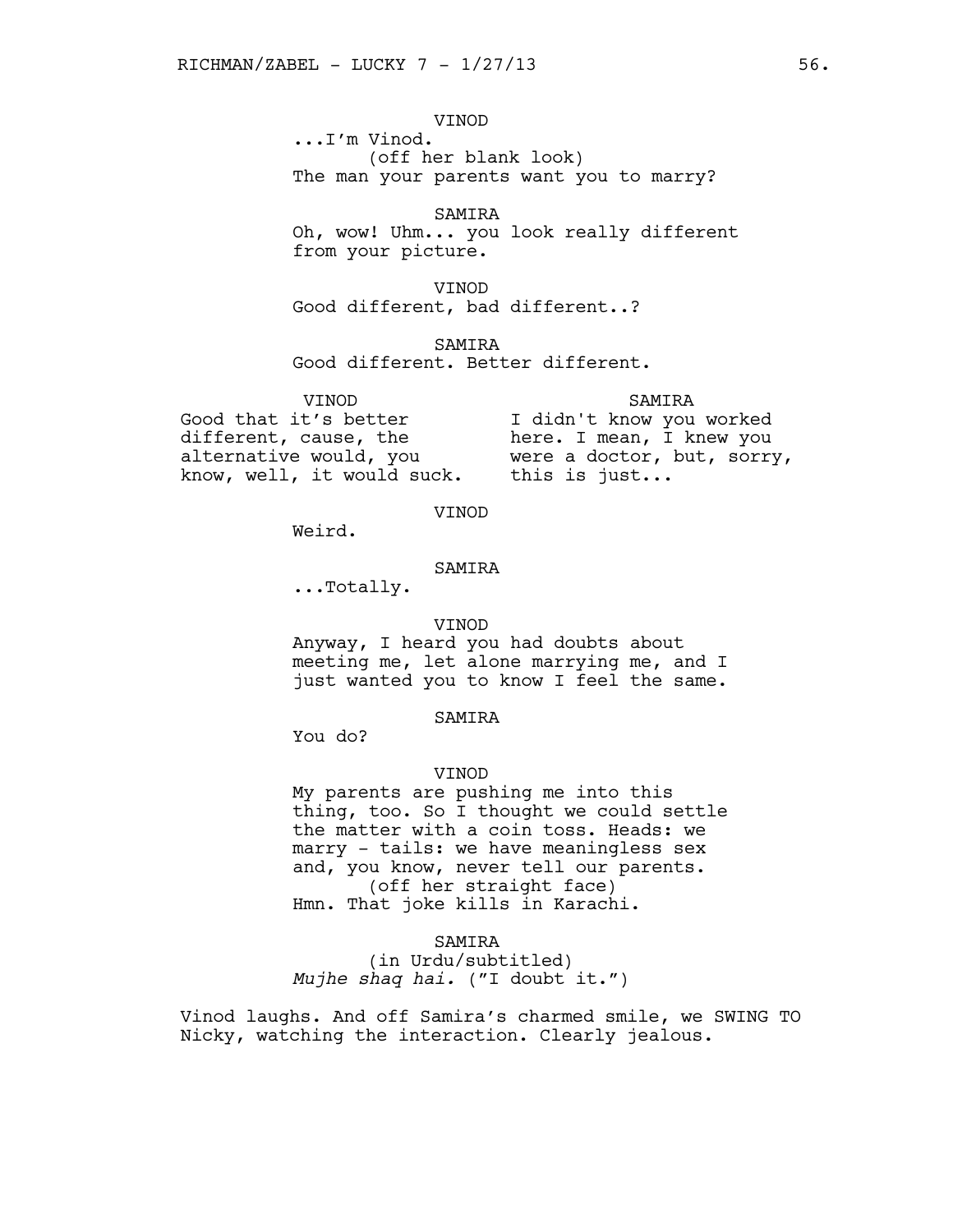EXT. GOLD STAR - NEXT DAY

News vans, cameras, a crowd gathering, anticipation for a news conference building, while-

INT. GOLD STAR - SAME

Everyone is here, except Bob who's still in the hospital. As they primp, fix each other's ties, etc. - Denise, looking resolute, furtively wanders to the back, passing-SAMIRA - smiling as she fills out AN APPLICATION. At the top of the form, we see - 'JUILLIARD,' as we CUT TO:

INT. UTILITY ROOM - MOMENTS LATER

CLOSE SHOTS: Denise enters. Locks the door. Kicks off her shoes. Stares down at that scale. Crosses her fingers. Holds her breath... then steps onto the scale. A long beat, then she looks down and we PRELAP--

> ANTONIO (O.S.) Filthy rich bastards!

INT. GOLD STAR - MOMENTS LATER

Everyone turns, shocked to see Antonio, in work clothes, entering through the back. They all go quiet as Denise joins them from the utility room-

#### ANTONIO

Look at all of you, dolled up like Rockefellers. Well I got somethin' to say. I don't know if any of you are comin' back to work in this dump, but... (softening with a smile)

...I still expect all of you to be on time at my house on New Years Eve. And I don't wanna hear no lame excuses, "Oh, Antonio, I couldn't find my way outta my mansion," or, "I'm so sorry, my Rolls wouldn't start."

(off their disarmed laughs) We're family. Right? Family. Money don't change that. Nothin' changes that. I'm happy for you. All of yous. You deserve this. And it couldn't have happened to a better bunch of workin' stiffs.

Everyone is moved. Spirits are high.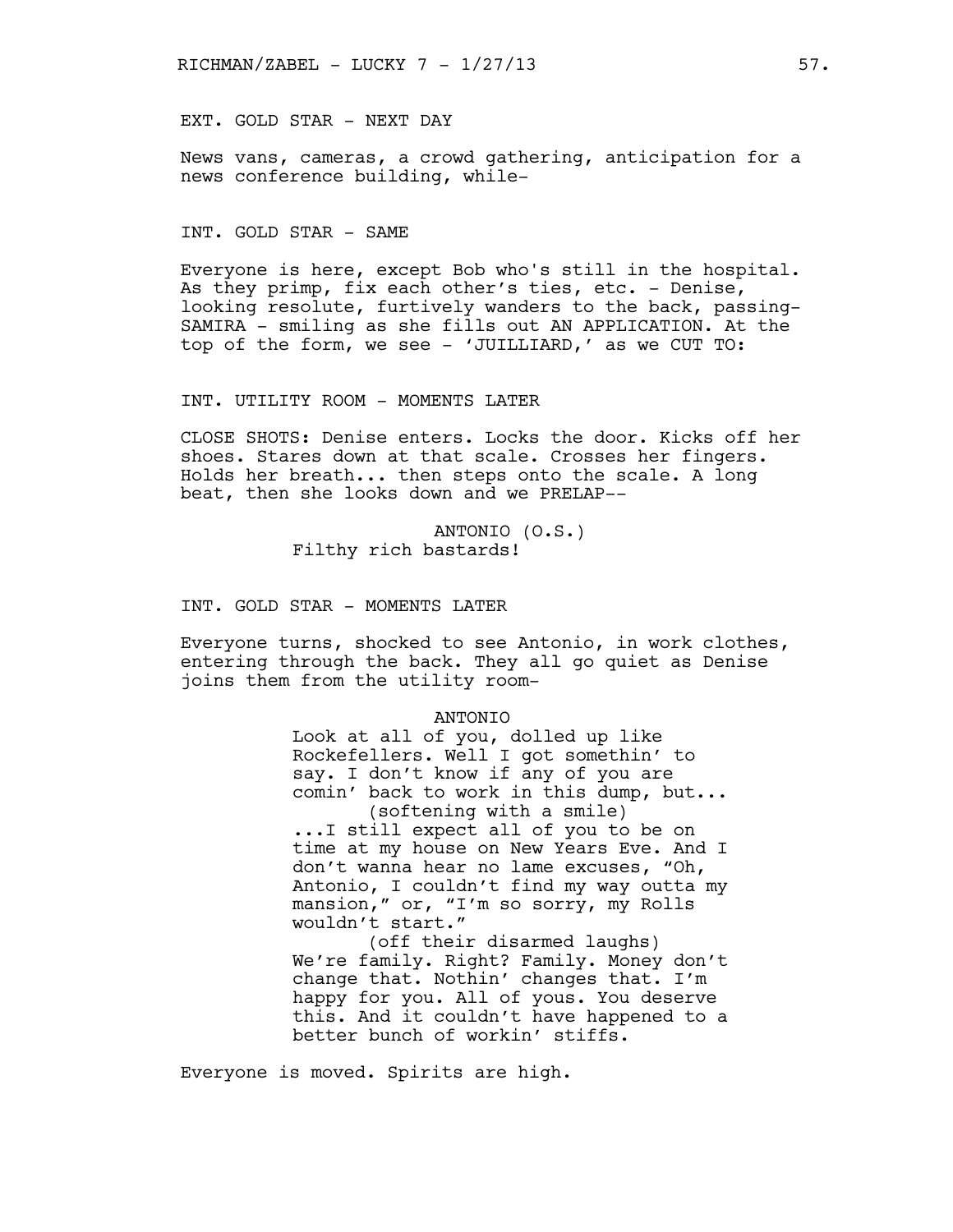# ANTONIO (CONT'D) Alright, now go out there and give your neighborhood something to cheer about.

A group hug. But it's bitter sweet as they watch Antonio head back to work. Will Watson enters-

#### WTT.T.

# Okay, folks. It's show time!!

Our gang walks to the door, looking out the window at the mounting excitement in the street. Samira sees HER FATHER'S CAB pulling up - someone in the car with her dad - she's not sure who, as Matt leans in, confiding to her-

MATT

I know you and Denise voted against me havin' a piece of all this. I just wanted to say there's no hard feelings. Okay?

# **SAMTRA**

What makes you think it was us?

The math runs through Matt's head like a bolt of lightning, and he shoots a look at Nicky, now wondering if his own brother could have voted against him.

But Nicky is looking out the window at that Escalade amid the crowd; Eddie and Gronk back again, to spook him a little. Judging from the look on his face, it's working.

Leanne puts on a baseball cap, pulls it over her brow, to hide her face, when Denise steps up, giddy. She whispers.

### DENISE

I lost a pound.

## LEANNE

Great! But Denise, honey, I'm worried you're doing this for Ted?

#### DENISE

I was. Now I'm doing it for me.

She looks at that mysterious phone number, written on that napkin - crumples it up and tosses it in the trash And off Denise's impish, victorious grin, we CUT TO:

## INT. GOLD STAR - GARAGE

Antonio is under the hood of an old Mercedes, looking through the fence at the crowd on the street.